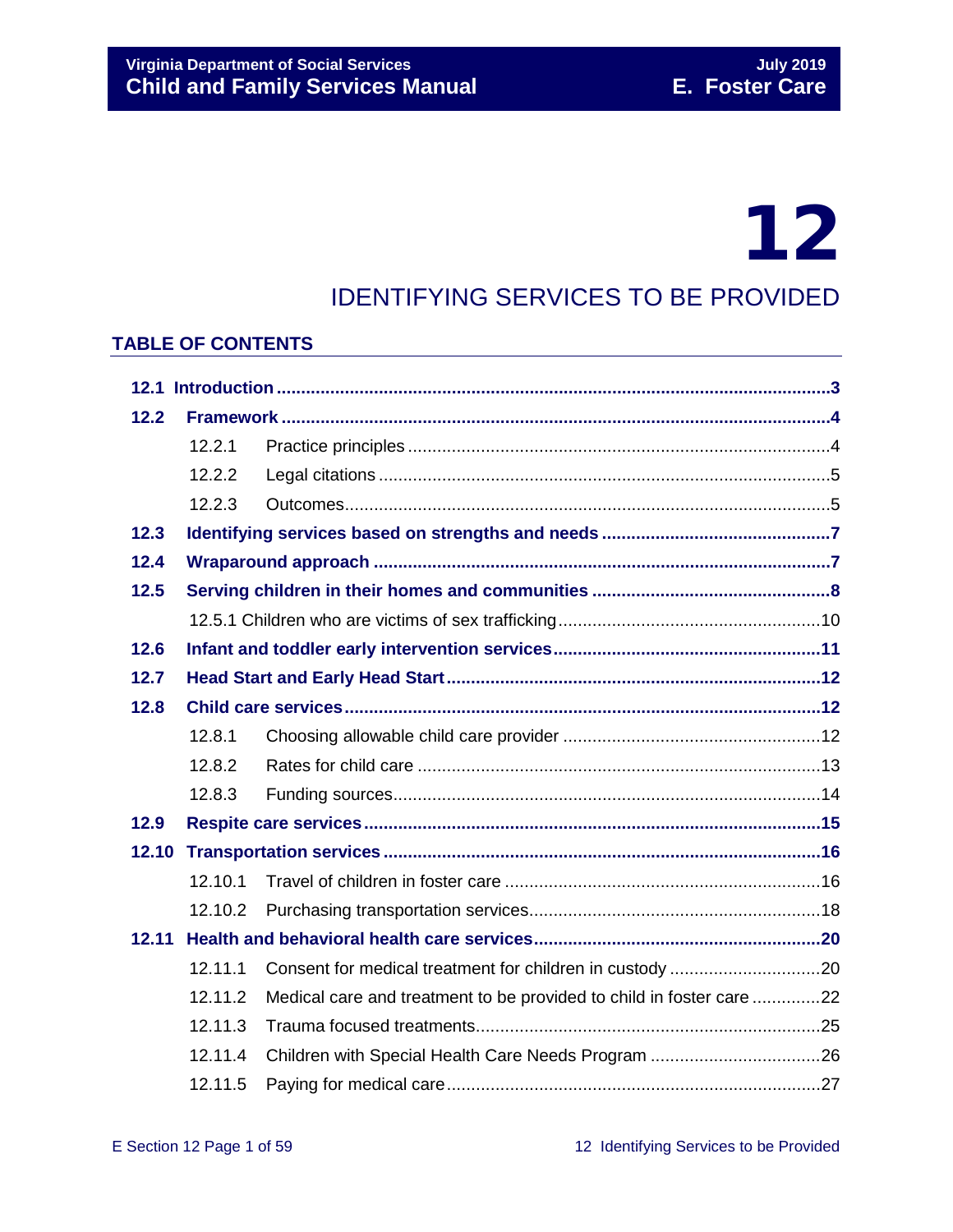**Virginia Department of Social Services July 2019 Child and Family Services Manual E. Foster Care**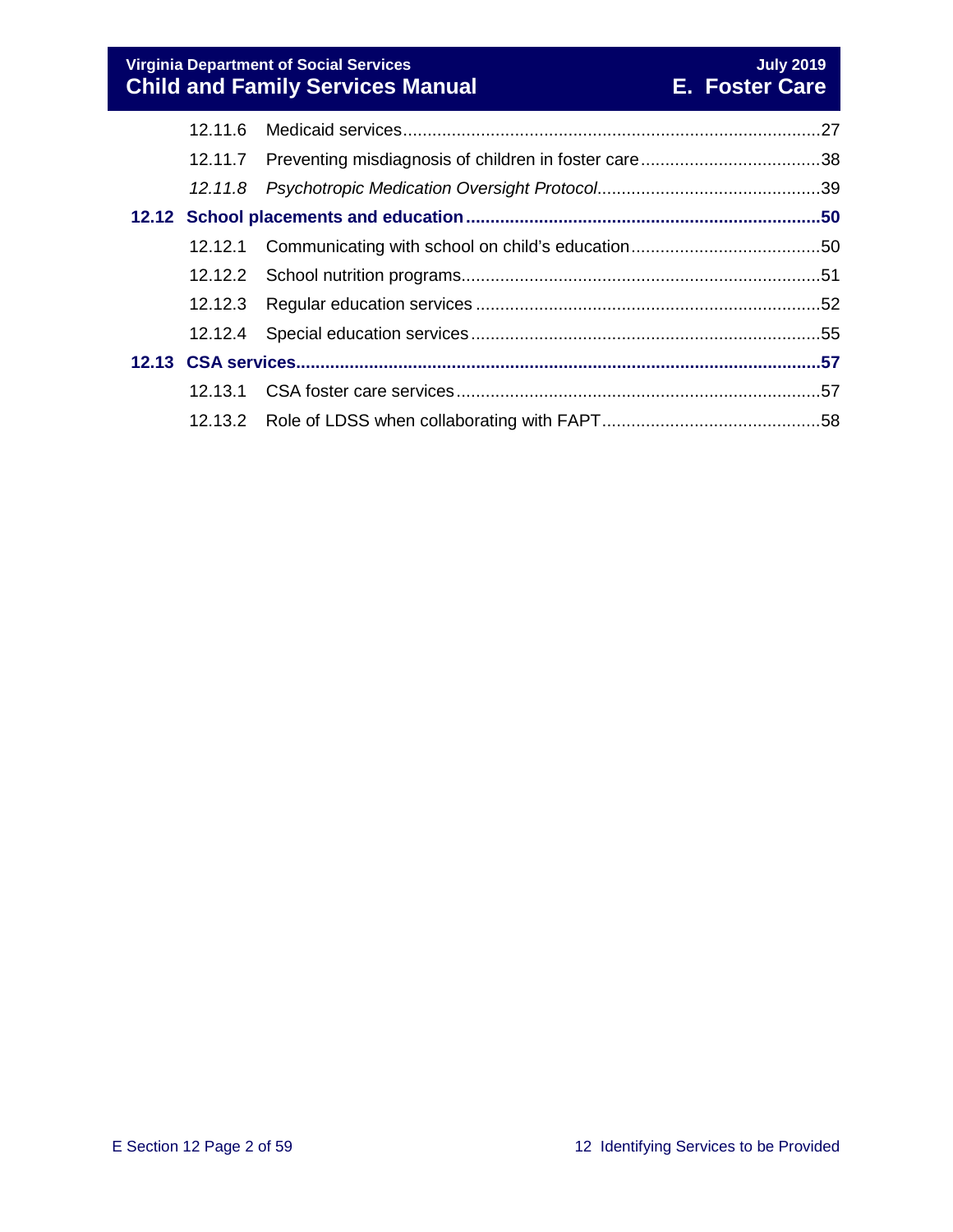# 12

# IDENTIFYING SERVICES TO BE PROVIDED

# <span id="page-2-0"></span>**12.1 Introduction**

To achieve better outcomes for the children and families involved with the child welfare system, the planning and delivery of services should focus on:

- Preventing further abuse and neglect.
- Preventing unnecessary separation of children from their homes.
- Minimizing how long children stay in foster care.
- Finding and sustaining stable, permanent families for all children.
- Meeting the social and emotional well-being needs of children, including addressing:
	- o Needs from experiencing maltreatment, trauma, and/or exposure to violence.
	- o Health needs (developmental, physical, medical, and dental needs).
	- o Behavioral health needs (mental health & substance abuse needs).
	- o Educational needs.
- Respecting the cultural heritage and connections to family, community, and social support networks of children.

Families should be at the center of services that prevent and remedy situations that lead to child abuse and neglect. An array of services for children and their families should be available, from the first awareness that a family is at risk, to early intervention, to foster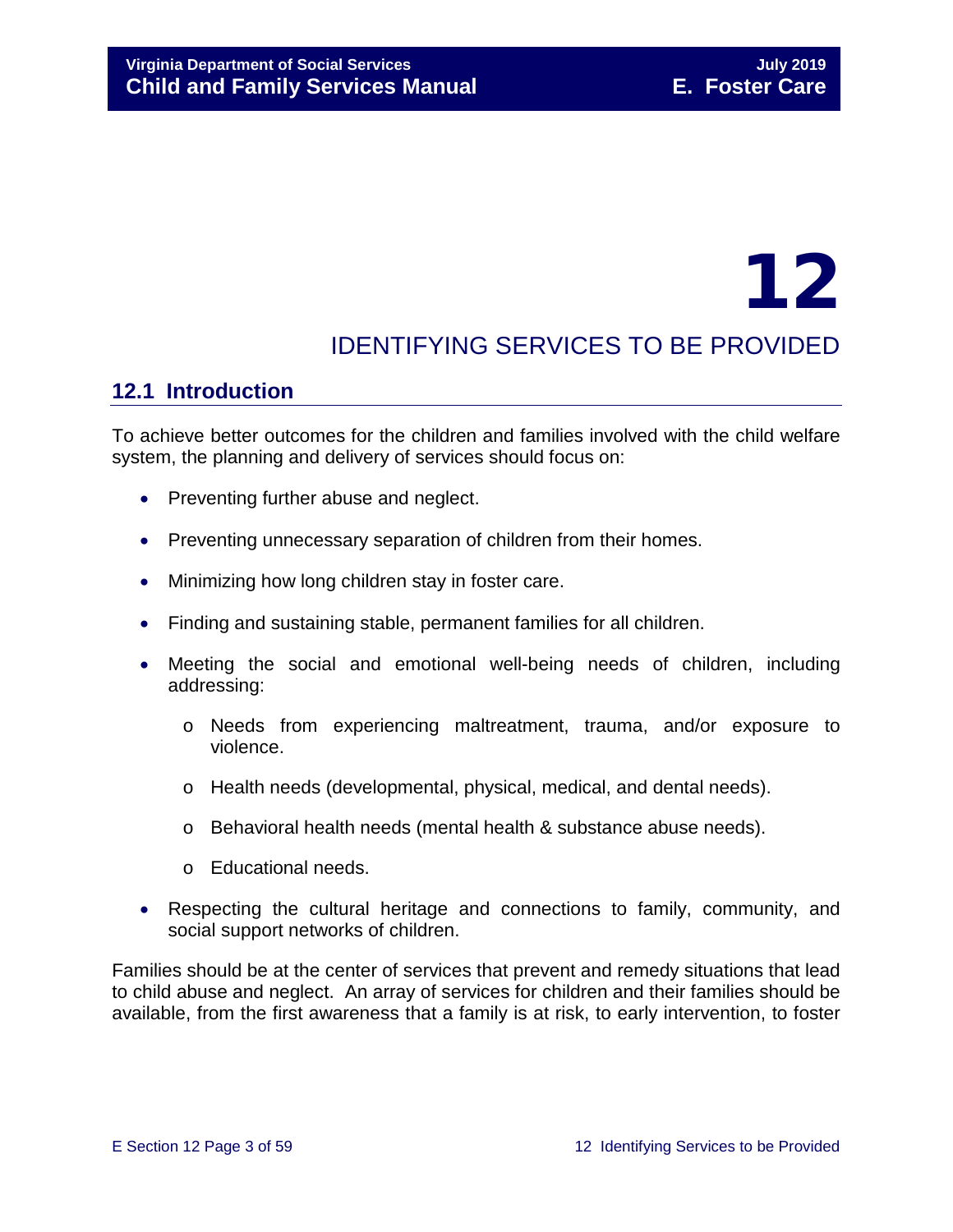care for those children whose safety and well-being is threatened, through permanency and the services necessary to sustain permanency.<sup>[1](#page-3-2)</sup>

# <span id="page-3-0"></span>**12.2 Framework**

Local departments of social services (LDSS) shall meet federal and state legal requirements and should use sound practice principles to achieve desired outcomes and to guide decision making in providing foster care services for children and their families.

#### <span id="page-3-1"></span>**12.2.1 Practice principles**

Three fundamental principles inherent in Virginia's Children's Services System Practice Model guide service delivery include:

#### **First, we believe that all children and communities deserve to be safe.**

• Safety is primary. Every child has the right to live in a safe home, attend a safe school and live in a safe community. Ensuring safety requires a collaborative effort among family, agency staff, and the community.

#### **Second, we believe in family, child, and youth-driven practice.**

- It is our responsibility to understand children, youth, and families within the context of their own family rules, traditions, history, and culture.
- Children, youth, parents, and family members are partners in decision making on service and educational planning and in placement decisions, whenever appropriate.

#### **Third, we believe that all children and youth need and deserve a permanent family.**

- Children have a right to connections with their biological family and other caring adults with whom they have developed emotional ties.
- Services should be high quality, timely, efficient, and effective.
- We partner with others to support child and family success in a system that is family-focused, child-centered, and community-based.
- Services to families shall be delivered as part of a total system with cooperation, coordination, and collaboration occurring among families, service providers, and community stakeholders.

<span id="page-3-2"></span>ī 1 Adapted from the ["Child Welfare League of America Statement on Optimal Child Welfare Service](http://www.cwla.org/advocacy/financingoptimaldeliv.htm)  [Delivery"](http://www.cwla.org/advocacy/financingoptimaldeliv.htm).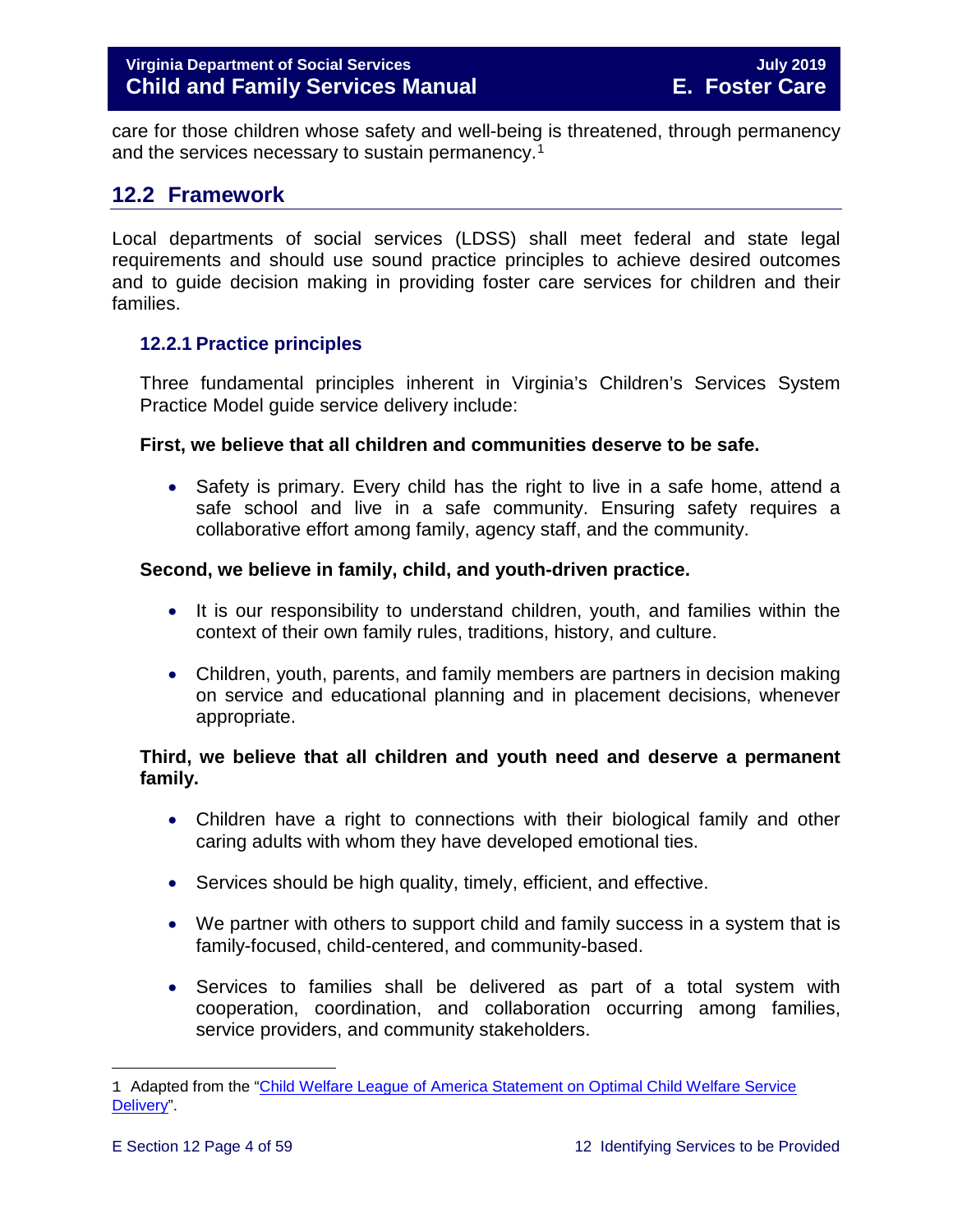• All stakeholders share responsibility for child safety, permanency, and wellbeing.

#### <span id="page-4-0"></span>**12.2.2 Legal citations**

The legal framework and specific requirements for providing services to families are delineated in state law. See the law for complete language by clicking on the citations.

- **Foster care services** 
	- o § [63.2-905](http://law.lis.virginia.gov/vacode/63.2-905/)
- **Children's Services Act (CSA)**
	- o §§ [2.2-5200](http://law.lis.virginia.gov/vacode/2.2-5200/) through [2.2-5214](http://law.lis.virginia.gov/vacode/2.2-5214/)
- **Education requirements when placing child**
	- o **Ensure educational stability for the child**
		- o [Social Security Act, Title IV, § 475 \(1\) \(G\) \[42 USC 675\]](http://www.ssa.gov/OP_Home/ssact/title04/0475.htm)
		- o [The Child and Family Services Improvement and Innovation Act](http://www.gpo.gov/fdsys/pkg/PLAW-112publ34/html/PLAW-112publ34.htm)**;**  Public Law 112-34
		- $\circ$  § [63.2-900.3](http://law.lis.virginia.gov/vacode/63.2-900.3/)
		- $\circ$  § [22.1-3.4](http://law.lis.virginia.gov/vacode/22.1-3.4/)
	- o **Notify new school of placement; records; enrollment**
		- o § [63.2-900](http://law.lis.virginia.gov/vacode/63.2-900/) D
		- $\circ$  § [22.1-3.4](http://law.lis.virginia.gov/vacode/22.1-3.4/)
		- o § [22.1-289 E](http://law.lis.virginia.gov/vacode/22.1-289/)

#### <span id="page-4-1"></span>**12.2.3 Outcomes**

Providing effective, quality and timely services for children in foster care is essential to achieving outcomes required in the federal Child and Family Services Review. The outcomes and specific measures are listed below:

#### **Outcome 1: Families have enhanced capacity to provide for their children's needs.**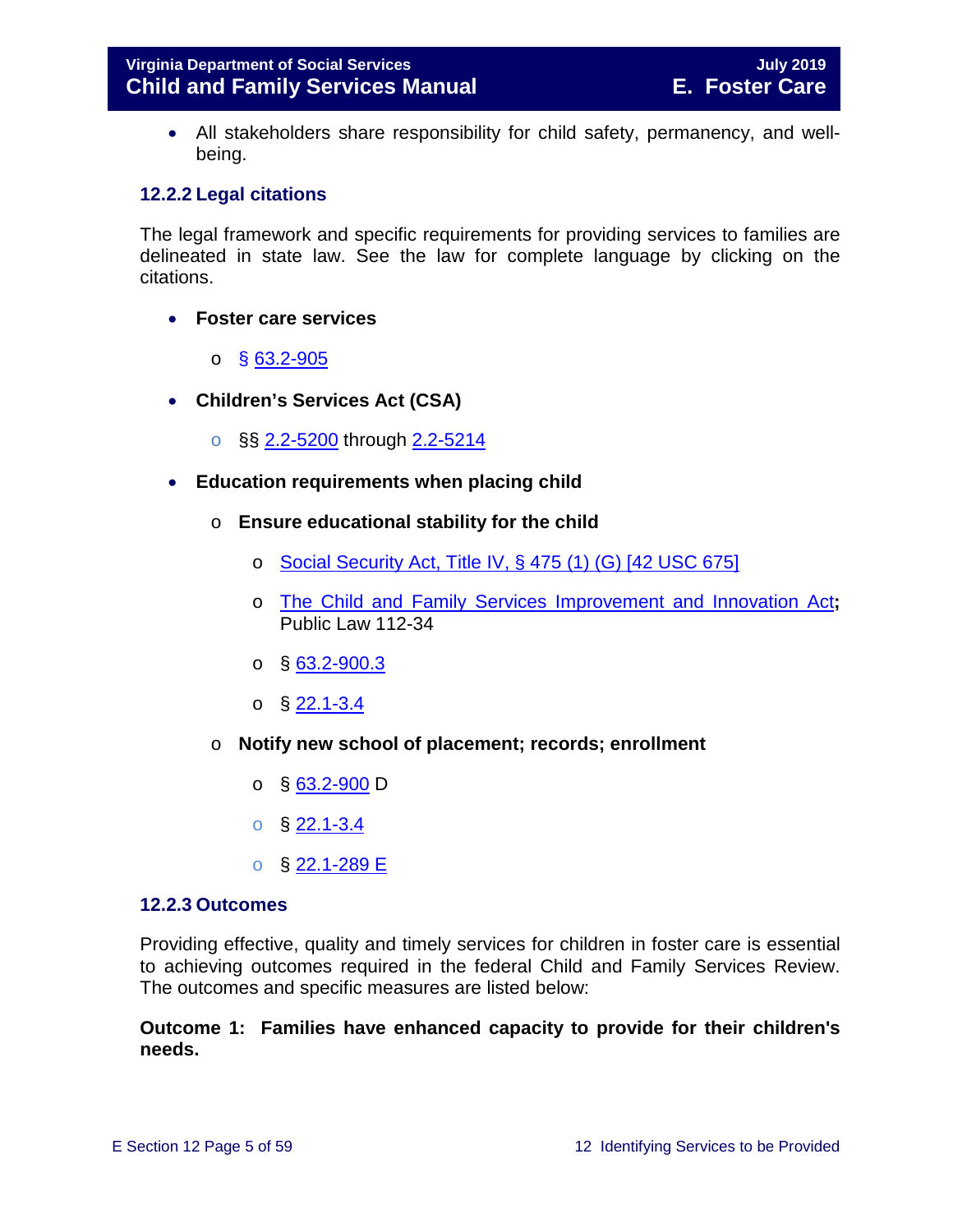• Needs and services of child, parents, and foster parents are assessed and met.

#### **Outcome 2: Children have permanency and stability in their living situations.**

- More children leave foster care and achieve permanency.
- Children achieve permanency with shorter lengths of stay in foster care.
- Increased timeliness to permanency.
- Fewer placement moves and disruptions.
- Fewer children in out-of-home care.
- More children placed in family-based care.
- More children placed in relative foster homes.
- Fewer children placed in residential care.
- Fewer children re-enter out-of-home care.

#### **Outcome 3: The continuity of family relationships and connections is preserved for children.**

- More children in foster care placed in close proximity to families and communities.
- More children in foster care placed with their siblings.

#### **Outcome 4: Children receive adequate services to meet their physical and mental health needs.**

- Children's health needs are assessed upon entering foster care.
- Children's physical health needs are met consistently.
- Children's dental health needs are met consistently.
- Children's trauma needs are met consistently.
- Children's behavioral health needs are met consistently.

#### **Outcome 5: Children receive appropriate services to meet their educational needs.**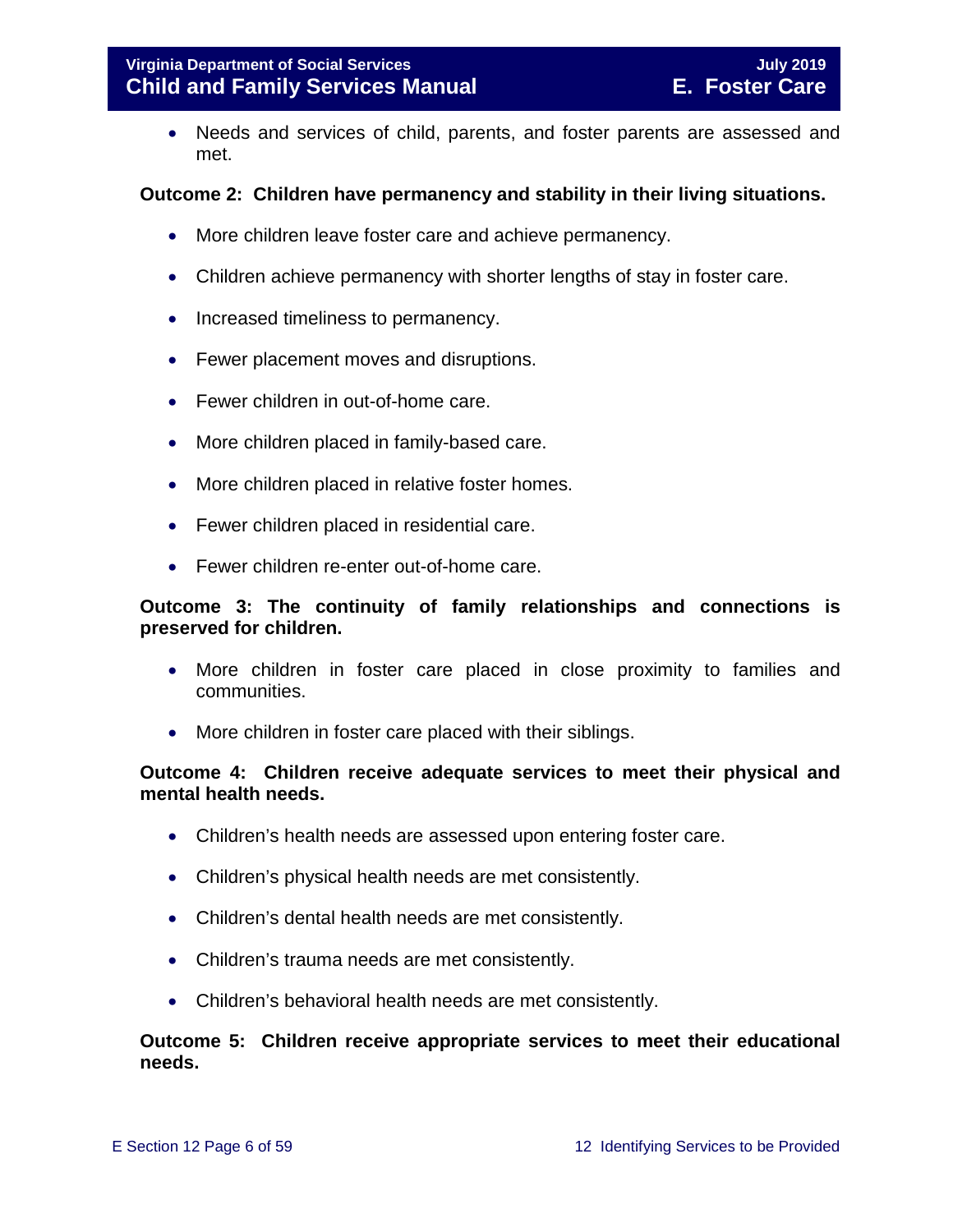<span id="page-6-0"></span>• Children's educational needs are assessed and met.

### <span id="page-6-2"></span>**12.3 Identifying services based on strengths and needs**

Once a comprehensive assessment of the child and family has been completed, the service worker, the Family Partnership Team, and/or the Family Assessment and Planning Team (FAPT) should brainstorm creative ways to build upon the strengths, resources, and natural supports of the child and family to meet their unique needs.

Additional resources that can help identify services based on the child's needs include:

- Virginia Commission on Youth's [Collection of Evidence-based Practices for](http://vcoy.virginia.gov/collection.asp)  [Children and Adolescents with Mental Health Treatment Needs](http://vcoy.virginia.gov/collection.asp) and its [Reference Chart of Disorders and Evidence-based Practices.](http://vcoy.virginia.gov/documents/collection/Reference_Chart.pdf)
- SAMHSA's [National Registry of Evidence-based Programs and Practices](https://www.samhsa.gov/capt/tools-learning-resources/finding-evidence-based-programs)  [\(NREPP\)](https://www.samhsa.gov/capt/tools-learning-resources/finding-evidence-based-programs) provides a searchable online registry of mental health and substance interventions available for implementation.
- California Evidence-Based Clearinghouse for Child Welfare (CEBC) Topic Areas provide child welfare professionals with easy access to information about selected child welfare related programs This interactive search enables the service worker to search based on specific criteria and then browse through a wide range of programs that match that criteria.
- Blueprints for Healthy Youth Development [Program Selector](http://www.blueprintsprograms.com/programSelector.php) on model and promising programs, includes problem behavior, education, emotional well-being, physical health, and positive relationships.
- [Evidence-Based Treatments for Children and Adolescents: An Updated Review](http://www.childfirst.ucla.edu/Chorpita%20et%20al%20(2011)-Evidence-Based%20Treatment%20for%20Children.pdf)  [of Indicators of Efficacy and Effectiveness](http://www.childfirst.ucla.edu/Chorpita%20et%20al%20(2011)-Evidence-Based%20Treatment%20for%20Children.pdf) by Bruce Chorpita, et al. 2011. This updated review of evidence-based treatments follows the original review performed by the Hawaii Task Force. Over 750 treatment protocols from 435 studies were coded and rated on a 5-level strength of evidence system. Results showed large numbers of evidence based treatments applicable to anxiety, attention, autism, depression, disruptive behavior, eating problems, substance use, and traumatic stress. Provides a list of options and information available to guide decisions about treatment selection.

# <span id="page-6-1"></span>**12.4 Wraparound approach**

LDSS should use a wraparound approach to help achieve the child's permanency goal and well-being and to address the child and family's needs. The process involves an intensive, individualized process for planning, implementing, and managing care to achieve positive outcomes with the child and family.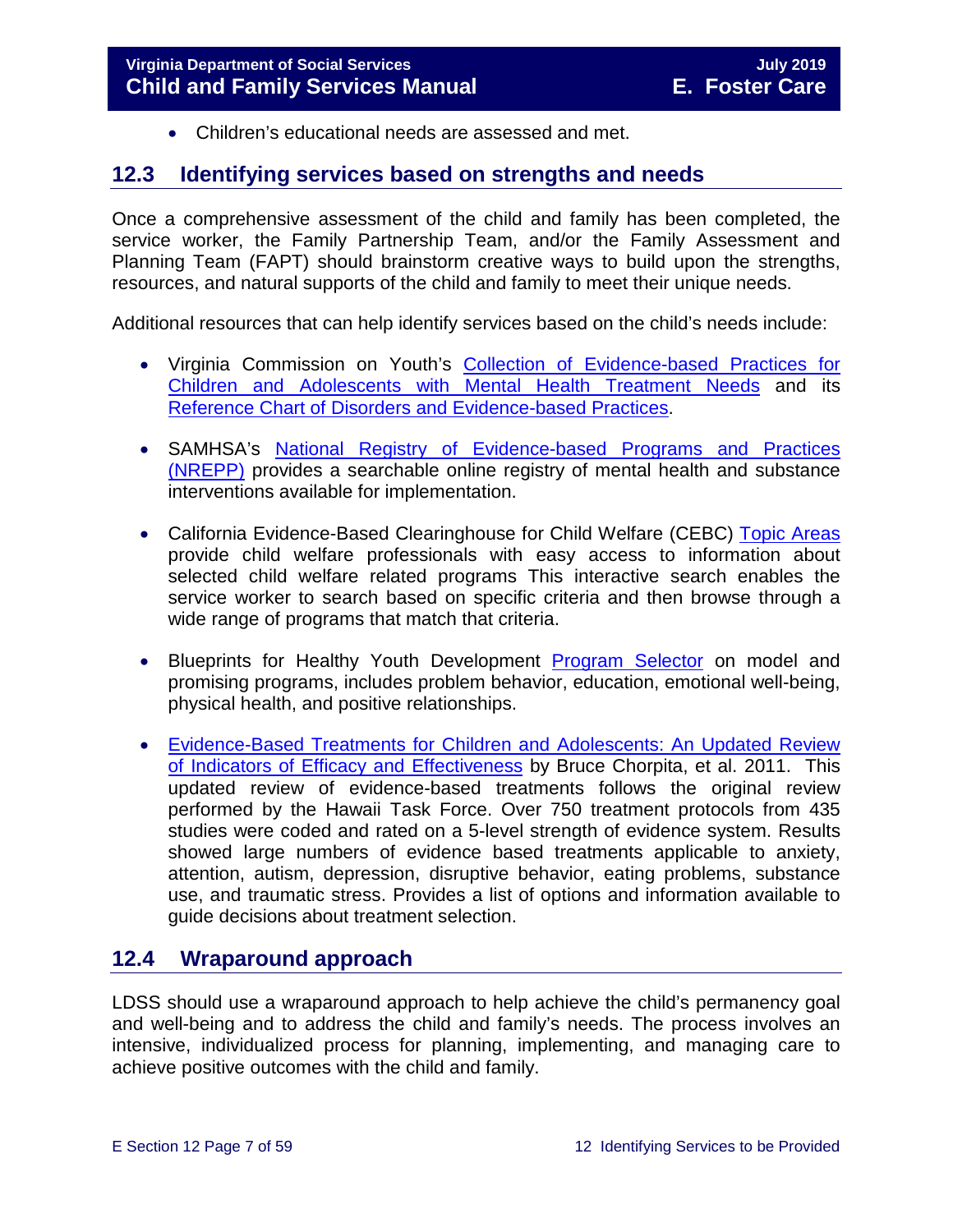#### **Virginia Department of Social Services July 2019 Child and Family Services Manual**

A team of people, relevant to the child's life, collaboratively develops and implements a creative wraparound plan. This holistic plan is designed based on an assessment of the needs of the child, caregivers, and siblings. A wraparound set of services and supports is individually designed with the child and family to meet their identified needs. The services creatively build upon and enhance the unique strengths, resources, and natural supports of the child and family.

The planning process, as well as the services and supports provided, are individualized, family-driven, culturally-competent, youth-guided, and community-based. The process and plan are strengths-based, including activities that purposefully help the child and family recognize, use, and build their talents, assets, and positive capacities.

The process strives to develop the coping skills, problem-solving skills, and self-efficacy of the child and family members. It increases the "natural support" available to the family by strengthening their interpersonal relationships and using other available resources in the family's network of social and community relationships. It emphasizes integrating the child into the community and building the family's social support network.[2](#page-7-1)

For more information and practical tools on the wraparound process:

- The [CSA website](http://www.csa.virginia.gov/html/systems_of_care/Wraparound_strategies.cfm) has training slides developed by expert consultants in wraparound strategies that were used in Virginia. It also provides links to national resources.
- The [National Wraparound Initiative](http://www.nwi.pdx.edu/) (NWI) convened national experts to define the wraparound practice model, develop standards, compile resources, strategies and tools, and disseminate guidance and information on high quality wraparound implementation to achieve positive outcomes for youth and families.
- The NWI ["Resource Guide to Wraparound"](http://www.nwi.pdx.edu/NWI-book/) provides information on the basics, principles, theory and research, wraparound practice, and supports for implementation.

# <span id="page-7-0"></span>**12.5 Serving children in their homes and communities**

Children who have significant emotional, behavioral, and mental health needs can successfully live in family homes and communities with the support of effective behavioral health services. Over the past twenty years, two major federal initiatives addressed the needs of children and youth with significant mental health conditions: Substance Abuse and Mental Health Services Administration's (SAMHSA) Children's Mental Health Initiative (CMHI) and the Centers for Medicare & Medicaid Services (CMS) Psychiatric Residential Treatment Facility (PRTF) Demonstration Program. Results from these programs across the country have consistently found that the implementation of home and community-based services for this population have made significant improvement in the quality of life for these children, youth, and their families.

<span id="page-7-1"></span>ī *<sup>2</sup>* Adapted from Wraparound Basics on the [National Wraparound Initiative website.](http://www.nwi.pdx.edu/)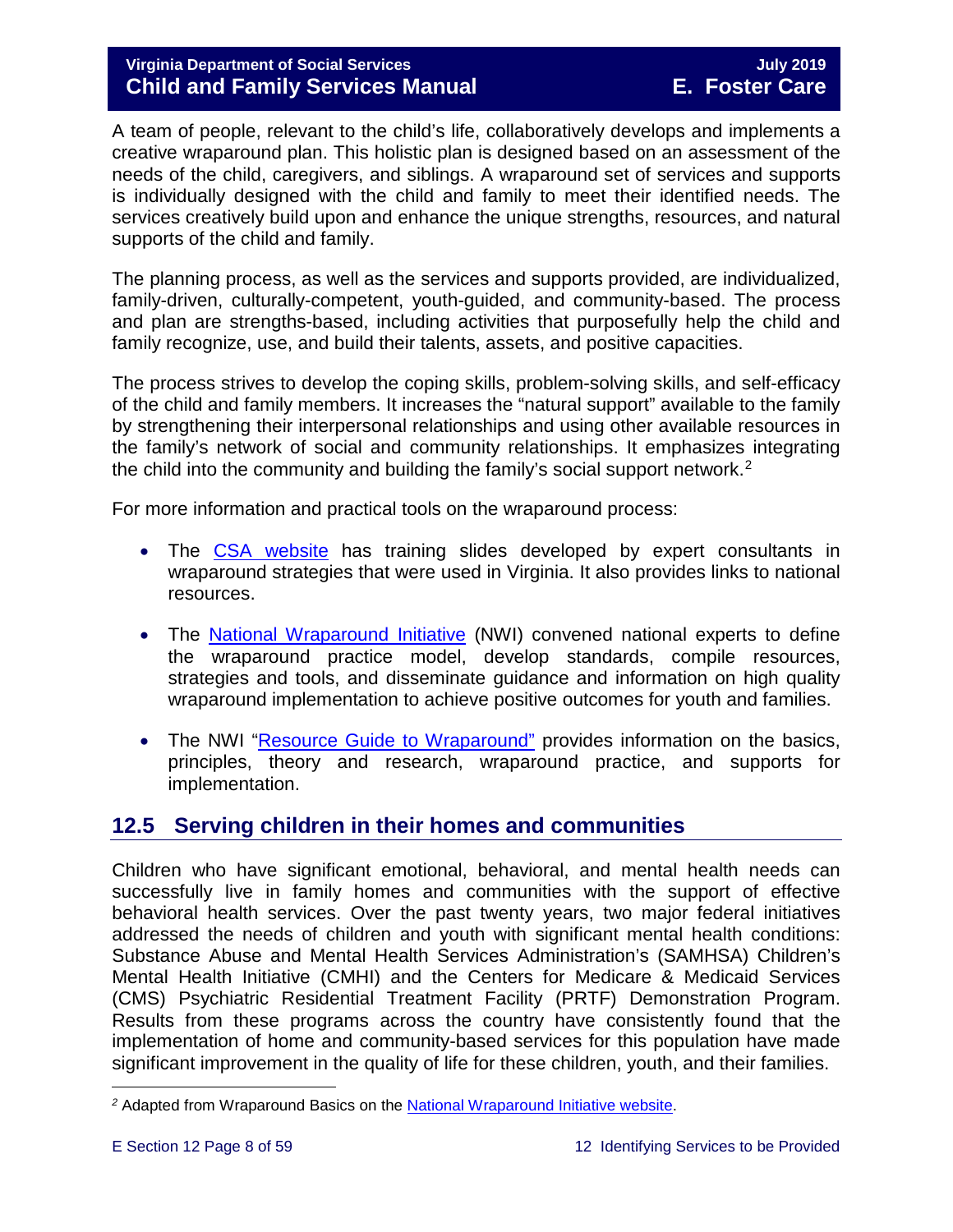Results from these federal initiatives have demonstrated that the provision of home and community-based services resulted in:

- More stable living situations.
- Increased behavioral and emotional strengths.
- Improved clinical and functional outcomes.
- Reduced suicide attempts.
- Improved school attendance and performance.
- Improved attendance at work for caregivers.
- Decreased contacts with law enforcement.
- Reduced costs of care.

Programs in these federal initiatives that helped achieve these results include:

- Intensive Care Coordination Wraparound Approach.
- Peer Services: Parent and Youth Support Services.
- Intensive In-Home services.
- Respite services.
- Mobile crisis response and stabilization services.
- Flex funds.  $3$

For more information on these results and services, see information bulletin on [Coverage of Behavioral Health Services for Children, Youth and Young Adults with](http://www.medicaid.gov/federal-policy-guidance/downloads/CIB-05-07-2013.pdf)  [Significant Mental Health Conditions.](http://www.medicaid.gov/federal-policy-guidance/downloads/CIB-05-07-2013.pdf)

Examples of evidence-based programs that have also demonstrated results of serving children in the community include:

- [Multisystemic](http://mstservices.com/index.php/what-is-mst) Therapy (MST).
- [Functional Family Therapy](http://fftllc.com/) (FFT).

<span id="page-8-0"></span>Ĩ. *<sup>3</sup> Information in this section excerpted and adapted primarily from Joint CMCS and SAMHSA Informational Bulletin on [Coverage of Behavioral Health Services for Children, Youth and Young Adults](http://www.medicaid.gov/federal-policy-guidance/downloads/CIB-05-07-2013.pdf)  [with Significant Mental Health Conditions](http://www.medicaid.gov/federal-policy-guidance/downloads/CIB-05-07-2013.pdf) dated May 7, 2013.*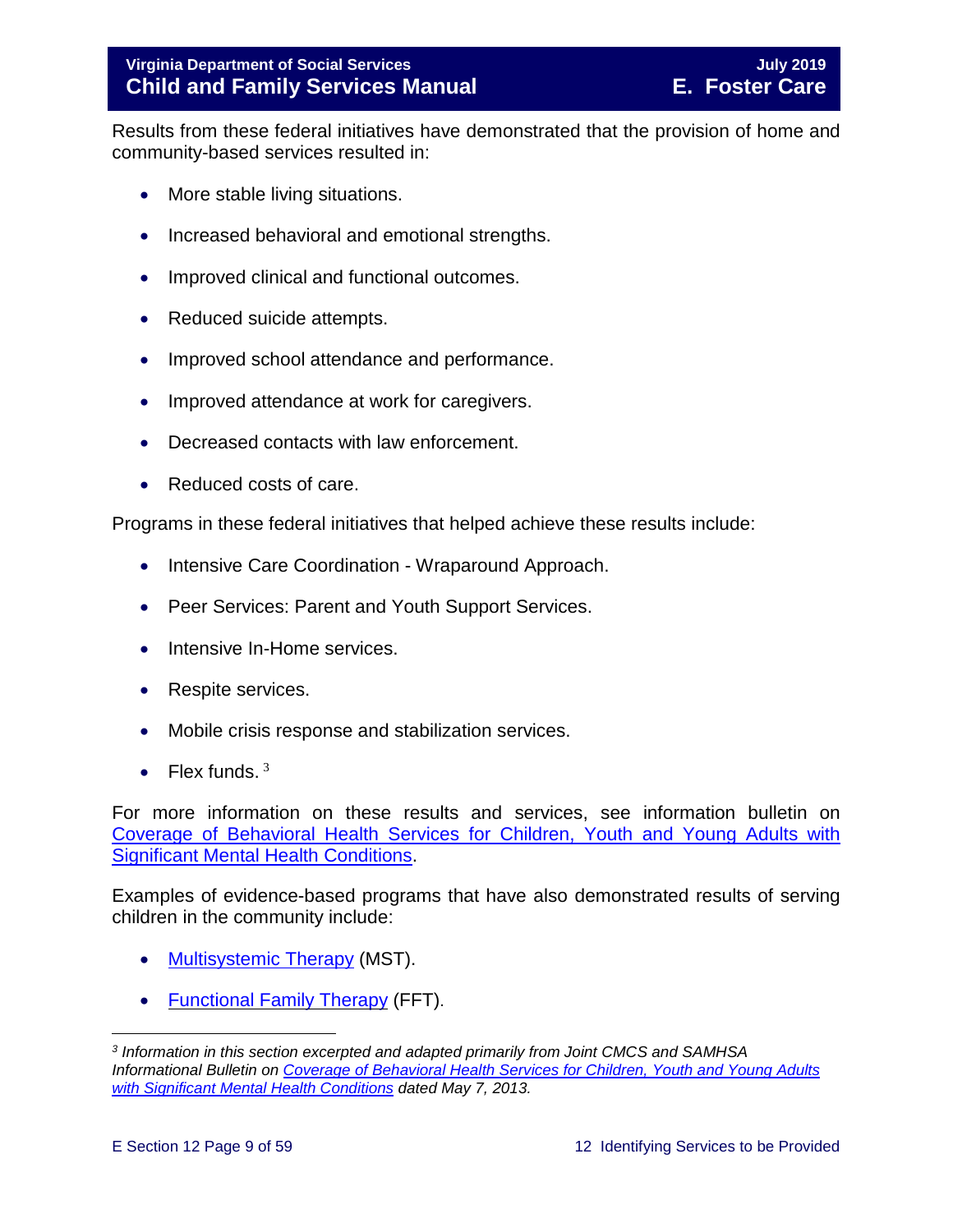- Multidimensional Treatment Foster Care.
- Attachment and Biobehavioral Catch-up (ABC)
- Trauma Focused Cognitive Behavioral Therapy (TF-CBT).

#### <span id="page-9-0"></span>**12.5.1 Children who are victims of sex trafficking**

Sex Trafficking is a multi-billion dollar industry<sup>[4](#page-9-1)</sup> worldwide and it is rapidly growing in the United States and in Virginia. Research suggests that children currently or formerly in foster care are at higher risk of being sex trafficked. Common risk factors<sup>5</sup> include but are not limited to:

- Limited or severed family connections;
- A history of trauma, physical or sexual abuse; and,
- Prior involvement with law enforcement.

The Preventing Sex Trafficking and Strengthening Families Act of 2014 [\(P.L.113-](https://www.congress.gov/113/plaws/publ183/PLAW-113publ183.pdf) [183\)](https://www.congress.gov/113/plaws/publ183/PLAW-113publ183.pdf) requires states to make efforts in identifying, documenting and determining the appropriate services for children and youth who are victims or at risk of being sex trafficked. This applies to children who:

- Are under the age of 18 and in the placement, care or supervision of a title IV-E agency.
- Are under the age of 18, have an open case with a LDSS agency but were not removed from their home.
- Are under the age of 18 and have run away from foster care.
- Are between the ages of 18 and 21 and are receiving independent living services.

The information obtained in this process may assist in identifying characteristics, signs and vulnerabilities to respond to youth who have been sex trafficked and inform communities how to help combat future incidents. The LDSS shall report within 24 hours to law enforcement after receiving information on a child or youth who has been identified as being a sex trafficking victim.

When determining the services for children who were victims of sex trafficking, the service worker shall consider several factors when developing a treatment plan and

<span id="page-9-2"></span><span id="page-9-1"></span>Ĩ. 4 International Labour Organization (Geneva 2014). <u>Profits and poverty: the economics of forced labour.</u> 5 Department of Health and Human Services Administration for Children, Youth and Families (2014). Guidance to states and services on addressing human trafficking of children and youth in the United States.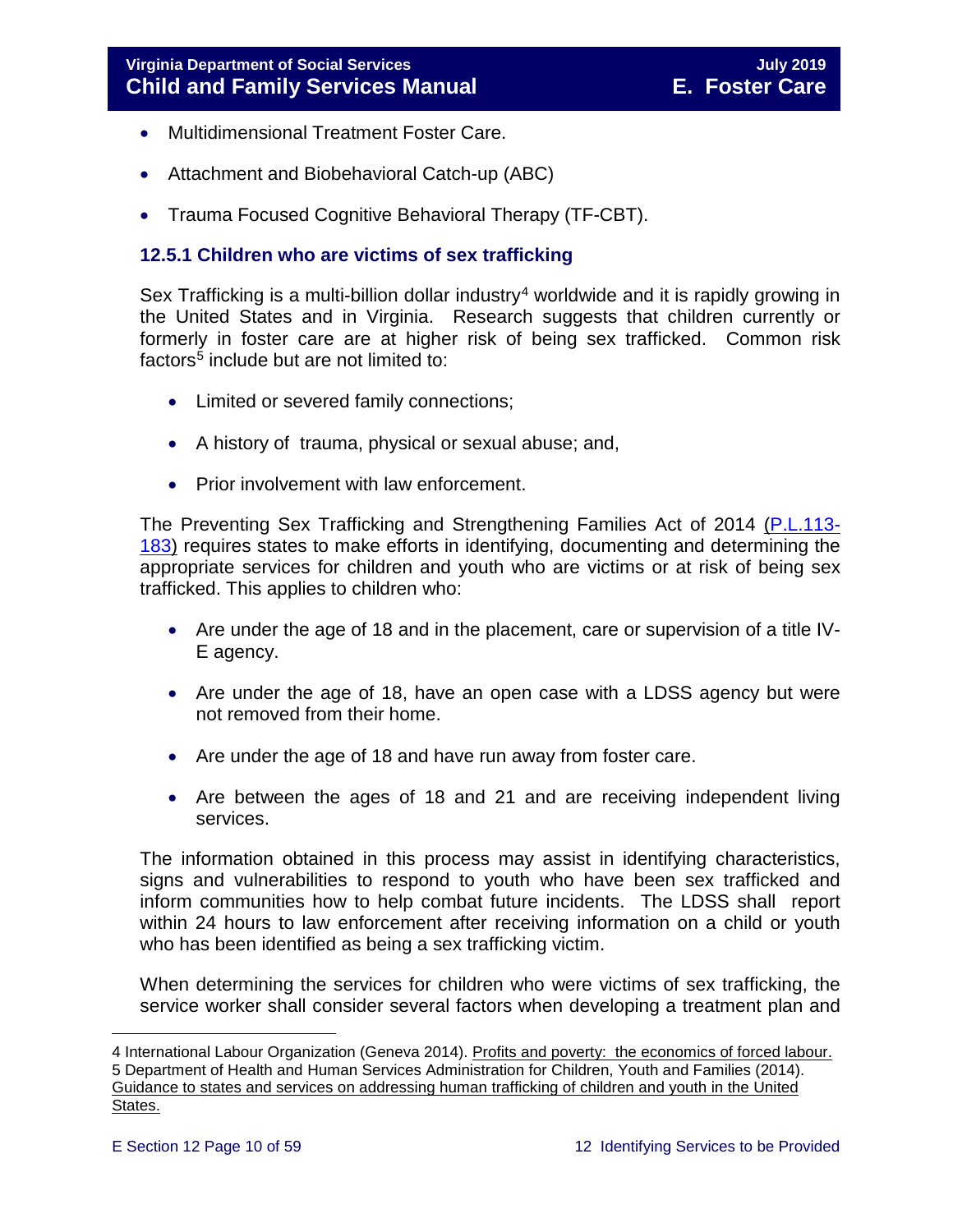document efforts made to provide appropriate services in the youth's foster care plan. These factors include:

- Access to safe and suitable housing.
- A safety plan to keep perpetrators away from the victim and his/her treatment setting.
- A safety plan for youth who have been trafficked should they be approached by the perpetrator when away from the treatment setting.
- Access to trauma-informed evidence based mental health services by experienced professionals in complex trauma.
- Access to physical health services, STD testing, and specialized care such as OB/GYN or drug rehabilitation.
- Access to legal services.
- Access to rehabilitative service including counseling, education and job training.

Additional resources include:

- [Human Trafficking Screening Tool.](http://centerforchildwelfare.fmhi.usf.edu/kb/policymemos/HT_ScreeningTool_FPTraining.pdf)
- [Building Child Welfare Response to Sex Trafficking \(includes screening tools\)](http://www.luc.edu/media/lucedu/chrc/pdfs/BCWRHandbook2011.pdf)
- [VDSS public website.](http://www.dss.virginia.gov/family/fc/index.cgi)
- [The Polaris Project.](http://www.polarisproject.org/about-us/overview)
- [The National Human Trafficking Resource Center.](http://www.traffickingresourcecenter.org/?gclid=CIi1wZa578cCFdQYHwoda9cBkA)
- <span id="page-10-0"></span>• Identifying Minors and Young People Exploited Through Sex Trafficking: A [Resource for Child Welfare Agencies](https://library.childwelfare.gov/cwig/ws/library/docs/capacity/Blob/106060.pdf?w=NATIVE(%27SIMPLE_SRCH+ph+is+%27%27Identifying+Minors+and+Young+People+Exploited+Through+Sex+Trafficking:+A+Resource+for+Child+Welfare+Agencies%27%27%27)&upp=0&order=native(%27year/Descend%27)&rpp=25&r=1&m=1)

#### **12.6 Infant and toddler early intervention services**

The [Infant & Toddler Connection of Virginia](http://www.infantva.org/fam-SupportServices.htm) provides early intervention supports and services to infants and toddlers from birth through age two who are not developing as expected or who have a medical condition that can delay normal development. To determine eligibility, the child's development is evaluated by at least two professionals from different professions or areas of development. When eligible, the family and professionals develop an Individualized Family Service Plan (IFSP).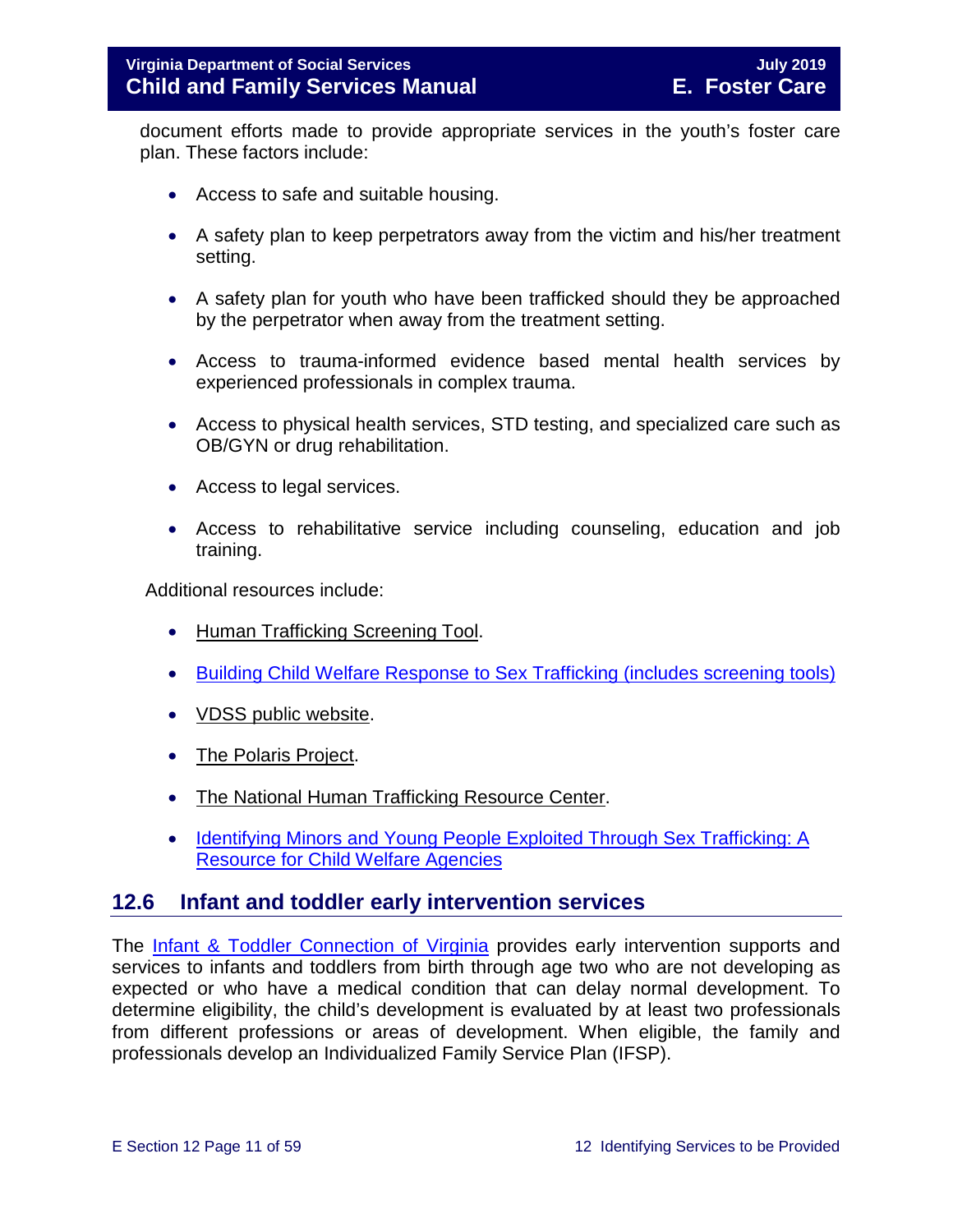# <span id="page-11-0"></span>**12.7 Head Start and Early Head Start**

Children whose families are served by the child welfare system often are developmentally vulnerable due to trauma stemming from early abuse and neglect as well as from risk factors that commonly co-occur, such as prenatal drug exposure, prematurity, low birth weight, poverty, homelessness, parent's depression and other mental health problems. The comprehensive services offered by Head Start and Early Head Start programs support children by providing a safe and enriched learning environment while facilitating early identification of developmental delays and access to early intervention, health care and mental health services. In addition, Head Start and Early Head Start programs provide a significant source of family support, parent education and adult developmental services for parents and other family members.

Foster children who meet program age requirements are automatically eligible for Head Start and Early Head Start even if the family or foster family income exceeds income guidelines.

Children whose custodial parents have an open case with the child welfare system but retain physical custody of their children are not automatically eligible for Head Start or Early Head Start, but a program may prioritize these children for enrollment due to the level of risk and the needs of the family.

Additional information on locating and enrolling in a local Head Start program may be found on the [Virginia Head Start Association, Inc.](http://www.headstartva.org/index.php) website.

# <span id="page-11-1"></span>**12.8 Child care services**

#### <span id="page-11-2"></span>**12.8.1 Choosing allowable child care provider**

The LDSS holding custody of a child shall consult with the foster/adoptive parent when selecting a child care provider. Considerations when making decisions about which provider to use include such things as the special needs of the child, travel distance from the foster/adoptive home, availability of the provider, provider costs in relation to other providers in the area, approval status of the provider, and the foster/adoptive parent request for specific services. Children's special needs include characteristics such as developmental disabilities, intellectual disabilities, emotional disturbance, sensory or motor impairment, or significant chronic illness which require special health surveillance or specialized programs, interventions, technologies, or facilities.

The providers identified below are considered as legally operating in Virginia and are allowable for child care services and payment from title IV-E funds. Authorization of the provider's status shall be verified online prior to use of the provider and a hard copy of the authorization shall be maintained in the case record of the child. See the VDSS [public website](http://www.dss.virginia.gov/family/cc/index.cgi) for contact information for verifying the status of specific daycare providers listed below.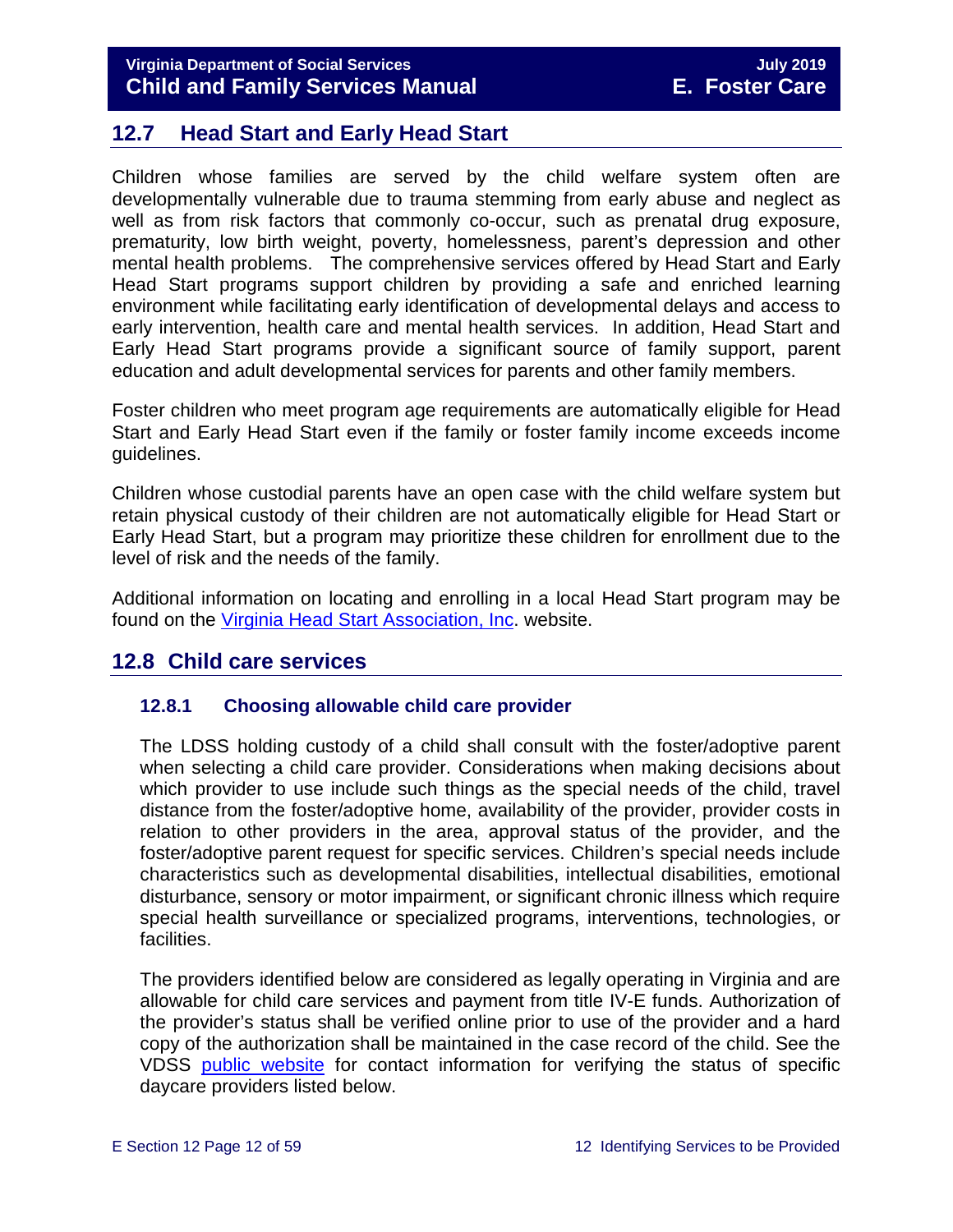- Voluntary registered family day homes.
- Licensed family day homes.
- Licensed child day centers.
- Certified pre-schools.
- Religiously exempt child day centers.
- Department of Education-approved child care facilities.
- Local ordinance-approved providers (available in Fairfax County, Alexandria, Arlington).
- Family day system homes

#### <span id="page-12-0"></span>**12.8.2 Rates for child care**

Localities shall make a diligent effort to secure fully approved child care for foster children at costs no greater than the established maximum reimbursable rates. These rates are established in accordance with federal regulatory requirements.

Rates are determined by type of provider, number of hours the child is in care, and the age of the child, as described below. For more information, see the Division of Child Care and Early Childcare Development, [Child Care Guidance.](https://fusion.dss.virginia.gov/ccecd/CCECD-Home/Child-Care-Subsidy-Program/Program-Guidance)

- **Provider type**. Two levels of maximum reimbursable rates shall be used based on the type of provider. The LDSS shall have a written agreement with the provider for child care services. The types of providers for each rate level are listed in Appendix E of the Child Care Guidance manual.
- **Number of hours in care**. The unit price for services shall be based on whether the child is in child care for a full day (five (5) or more hours a day) or a part day (fewer than five (5) hours for a day).
- **Age groupings**. Rates shall be based on the age of children, as defined by the VDSS Division of Licensing Programs for child day centers:
	- o Infants. Children from birth up to 16 months.
	- o Toddlers. Children from 16 months up to 24 months.
	- o Preschool. Children from 24 months up to the age of eligibility to attend public school (five years by September 30). Children turning five after September 30 are considered pre-school until they start school the following year.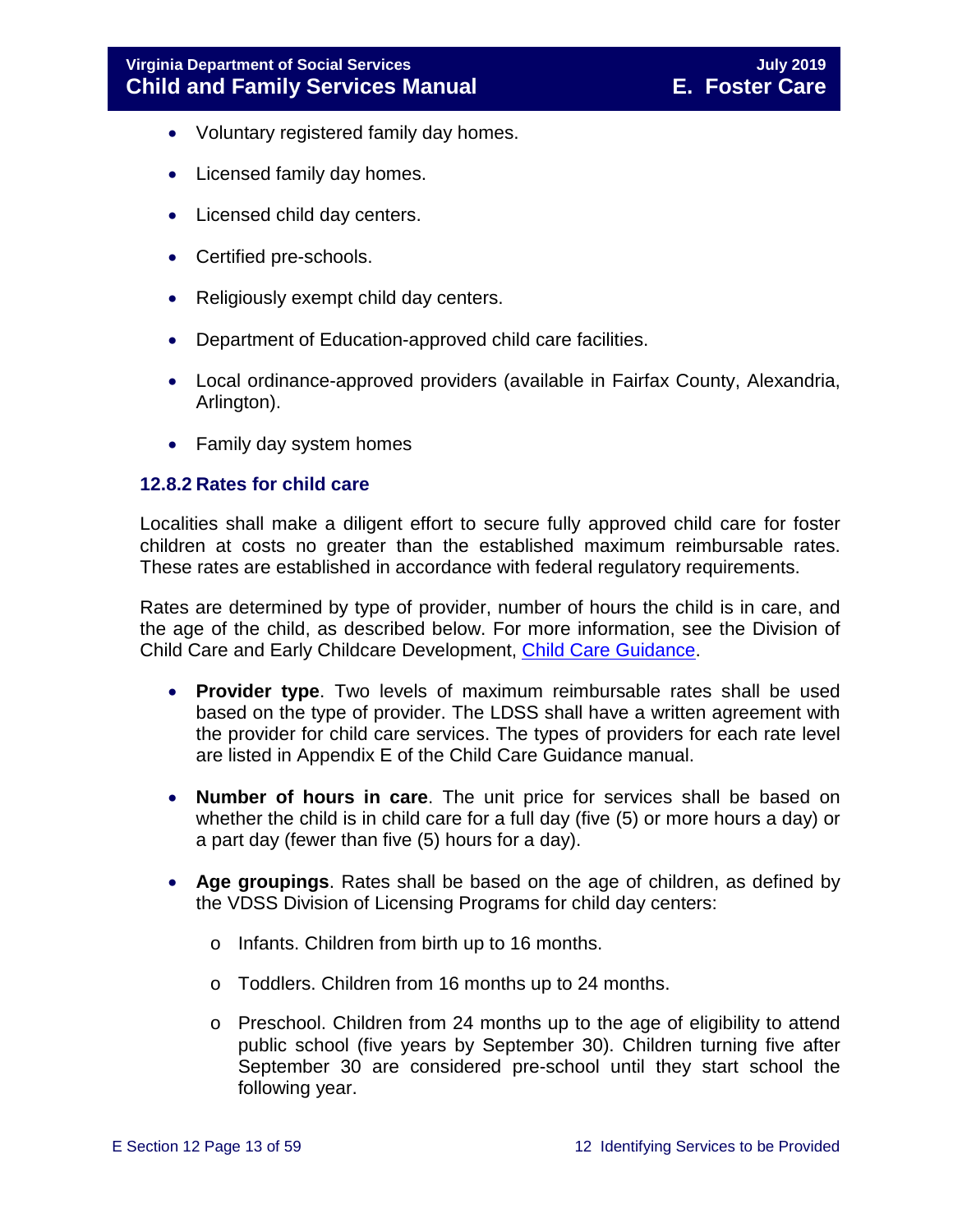o School age. Children eligible to attend public school, age five or older by September 30 of that same year. Children turning five after September 30 are considered pre-school until they start school the following year. The School Age rate is effective starting the first Monday in September for all children who turn age 5 before September 30th.

The maximum reimbursable rates for child care are listed for each locality by full day and part day for each age group in the CCD Manual.

- Level 1 rates are listed in Appendix L.
- Level 2 rates are listed in Appendix M.

If the LDSS has made a diligent effort to secure child care at or lower than the maximum reimbursable rate and cannot locate a provider willing to accept that rate, the LDSS may choose to pay more if it is determined to be a reasonable cost. Reasonableness is determined based on the considerations used in selecting the provider. Providers whose costs cannot be justified as "reasonable" in comparison to costs charged by similar providers should generally not be used.

The service worker shall document in the case record the efforts made to secure the maximum reimbursable rate and factors used to determine reasonable cost.

#### <span id="page-13-0"></span>**12.8.3 Funding sources**

#### **Allowable title IV-E expenditures:**

Child care is an allowable title IV-E expenditure when the child care:

- Provides daily supervision during the foster parents working hours when the child is not in school.
- Facilitates the foster parent's attendance at activities which are beyond the scope of "ordinary parental duties."
- Is provided in a licensed day care facility or home.

As examples, child care is an allowable expenditure under title IV-E for the foster parent to attend:

- Judicial or administrative reviews.
- Mandated team meetings by the court or the LDSS.
- Approved foster parent training.
- College classes when the foster child is not in school.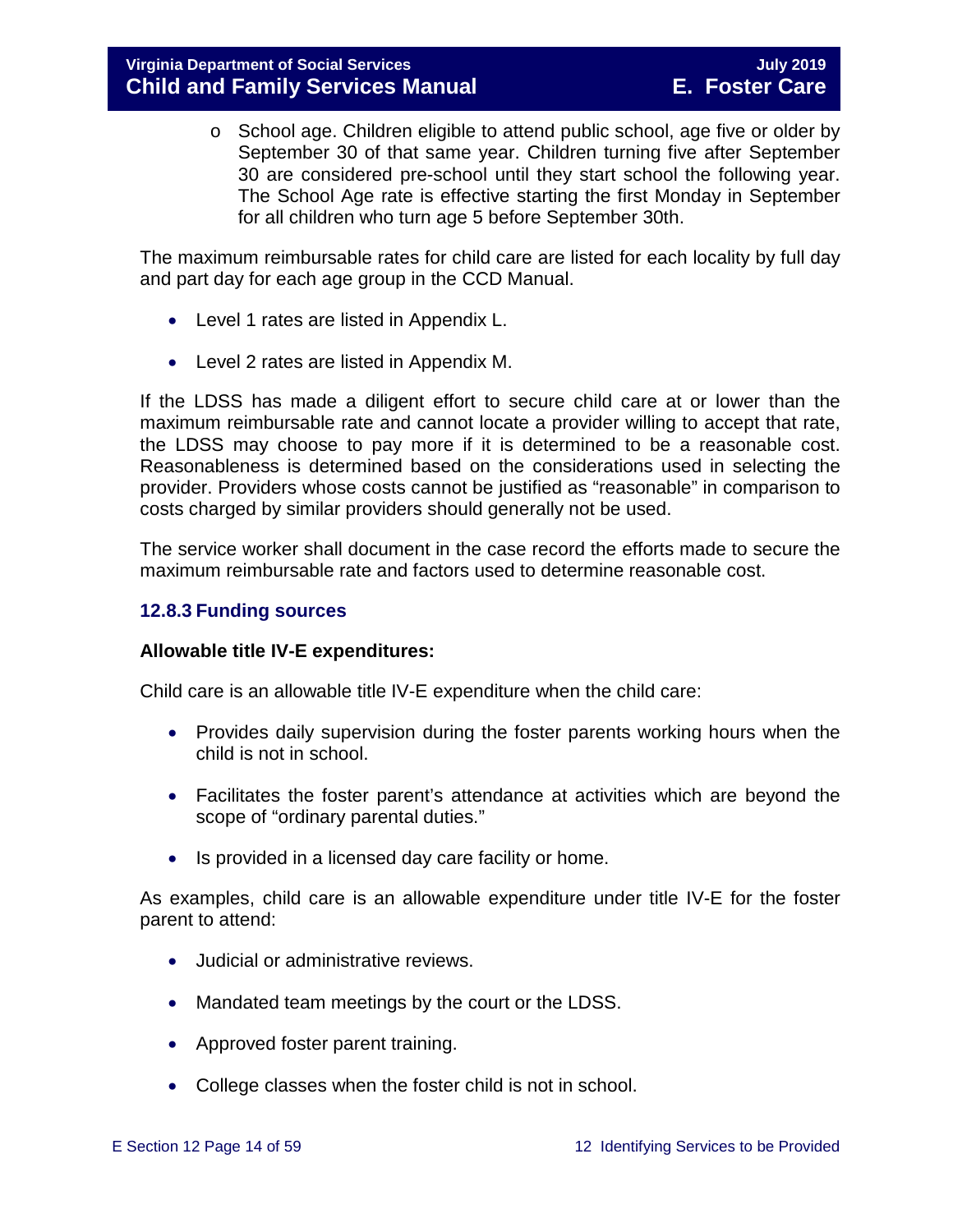#### **Not allowable title IV-E expenditures:**

Child care provided to a child in foster care cannot be paid with title IV-E to facilitate a foster parent's participation in activities that are:

- Within the realm of "ordinary parental duties."
- Deemed a social service.

As examples, the following activities are not allowable expenditures under title IV-E:

- Illness of the foster parent.
- Respite care.
- School conferences.

**State pool (CSA) funds** are used to fund child care for non-title IV-E children. The use of state pool funds for child care is governed by federal and state requirements for the provision of child care services to foster care children. State pool funds may not be used to circumvent federal and state requirements for the provision of services, i.e. to pay for a non-licensed provider, or to pay for circumstances disallowed by title IV-E such as activities that are within the realm of "ordinary parental duties".

### <span id="page-14-0"></span>**12.9 Respite care services**

Respite care is a therapeutic support service designed to offer short-term relief to families caring for children by providing substitute care for children. The purpose of respite care for families, including foster families, is to reduce foster home disruption and provide a stable foster care placement for the child. It can be provided on an emergency or planned basis. The following requirements shall be met:

- The respite care provider shall be approved by the LDSS (See "Local Department [Foster and Adoptive Home Approval Guidance Manual"](https://fusion.dss.virginia.gov/Portals/%5Bdfs%5D/Files/DFS%20Manuals/Family%20Recruitment%20Manuals/Family%20Recruitment%20Manual%20-%202013/Family%20Recruitment%20guidance%20%282013%29.pdf#page=45)).
- Respite care can be provided for up to 30 days per year. If more than 30 days per year is needed for a child with special needs, the reasons for the need for additional respite care should be documented in the record. Respite care should not extend beyond 60 days per year.
- Respite care is not the provision of an emergency placement when a placement has disrupted, or short-term placement of a child in a residential facility for the purposes of treatment.
- The LDSS shall assure that a basic orientation to the agency's mission and goals, policies, and procedures related to medical treatment, emergencies,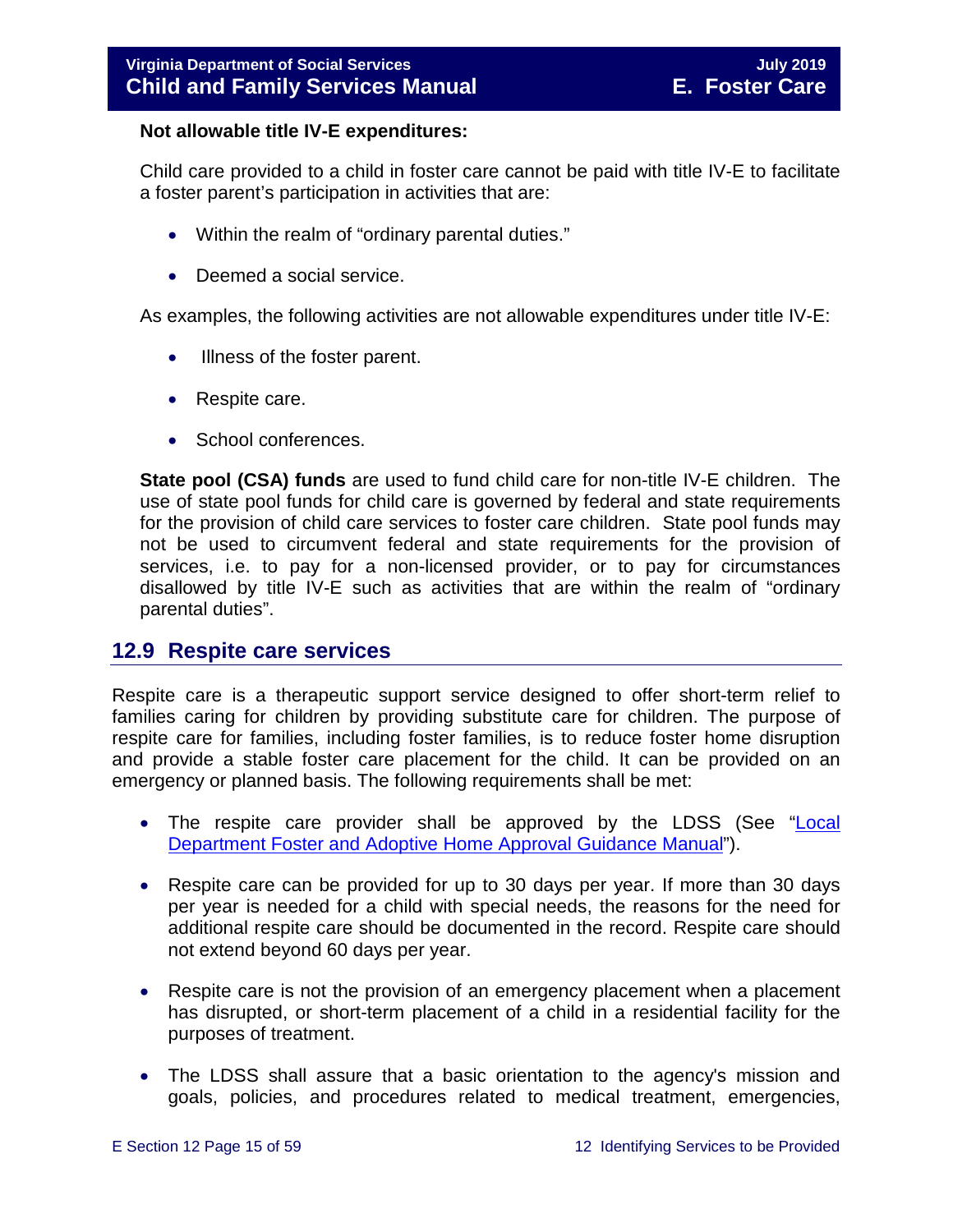liability, transportation, confidentiality, and information about the child is provided to the respite care provider prior to the commencement of services.

• While the child is receiving respite care, the foster parents shall continue to receive foster care maintenance payments.

# <span id="page-15-0"></span>**12.10 Transportation services**

#### <span id="page-15-1"></span>**12.10.1 Travel of children in foster care**

Decisions regarding children in foster care traveling out of state and/or out of the country should be made according to policies regarding normalcy for children in foster care. [See section 6.8.](https://fusion.dss.virginia.gov/Portals/%5bdfs%5d/Files/DFS%20Manuals/Foster%20Care%20Manuals/Foster%20Care%20Manual%2007-2019/section_6_placement_to_achieve_permanency.pdf#page=28) The caregivers should consider the child's foster care plan including the child's school schedule, visitation schedule, treatment needs, etc. (The decision should be made with input from the child's team, including the birth family.)

#### **12.10.1.1 Requirement for approved child restraint devices**

- Children through age seven (until their 8<sup>th</sup> birthday), transported in a vehicle by LDSS staff, foster care providers, or any adult transporting a child, shall be properly secured in a child-restraint device of a type approved by the United States Department of Transportation. There is no height or weight requirement; age is the only requirement.
- Rear-facing child restraint devices shall be placed in the back seat. If the vehicle does not have a back seat, the child-restraint device may be placed in the front seat if the passenger side does not have an air bag or if it has been deactivated  $(\S$  [46.2-1095\)](http://law.lis.virginia.gov/vacode/title46.2/chapter10/section46.2-1095/).

Safety seat installation videos are available in English and Spanish at the [Virginia Department of Health website.](http://www.vahealth.org/injury/safetyseat/laws.htm)

Exceptions for certain children who may be exempted from the requirements for an approved restraint device in the following situation:

- $\circ$  If a physician states that use of a child-restraint device would be impractical because of the child's weight, physical unfitness, or other medical reasons. The driver shall carry or keep in the vehicle a statement signed by the physician giving the child's name and the grounds for exemption (§ [46.2-1096\)](http://law.lis.virginia.gov/vacode/46.2-1096/).
- o A seat belt which is standard equipment in automobiles may be used for children at least four (4) years old but less than eight (8) year old when the driver carries or keeps in the vehicle a signed written statement of a physician that the child's weight, physical fitness, or other medical reasons makes the use of a child-restraint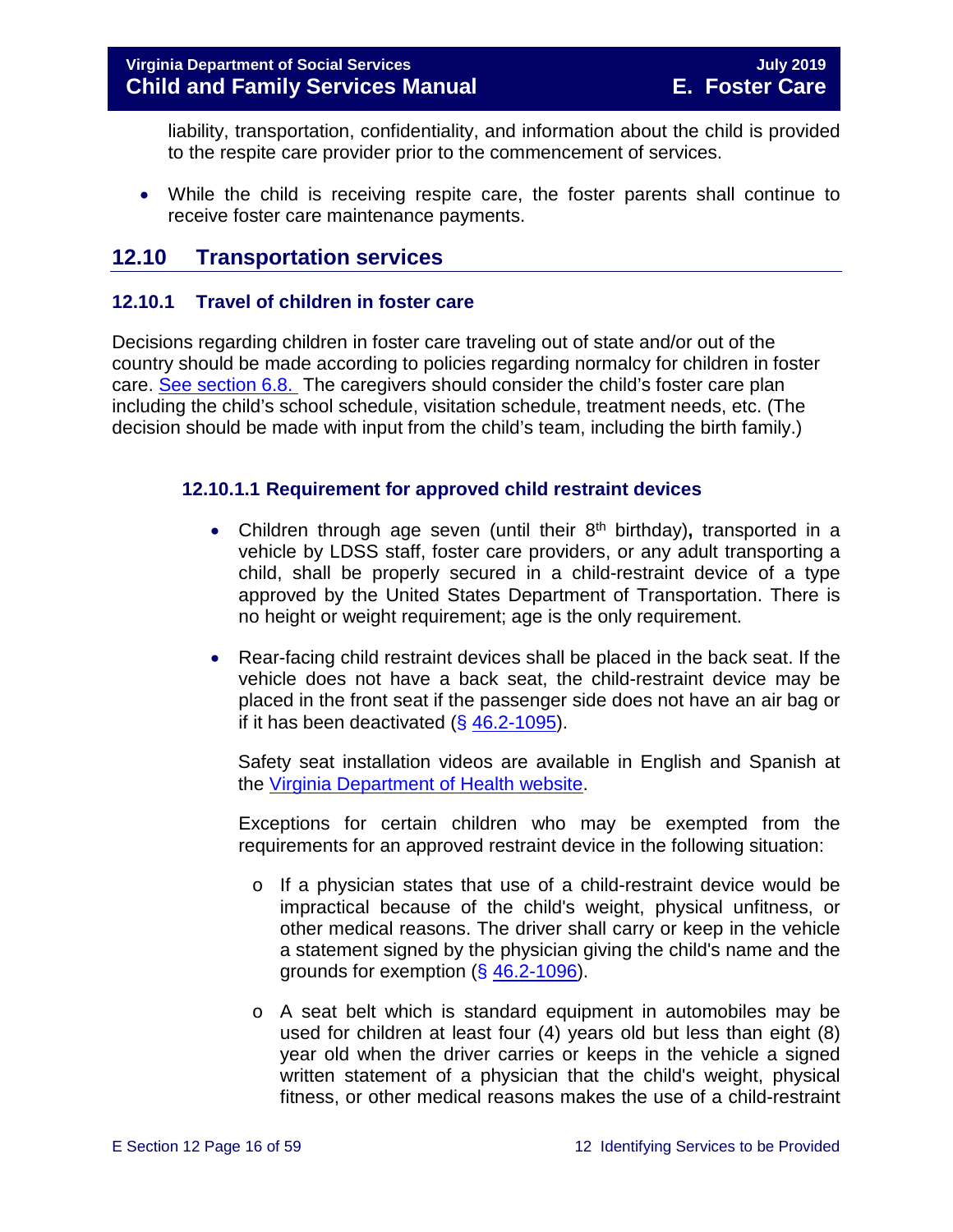system impractical. The statement shall give the child's name and the grounds for exemption  $(\S 46.2-1100)$  $(\S 46.2-1100)$ .

Violation is sufficient for ticketing; no other violations need be committed prior to ticketing. There is a civil penalty of \$50.00 for failure to have a child in a child restraint device. Subsequent violations on different dates will be fined up to \$500.00.

There is an additional \$20.00 penalty for failure to carry a physician's written statement for a child exempted from the law due to medical reasons (§ [46.2-1098\)](http://law.lis.virginia.gov/vacode/46.2-1098/).

- Children age eight (8) and through age 17 (until their 18<sup>th</sup> birthday), transported in a vehicle by LDSS staff, foster care providers, or any other adults transporting the children shall be correctly secured by an appropriate safety belt (§ [46.2-1095\).](http://law.lis.virginia.gov/vacode/46.2-1095/)
- Violation is sufficient for ticketing; no other violations need be committed prior to ticketing. There is a civil penalty of \$25.00 for failure to have a child correctly buckled.
- Children through age 15 (until 16<sup>th</sup> birthday) shall not be transported in the rear cargo area of a pickup truck, except for certain parades and farming activities  $( $\S$  46.2-1156.1).$  $( $\S$  46.2-1156.1).$

#### **12.10.1.2 How to pay for restraint devices**

Free child safety seats are available for eligible families who cannot afford them. To qualify, applicants shall meet all of the following:

- Parent, legal guardian, or foster parent of the child.
- Medicaid or FAMIS eligible or meet program [income eligibility guidelines.](http://www.vahealth.org/Injury/safetyseat/documents/2008/pdf/Income%20Guidelines%20Current.pdf)
- Resident of Virginia.
- Last trimester of pregnancy, or provided for children seven (7) years old or younger who fit within the program safety seat manufacturer's guidelines.
- Available to attend a safety seat installation and use class.
- Sign a waiver of liability release form.

Foster parents can learn how to apply for the program or obtain technical assistance on child protection at their [local distribution site.](http://www.vahealth.org/Injury/safetyseat/) For more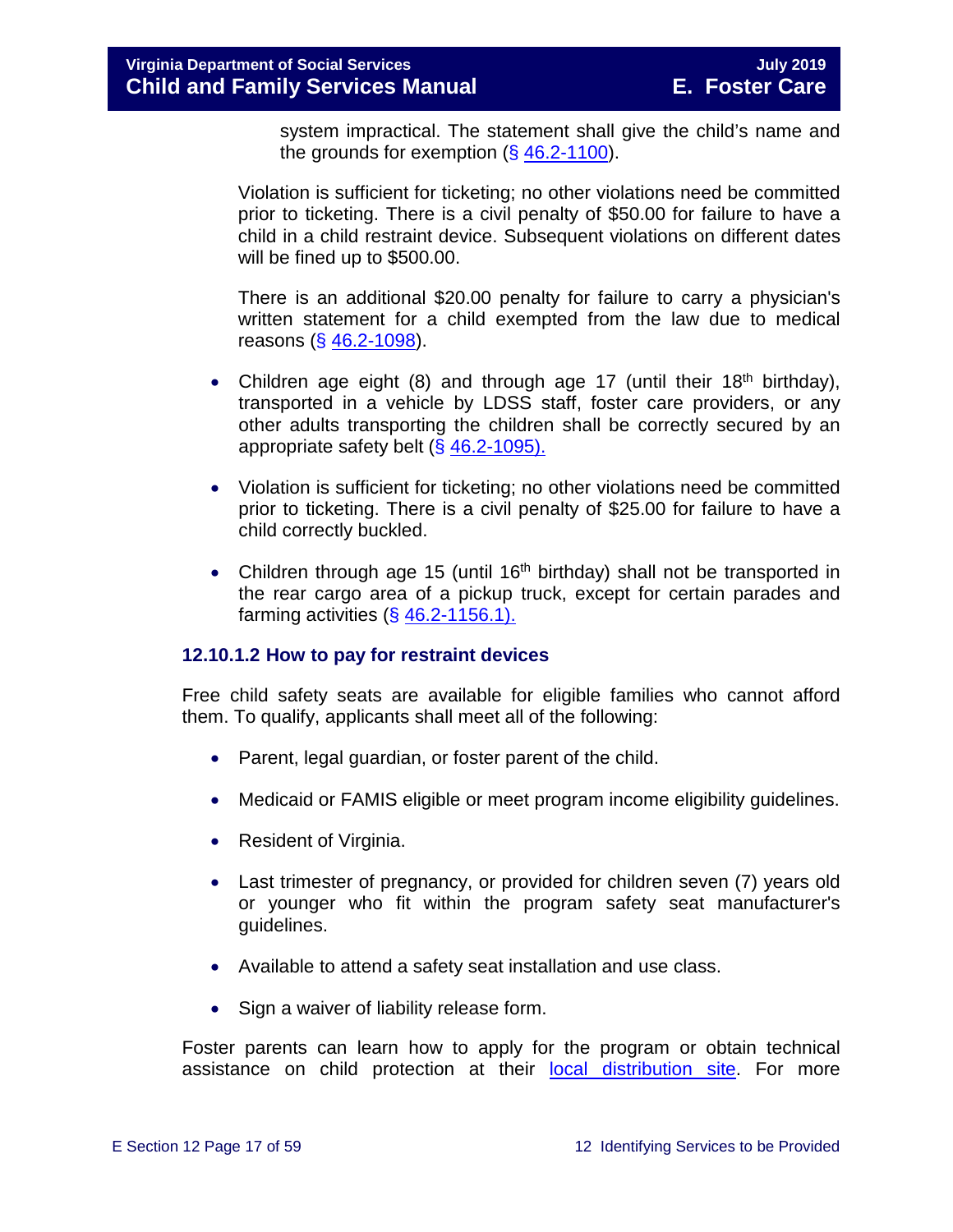information, contact the [Office of Family Health Services](http://www.vdh.virginia.gov/ofhs/) in the Virginia Department of Health either online or at 1-800-732-8333.

Child-restraint devices for LDSS use may be purchased from administrative funds. Payment for devices to be used by foster parents may be purchased from administrative funds.

#### <span id="page-17-0"></span>**12.10.2 Purchasing transportation services**

Transportation may be provided from State Pool Funds, Medicaid (title XIX), or title IV-E funds as follows:

#### **12.10.2.1 Using Medicaid to purchase transportation**

Transportation to obtain medical services for the child may be provided through the child's Managed Care Organization (MCO). Transportation to the nearest provider capable of rendering care for covered services is covered by Medicaid when no other transportation is available. Logisticare is one Medicaid transportation service provider which coordinates drivers to transport members from their medical appointments anywhere in Virginia. This and other transportation services are accessed through the child's MCO. Additional information about covered transportation services and limitations can be found in the **[Transportation Manual](http://transportation.dmas.virginia.gov/Home.aspx)** of the Department of Medical Assistance Services.

#### **12.10.2.2 Using title IV-E funds for transportation**

Title IV-E funds shall be used to pay for transportation costs for title IV-E eligible children when transportation is needed for two distinct purposes described below. These payments are made in addition to the basic maintenance payments.

• Transporting the child to visits with either parents or siblings.

Title IV-E funds cannot be used for parents to travel to visit children. Reasonable costs of travel for a child to visit siblings, parents, and prior custodians to whom the child is expected to return may be made if needed. Costs may include mileage (calculated at the state mileage reimbursement rate), bus tickets, or other transportation costs. Providers shall submit receipts for travel costs to the LDSS in order to receive reimbursement.

• Transporting the child to remain in the school in which the child was enrolled prior to entry into foster care or prior to placement change.

Reimbursement of transportation costs may be made to foster parents, friends, relatives, neighbors, and employees of child placing agencies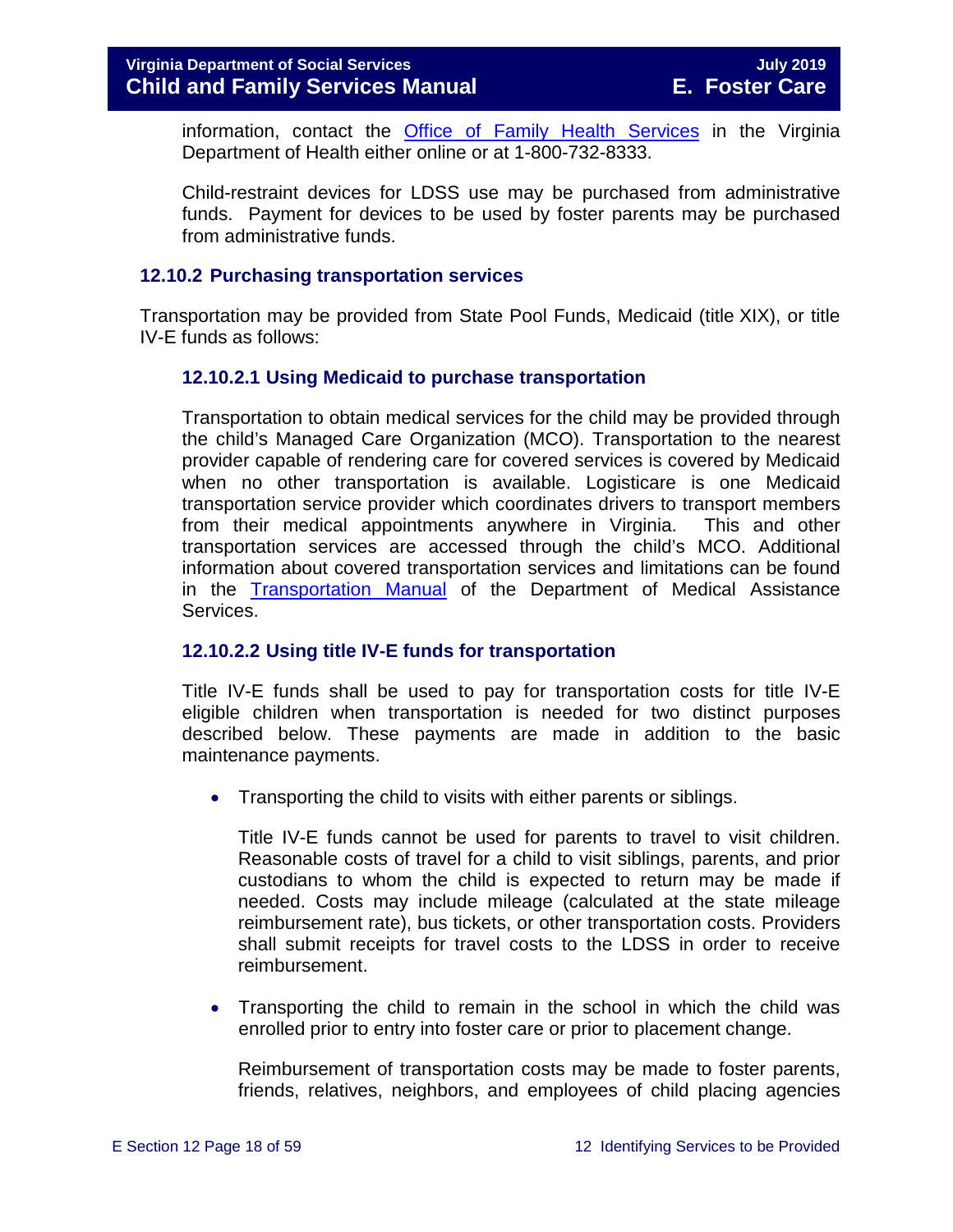#### **Virginia Department of Social Services July 2019 Child and Family Services Manual**

and residential programs. Public transportation, such as bus fare or other similar transportation, is paid at the established rate. Providers shall submit receipts for travel costs to LDSS in order to receive reimbursement. The LDSS may reimburse the local school district's school bus transportation fund. There shall be a documented agreement or contract between the LDSS and the local education agency (LEA) or the company that manages the school bus system and a copy placed in the child's file. All travel costs require receipts and/or other documentation as determined by the LDSS. The LDSS shall maintain these receipts/documents per foster care record retention. Reasonable and necessary transportation costs shall be defined as those costs that are equivalent to the state/ federal mileage reimbursement rate. For those situations where the LDSS must negotiate a higher rate, the LDSS should have documentation to support why this is needed to meet the child's needs for school transportation. (For example: flat rates such as \$70 per day without a breakdown of the costs is unacceptable.) Federal language does not define reasonable or set maximum rates, however, monthly amounts that exceed the child's maintenance rate would require justification. Approval of transporters other than foster parents is at the discretion of the LDSS utilizing the local approval standards for this practice. It is the service worker's responsibility to review and approve the transportation costs then provide the supporting documentation (negotiated rate and justification) to the eligibility worker to determine eligibility for title IV-E funds.

For more information on funding transportation costs, see **Section 12.12.** 

Information on funding to support transportation expenses as part of maintenance costs is available in the [Finance Guidelines Manual](https://fusion.dss.virginia.gov/Portals/%5Bdof%5D/Files/811_iv-e_afdc_foster_care.pdf), Section 4.25, LASER Budget Line and Cost Code Descriptions, 811.

#### **12.10.2.3 Using State Pool Funds to purchase transportation**

Transportation expenses for a non-title IV-E eligible child to remain in the school in which he or she was enrolled at the time of an initial or change in foster care placement are allowable maintenance costs and shall be purchased from State Pool Funds according to the criteria described in [Section 12.12.](#page-49-2) These payments are made in addition to the basic maintenance payments paid on behalf of the child. The LDSS and school shall have jointly determined that remaining in the same school is in the child's best interests.

State pool funds are not used for the transportation of foster care child or youth who require "specialized" transportation for purposes of special education, i.e. for children or youth who attend private day schools, or children or youth who have transportation accommodations noted within the IEP (require lift bus,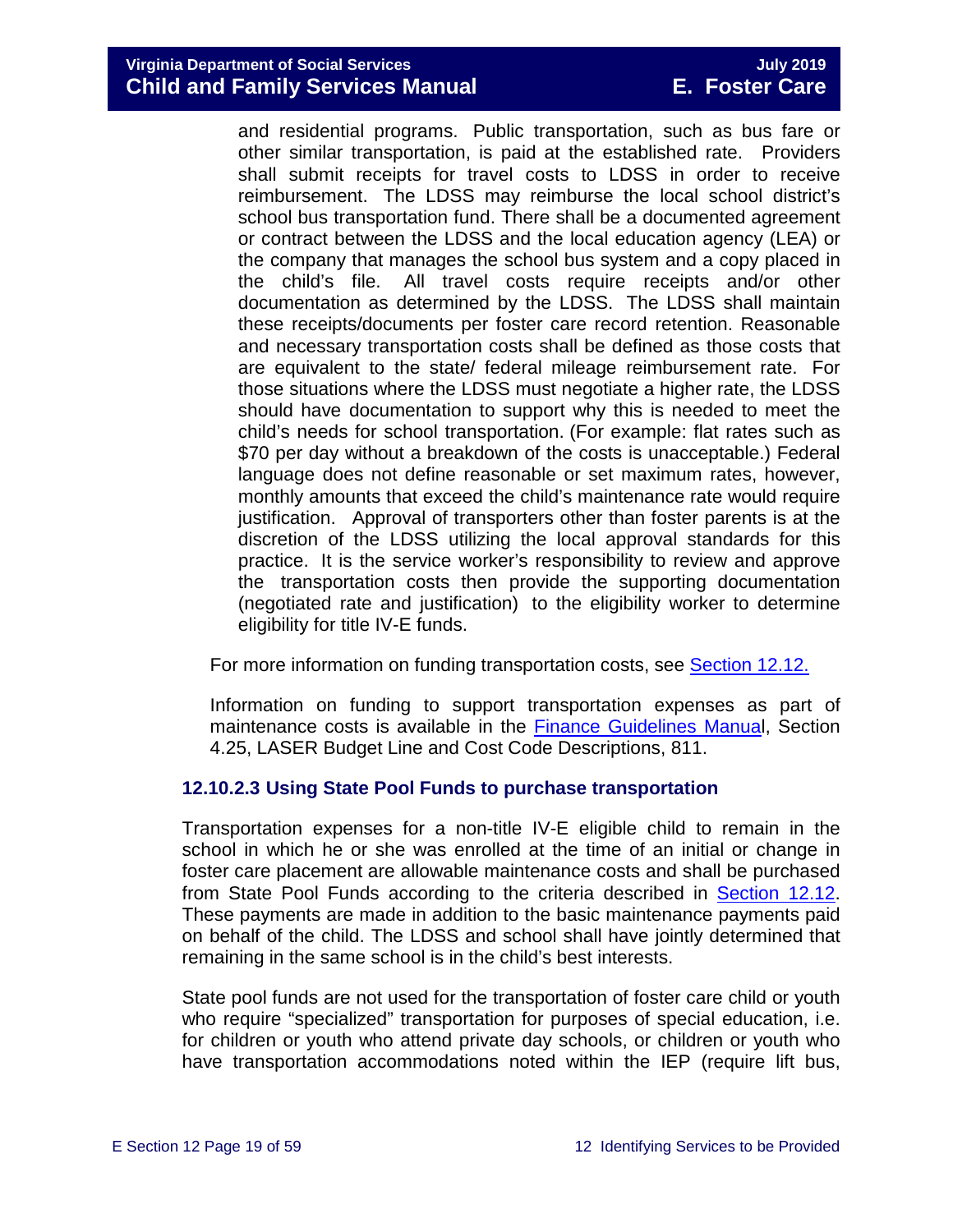special supervision, special restraints, etc). The local school division is responsible for "specialized" transportation.

Transportation purchased with state pool funds must meet all federal and state requirements for the provision of transportation for children and youth in foster care. The appropriate use of state pool funds for transportation of non title IV-E foster care children and youth is determined according to the same requirements established for use of title IV-E funds for the title IV-E eligible child or youth.

Payment may be made to specific providers as follows:

- Foster parents and employees of child placing agencies and residential facilities using their own cars to transport an eligible child to visitation, to school, or to a visit with parents or siblings are paid at the state mileage rate for actual miles driven. Individual providers shall have a valid driver's license and automobile insurance and shall submit proof of miles driven to the LDSS for reimbursement.
- Public transportation paid at the established rate.
- Friends, relatives, and neighbors of the child or foster parent are paid at the state mileage rate. They shall have a valid driver's license and automobile insurance and shall submit proof of miles driven to the LDSS for reimbursement.

# <span id="page-19-0"></span>**12.11 Health and behavioral health care services**

Improving outcomes for children in foster care requires addressing the social and emotional well-being needs of children, including addressing their:

- Maltreatment, trauma, and/or exposure to violence needs.
- Health needs (developmental, physical, medical, and dental needs).
- Behavioral health needs (mental health & substance abuse needs).<sup>[6](#page-19-2)</sup>

### <span id="page-19-1"></span>**12.11.1 Consent for medical treatment for children in custody**

Where possible, parent(s) of a child who is committed or entrusted to an LDSS should always be involved in the medical planning for the child. When parent(s) are not available, or their consent cannot be obtained immediately, a court order is required for major medical/surgery treatment. If the court order is not readily available, the LDSS director or his designee may consent  $(\S_{\mathbb{S}}^6$  [16.1-241](http://law.lis.virginia.gov/vacode/16.1-241/) and  $\overline{54.1}$ -

<span id="page-19-2"></span>Ĩ. <sup>6</sup> *[Information Memorandum: Promoting Social and Emotional Well-Being for Children and](http://www.acf.hhs.gov/sites/default/files/cb/im1204.pdf)  [Youth Receiving Child Welfare Services](http://www.acf.hhs.gov/sites/default/files/cb/im1204.pdf) (ACYF-CB-IM-12-04; April 17, 2012).*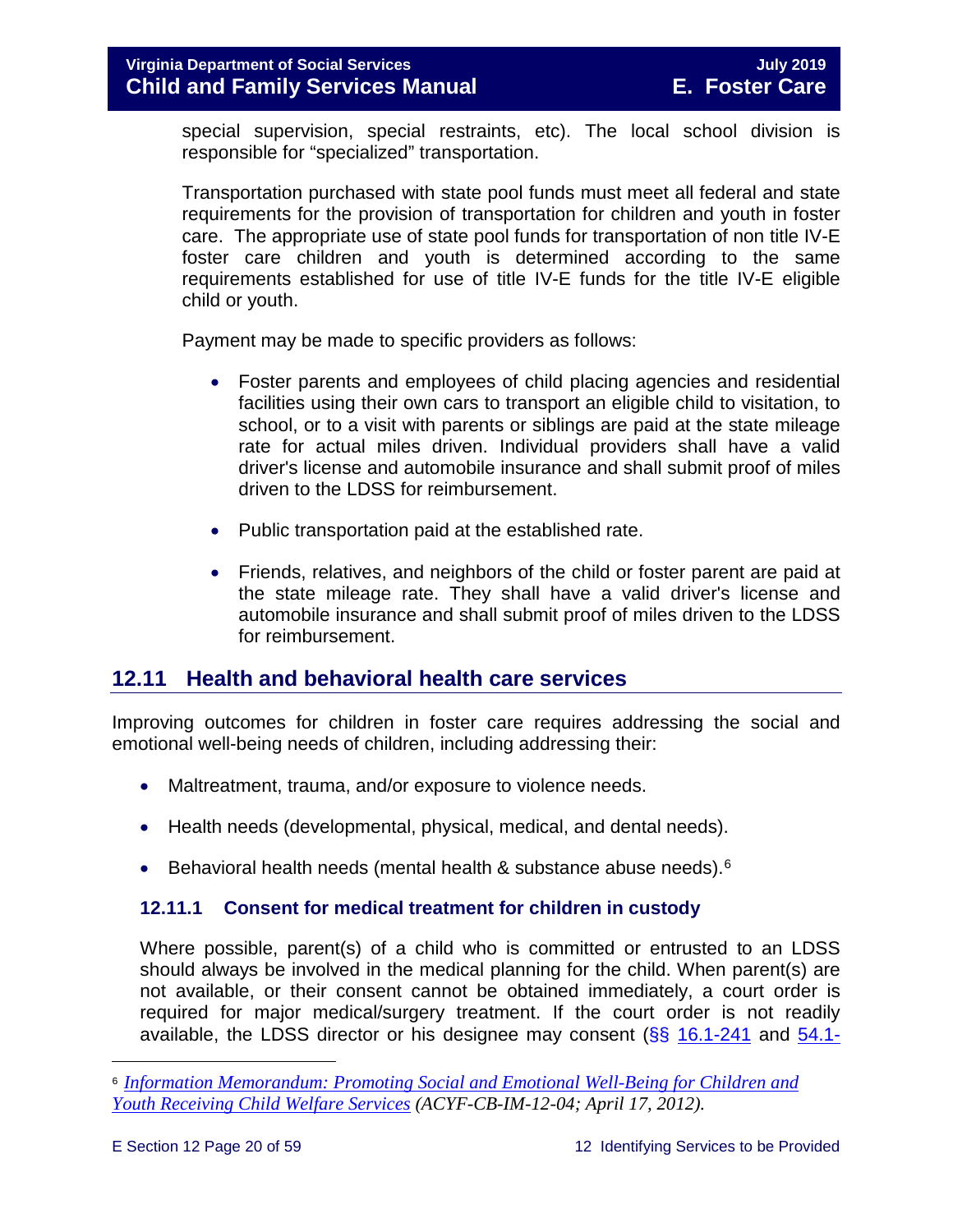#### **Virginia Department of Social Services July 2019 Child and Family Services Manual**

[2969 A.2\)](http://law.lis.virginia.gov/vacode/54.1-2969/). A judge may give blanket authority to the LDSS to give consent. Such blanket authority should be in writing and signed by the judge. Any authorized person who consents to medical/surgical treatment of the child shall make a reasonable effort to notify parent(s)/guardians as soon as possible. Foster parents, adoptive parents prior to the final order, and residential facilities can obtain routine or minor medical care for the child.

#### <span id="page-20-0"></span>**12.11.1.1 Consent for medical treatment for children placed in foster care through non-custodial agreements when parent(s) retain custody**

Parent(s) or guardians of children in non-custodial foster care placements shall provide consent for medical treatment, except in those instances where consent has been delegated to the LDSS in the non-custodial foster care agreement.

#### **12.11.1.2 When a minor may consent to medical and health services**

A minor's consent is needed to:

- Determine the presence or treatment of venereal disease or any infections or contagious disease reportable to the state health department.
- Receive service for birth control, pregnancy, family planning, and outpatient care.
- Receive services for treatment or rehabilitation for substance abuse, mental illness, or emotional disturbance (§ [54.1-2969 E\).](http://law.lis.virginia.gov/vacode/54.1-2969/)

#### **12.11.1.3 Authority of permanent foster parents to give consent for medical care**

The foster parent of a child in a court-approved Permanent Foster Care placement has the right to consent to surgery unless the court order for placement has modified this right  $(\S 63.2 - 908)$ .

#### <span id="page-20-1"></span>**12.11.1.4 Consent for treatment for young adults in foster care**

Upon reaching the age of 18, the former foster child is an adult and is responsible for consenting to his/her own medical treatment. The young adult should designate someone to make health care treatment decisions on his/her behalf, if the young adult becomes unable to participate in the decisions and does not have or want a relative who would otherwise be authorized by State law to make these decisions. The young adult, after reaching age 18, may designate a health care power of attorney by completing the form, entitled [Virginia Advance Medical Directive,](http://www.vdh.virginia.gov/OLC/documents/2008/pdfs/2005%20advanced%20directive%20form.pdf) on the Virginia Department of Health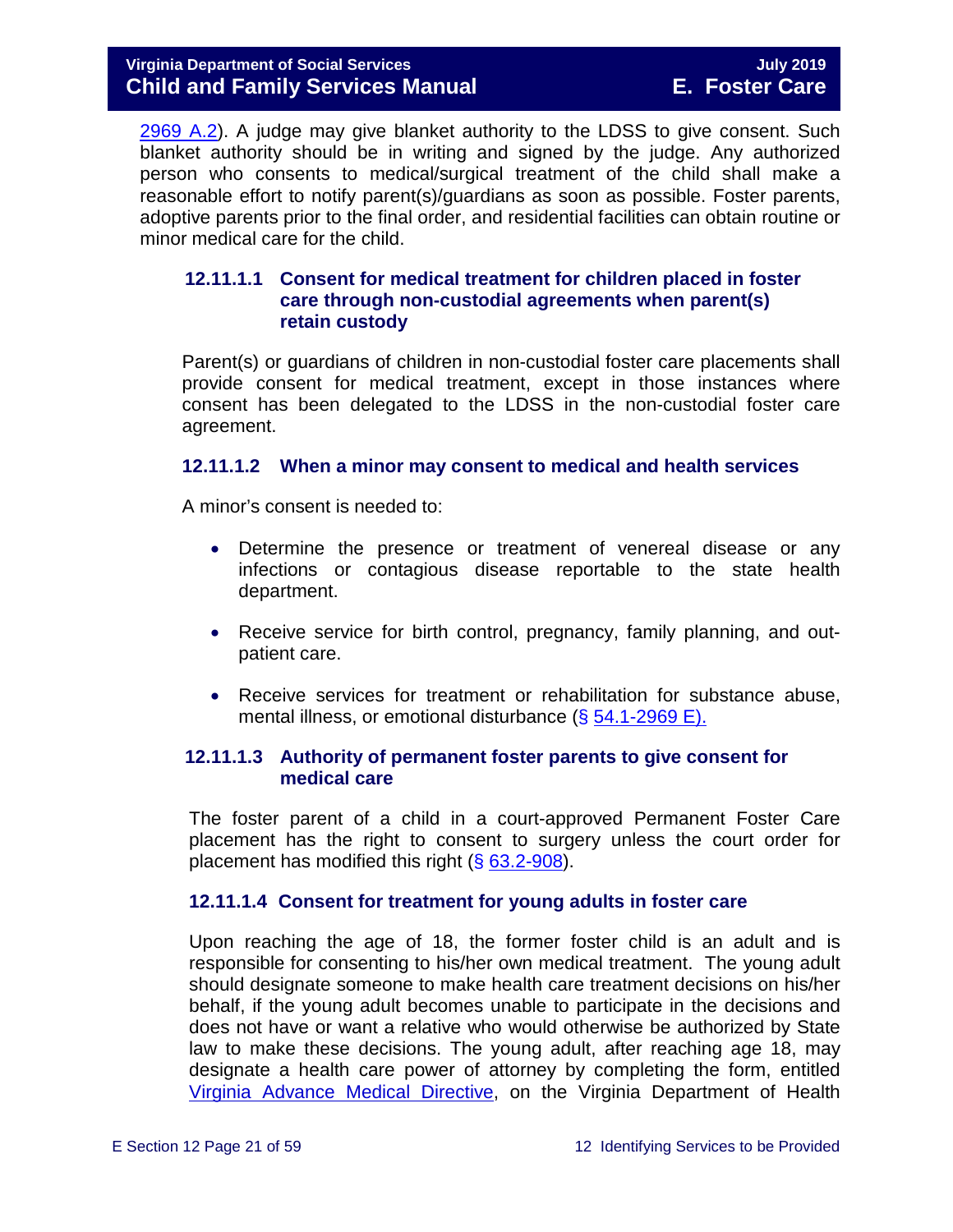(VDH) website, which complies with Virginia law [\(Patient Protection and](http://www.gpo.gov/fdsys/pkg/PLAW-111publ148/pdf/PLAW-111publ148.pdf)  [Affordable Care Act P.L. 111-148;](http://www.gpo.gov/fdsys/pkg/PLAW-111publ148/pdf/PLAW-111publ148.pdf) § [54.1-2995\)](http://law.lis.virginia.gov/vacode/54.1-2995/). The LDSS should encourage and assist the youth in seeking guidance from an attorney to address any questions he/she has. The young adult should provide a copy of this document to his/her physician, and close relatives and/or friends.

#### *12.11.1.5 Consent for psychotropic medication*

*Except in those instances noted in [Sections 12.11.1.1](#page-20-0) through [12.11.1.4,](#page-20-1) the local department has authority to give informed consent for psychotropic medication for a child in the care of the local department. In order to grant consent for a child to take psychotropic medication, the local department is required to identify a Psychotropic Medication Consenter (PMC). Approved PMCs review the prescription for the medication, gather the necessary information, and make a decision to provide or to deny consent. PMCs are required to complete additional training as outlined in [Section 12.11.8.](#page-45-0) When selecting an individual to serve as a PMC, agencies should select someone who has the experience and knowledge to effectively advocate for the child.*

#### <span id="page-21-0"></span>**12.11.2 Medical care and treatment to be provided to child in foster care**

The service worker shall ensure the child receives:

- A medical evaluation **within 72 hours** of initial placement in foster care, when the child has conditions that indicate such an evaluation is necessary [\(22](http://leg1.state.va.us/cgi-bin/legp504.exe?000+reg+22VAC40-201-50)  [VAC 40-201-50](http://leg1.state.va.us/cgi-bin/legp504.exe?000+reg+22VAC40-201-50) C). When the child has urgent health, mental health, or substance abuse needs upon entering foster care, the service worker shall immediately refer the child to a licensed health or mental health professional for an appropriate evaluation to be completed within 72 hours.
- A medical examination **no later than 30 days** after initial placement in foster care [\(22 VAC 40-201-50](http://leg1.state.va.us/cgi-bin/legp504.exe?000+reg+22VAC40-201-50) C). The provider should be a Medicaid provider for the Medicaid eligible child or a provider covered by the child's health insurance.
- Periodic screenings (well-child visits) at regular intervals based on Virginia's EPSDT periodicity schedule. The child shall receive well-child visits while in foster care, including:
	- o At birth, at age 3-5 days, and by 1 month of age.
	- o At age 2 months, 4 months, 6 months, and 9 months.
	- o At age 12 months, 15 months, 18 months, 24 months, and 30 months.
	- o Annually at age 3 years up to 18 years.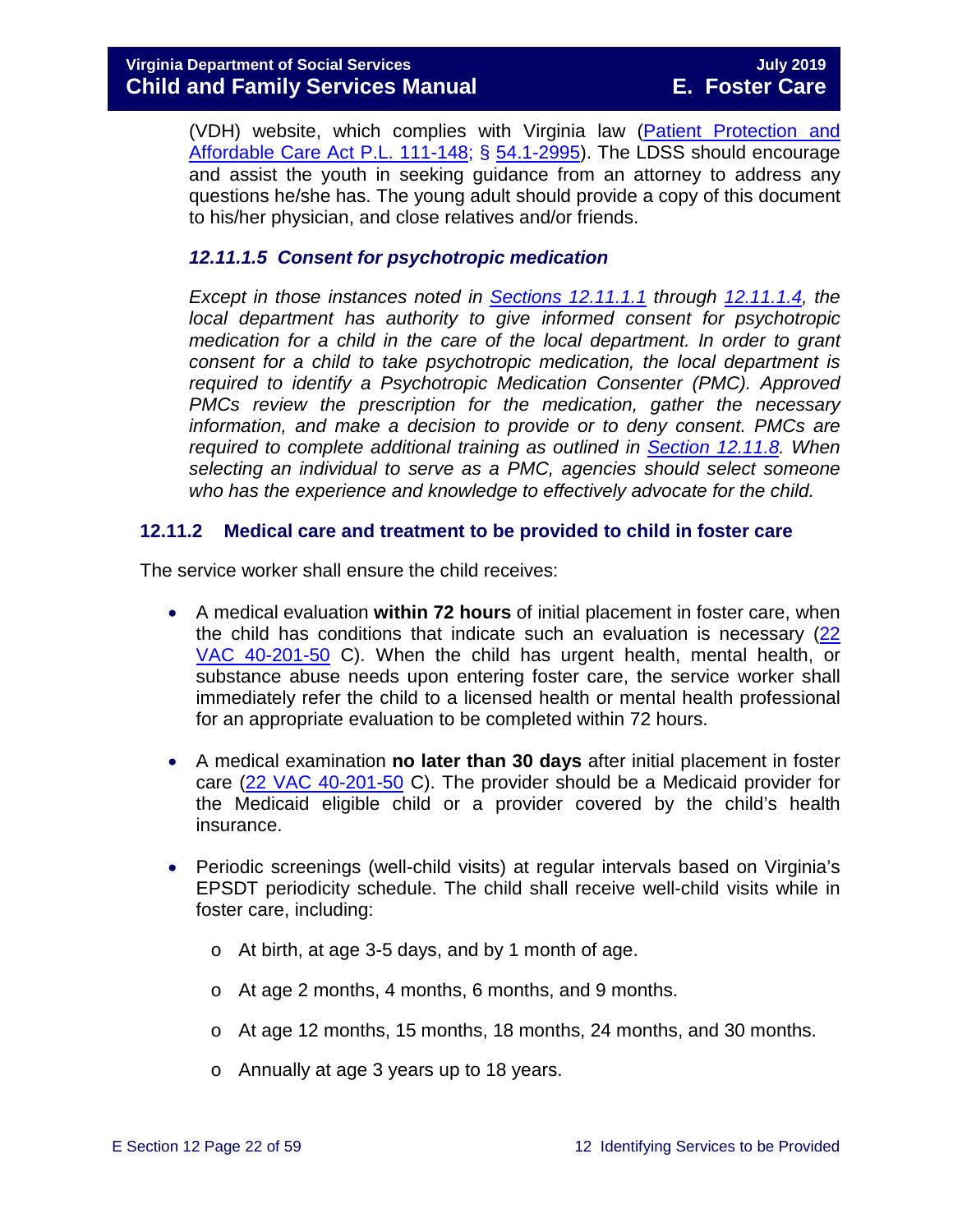The Virginia Department of Medical Assistance Services (DMAS) uses the American Academy of Pediatrics and Bright Futures guidelines to develop the schedule. See:

- o Well Child Visit Schedule, see [EPSDT Periodicity Chart.](http://www.dmas.virginia.gov/Content_atchs/mch/mch-epsdt_poi2.pdf)
- o [American Academy of Pediatrics \(AAP\) Recommendations for](http://pediatrics.aappublications.org/cgi/data/120/6/1376/DC1/1)  **[Preventive Pediatric Health Care.](http://pediatrics.aappublications.org/cgi/data/120/6/1376/DC1/1)**
- o [American Committee on Immunization Practices \(ACIP\) Child &](http://www.cdc.gov/vaccines/schedules/index.html)  [Adolescent Immunization Schedules.](http://www.cdc.gov/vaccines/schedules/index.html)
- Inter-periodic screenings when any caregiver or professional who interacts with the child requests an unscheduled check-up or problem focused assessment at anytime because of illness or change in the child's condition while in foster care.
	- o When it appears the child may have trauma, mental health, or substance abuse issues, as identified through the medical examination or comprehensive assessment conducted within the first thirty (30) days of entering foster care, the child shall receive a comprehensive mental health evaluation with a licensed mental health professional **within 60 days** of entering foster care.

Medical care shall be provided for the child who is ill or injured and ongoing medical treatment for the child with physical, mental, or emotional needs.

- Dental examinations while the child is in foster care **beginning at whichever is later, six (6) months of age or when the child gets teeth and every six (6) months** thereafter. This schedule is based on guidelines by the American Academy of Pediatric Dentistry, the American Dental Association, and the American Academy of Periodontology. For Medicaid enrolled children, this schedule is in accordance with DMAS' Smiles for Children Program.
	- o See Dental Visit Schedule, see [Dental Health Guidelines.](http://www.dmas.virginia.gov/Content_atchs/dnt/dnt-schdl.pdf)

Prior to the child being placed on a new psychotropic medication, the child should receive the following inter-periodic screens/assessments:

- A pediatric medical examination to ensure symptoms are not indicative of a medical problem, except in the case of an emergency. In an emergency, a physical examination should be conducted as soon as possible.
- A comprehensive child and adolescent behavioral health evaluation by a licensed mental health professional to identify psychosocial interventions.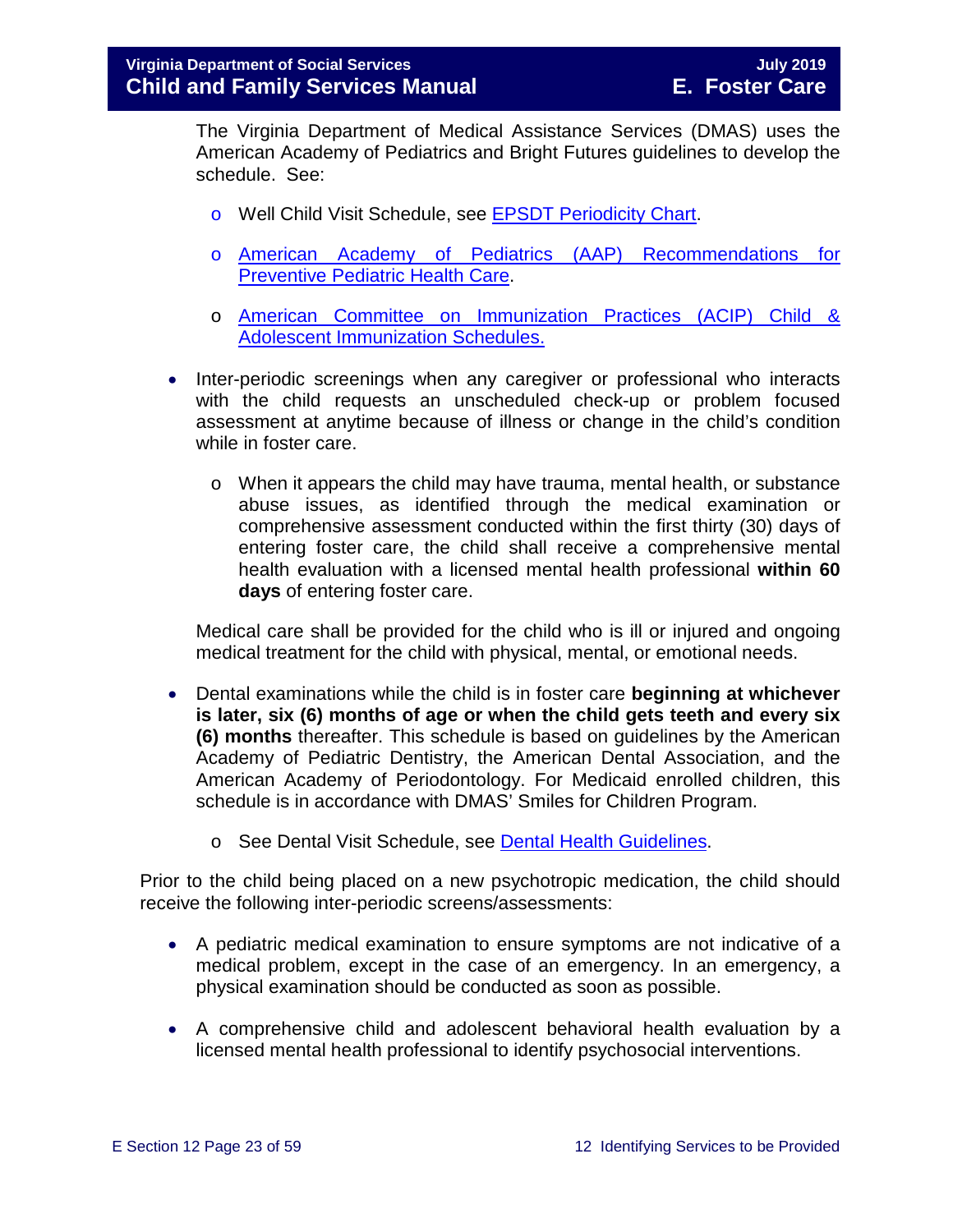Note: When the child's condition has already been evaluated and the doctor is changing treatment or psychotropic medication after a treatment or psychotropic medication did not work, these examinations are not necessary (see [Section](#page-42-0)  [12.11.8.2\)](#page-42-0).

Medical examinations are provided in accordance with the Early Periodic Screening, Diagnosis, and Treatment (EPSDT) Program, whether or not the child has Medicaid coverage. EPSDT is a comprehensive and preventive child health program for individuals under age 21 through the Medicaid program (see [Section 5.9.3\)](https://fusion.dss.virginia.gov/Portals/%5bdfs%5d/Files/DFS%20Manuals/Foster%20Care%20Manuals/Foster%20Care%20Manual%2007-2019/section_5_conducting_child_and_family_assessment.pdf#page=21).

The service worker should involve the birth parents in attending the child's medical appointments when appropriate. Participating in these visits helps educate the birth parents on the child's needs and health care and helps provide continuity of care when the child returns home.

The service worker shall document on the Health Information Screens in OASIS and the foster care paper case record that the medical and dental examinations were obtained for the child as required. Documentation shall include the date, type of examination, name and address of health care provider, results, and any follow-up instructions. Bright Futures resources on children's health information

The service worker should inform the child's birth parent or guardian, family members, foster care provider, and/or caregiver of Bright Futures resources that provide comprehensive information and guidelines on children's health.

- Bright Futures is the American Academy of Pediatrics' standard reference book on children's health information for pediatricians. It is a set of principles, strategies and tools that are theory-based, evidence-driven and systems oriented that can be used to improve the health and well-being of children. It provides a comprehensive set of expert guidelines, as well as a practical developmental approach to providing health supervision for children from birth to age 21 in the context of family and community. The guidelines are designed to present a single standard of care and a common language based on a model of health promotion and disease prevention.
	- o [American Academy of Pediatrics website on Bright Futures.](https://brightfutures.aap.org/Pages/default.aspx)
	- o For information about Virginia's Bright Futures, see the [Virginia](http://www.vahealth.org/Brightfutures/index.htm)  [Department of Health website.](http://www.vahealth.org/Brightfutures/index.htm)
	- o The [Healthy Futures website](https://www.vdh.virginia.gov/brightfutures/default.html) is an online version of Bright Futures designed for parents and caregivers of all children, from newborns to older teens. It shares children's health information from Bright Futures through short videos and text. Parents and caregivers can use this website to learn about what to expect at routine doctor's visits, child development milestones, and specific topics like nutrition and mental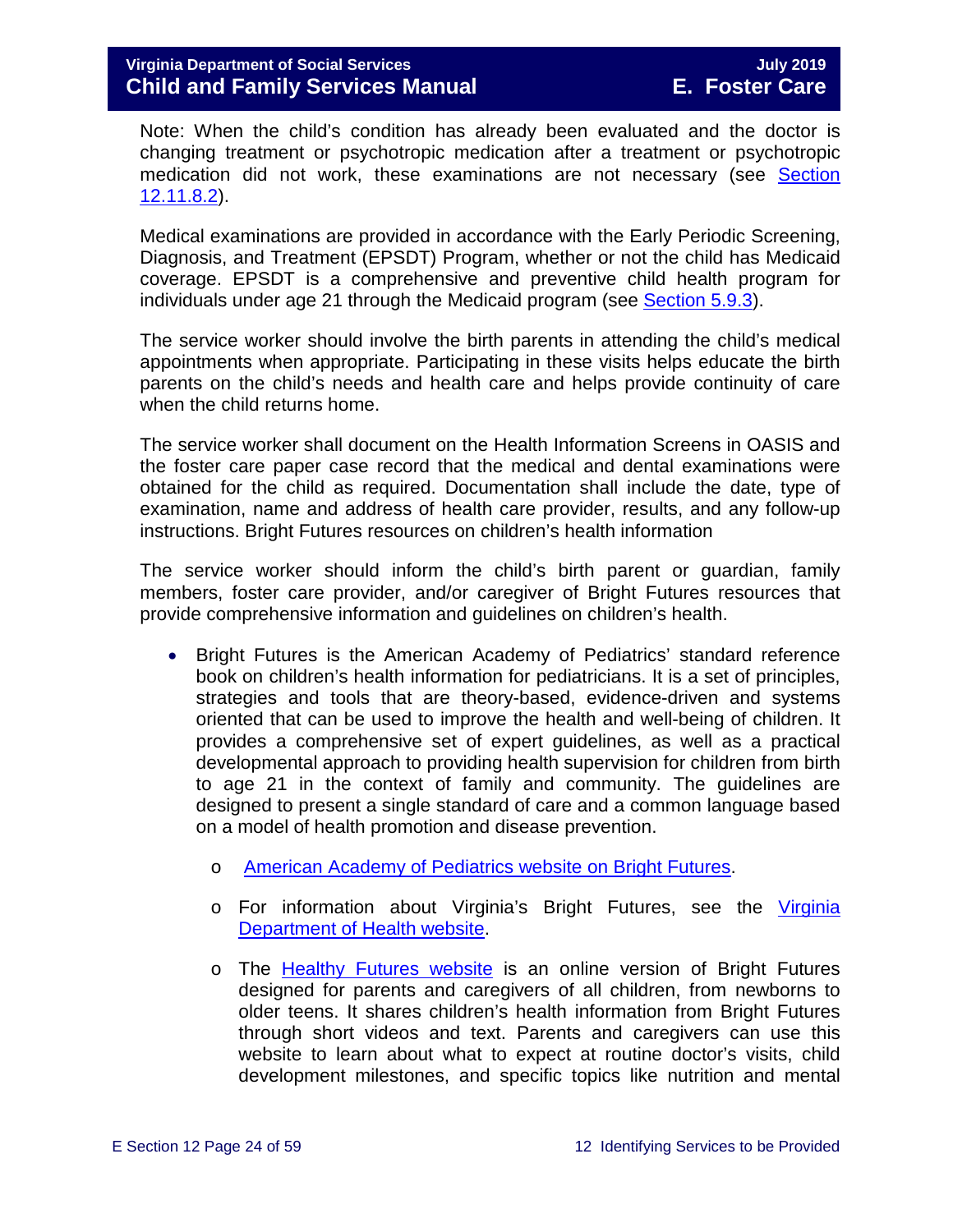<span id="page-24-0"></span>health. They can also learn how to be active participants in promoting a child's health and well-being.

#### <span id="page-24-3"></span>**12.11.3 Trauma focused treatments**

Complex trauma affects a child's sense of safety, ability to regulate emotions, and capacity to relate well to others. Since complex trauma often occurs in the context of the child's relationship with a caregiver, it interferes with the child's ability to form a secure attachment. Consequently, an important goal of service delivery is to help children and youth develop positive social emotional functioning, restore appropriate developmental functioning, and reestablish healthy relationships.[7](#page-24-1)

Trauma-informed care redirects attention from treating symptoms of trauma (e.g., behavioral problems, mental health conditions) to treating the underlying causes and context of trauma. Trauma-specific interventions include medical, physiological, psychological, and psychosocial therapies provided by a trained professional that assist in the recovery process from traumatic events. Treatments are designed to maximize a child's sense of physical and psychological safety, develop coping strategies, and increase a child's resilience.<sup>[8](#page-24-2)</sup>

Examples of evidence-based therapies for trauma include:

- Trauma-Focused Cognitive Behavioral Therapy (TF-CBT).
- Cognitive Behavioral Intervention for Trauma in Schools (CBITS).
- Parent-Child Interactive Therapy (PCIT).
- Child-Parent Psychotherapy (CPP).
- Dialectical behavioral therapy (DBT).
- Trauma and Grief Component Therapy for Adolescents (TGC T-A).

Examples of other types of therapy used with trauma include:

- Behavioral therapy.
- Play therapy.

<span id="page-24-1"></span>Ĩ. <sup>7</sup> *Excepted from the [Tri-Agency Letter on Trauma Informed Treatment](http://www.medicaid.gov/Federal-Policy-Guidance/Downloads/SMD-13-07-11.pdf) dated July 11, 2012 from the United States Department of Health and Human Services' Administration for Children and Families (ACF), Centers for Medicare & Medicaid Services (CMS), and Substance Abuse and Mental Health Services Administration (SAMHSA).*

<span id="page-24-2"></span><sup>8</sup> *Information in this section excepted and adapted from [Implementing Trauma-Informed Practices in](http://childwelfaresparc.org/wp-content/uploads/2013/11/Implementing-Trauma-Informed-Practices.pdf)  [Child Welfare.](http://childwelfaresparc.org/wp-content/uploads/2013/11/Implementing-Trauma-Informed-Practices.pdf) Klain, Eva J. White, Amanda R. State Policy Advocacy and Reform Center (SPARC). First Focus. American Bar Association Center on Children and the Law. 2013.*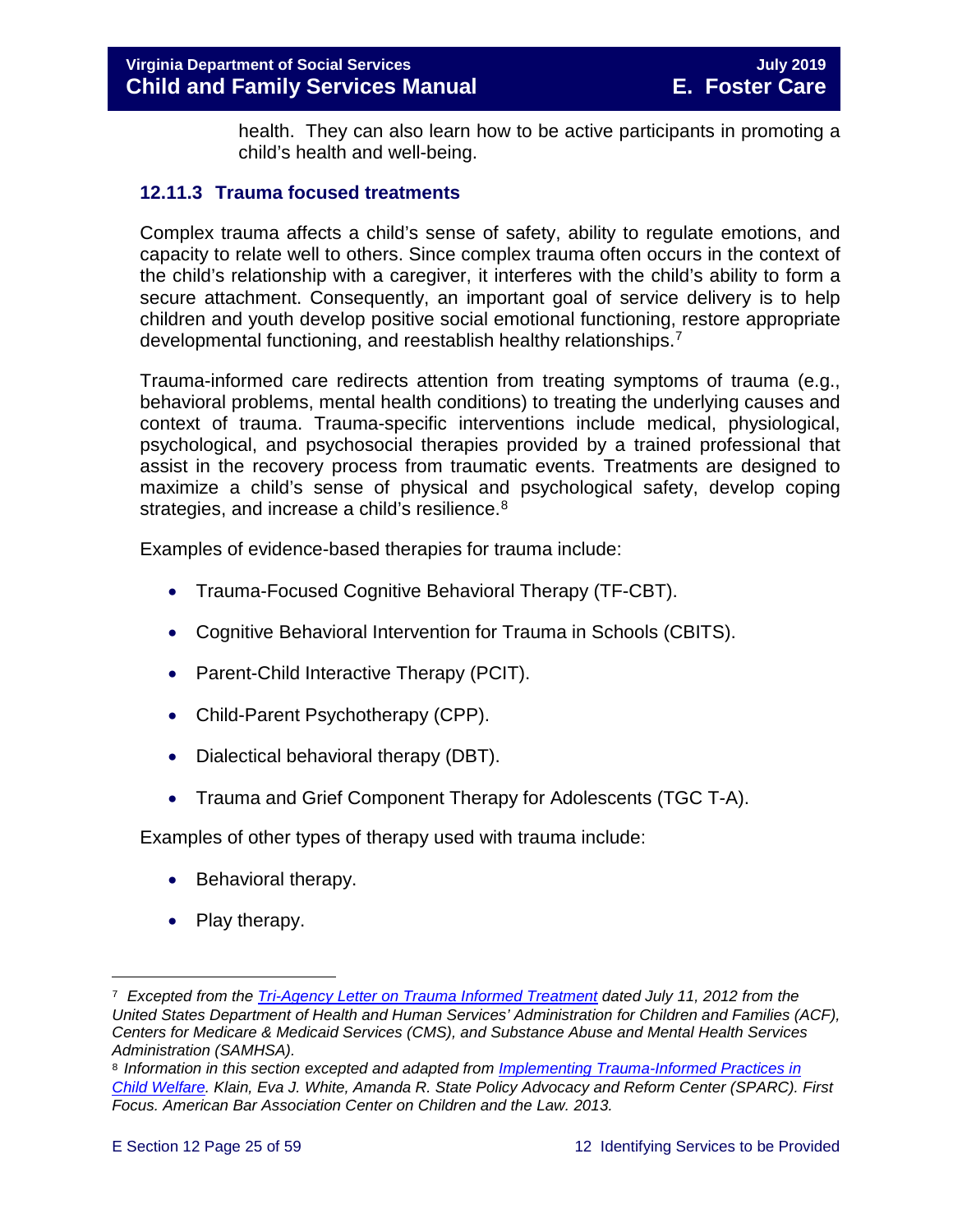- Group therapy.
- Parent coaching.

For resources to address trauma, see:

- The [National Child Traumatic Stress Network](http://www.nctsn.org/) and the [National Child](http://www.nctsn.org/resources/topics/treatments-that-work/promising-practices)  [Traumatic Stress Network Empirically Supported Treatments and Promising](http://www.nctsn.org/resources/topics/treatments-that-work/promising-practices)  [Practices.](http://www.nctsn.org/resources/topics/treatments-that-work/promising-practices)
- SAMSHA's [National Registry of Evidence-based Programs and Practices](https://www.samhsa.gov/nrepp)  [\(NREPP\)](https://www.samhsa.gov/nrepp) searchable online registry of mental health and substance interventions available for implementation.
- National Institute of Justice: [Children Exposed to Violence.](https://www.crimesolutions.gov/TopicDetails.aspx?ID=60)

Providing trauma-specific interventions is one component of serving children who have experienced traumatic stress. The LDSS and child-serving systems need to collaborate in instituting trauma-informed practices. All stakeholders (e.g., the child, parents, caregivers, service workers, supervisors, administrators, service providers, judges, attorneys) should be involved in recognizing and responding to the impact of traumatic stress on children and their caregivers. They should all be involved in helping to facilitate resiliency and recovery.

#### <span id="page-25-0"></span>**12.11.4 Children with Special Health Care Needs Program**

The [Children with Special Health Care Needs \(CSHCN\) Program](http://www.vahealth.org/specialchildren/) by the Virginia Department of Health promotes optimal health and development of Virginia's children with special health care needs by working in partnership with families, service providers, and communities.

- [Care Connection for Children](http://www.vdh.virginia.gov/ofhs/childandfamily/childhealth/cshcn/care.htm) is a statewide network of Centers of Excellence for children with special health care needs. The [centers](http://www.vdh.virginia.gov/ofhs/childandfamily/childhealth/cshcn/documents/2012/pdf/City-County%20Map%20oct-10%20CCC%20Centers%20with%20phone%20numbers.pdf) provide access to specialty medical services; assistance coordinating care and services; assistance in obtaining health insurance for the child; information and referral to community resources; family-to-family support; and training and consultation with community providers.
- [Child Development Services Program](http://www.vdh.virginia.gov/ofhs/childandfamily/childhealth/cshcn/developmentServices.htm) is a specialized program for children and adolescents who are suspected of having developmental and behavioral disorders. A professional team, with a pediatrician, nurse, social worker, educational consultant, and psychologist, provides services. Core services of the [child development clinics](http://www.vdh.virginia.gov/ofhs/childandfamily/childhealth/cshcn/cdsClinics.htm) include diagnostic assessment and care planning, follow-up care coordination and referral.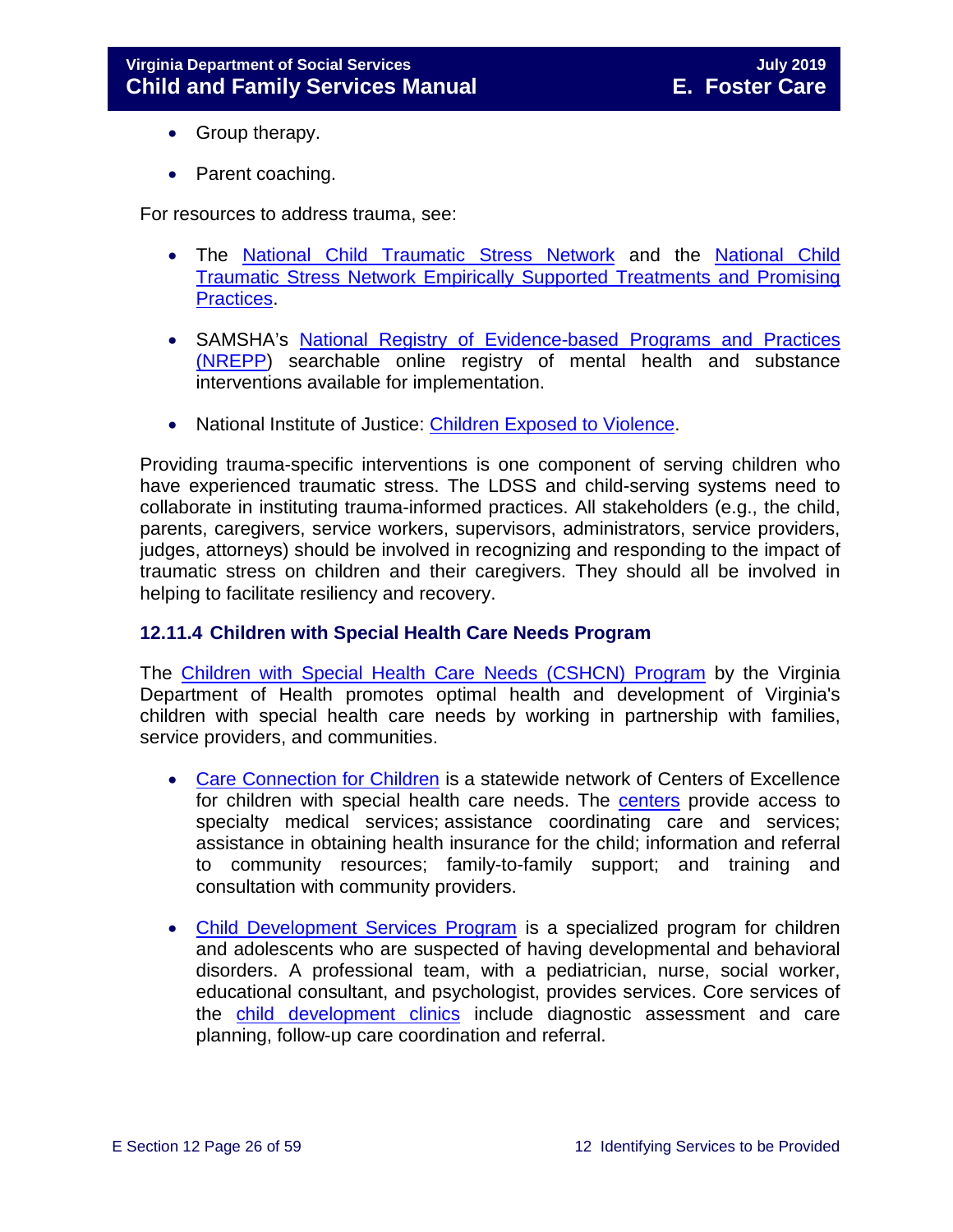#### <span id="page-26-0"></span>**12.11.5 Paying for medical care**

For the Medicaid eligible child, Medicaid may be used to pay for medical needs including transportation to the Medicaid provider when other transportation is not available.

Other funding can only be used to pay for medical needs not covered under Medicaid, or medical services provided by vendors or in facilities not covered by Medicaid under fee-for-service or the responsible managed care organization (MCO). (Note: Medicaid will pay for providers that are in the MCO provider network that are not in the DMAS Medicaid provider network.) The foster care provider or service worker should ask the medical provider to verify eligibility prior to services being provided to ensure coverage of services.

Resources for costs of medical care not covered by Medicaid include:

- Child's own income or resources including parents' health insurance and SSI/SSA.
- General relief.
- State pool funds (CSA).

#### <span id="page-26-1"></span>**12.11.6 Medicaid services**

The **[Medicaid Program](http://dmasva.dmas.virginia.gov/Content_pgs/rcp-home.aspx)** is managed by the Virginia Department of Medical Assistance Services (DMAS). Medicaid services most related to children and youth in foster care are identified in this section; not all Medicaid services are listed. For a complete listing and description of covered and non-covered services, see the [Medical Assistance for Families and Children](http://dmasva.dmas.virginia.gov/Content_atchs/atchs/medbook-eng.pdf) Handbook.

#### **12.11.6.1 Medicaid eligibility**

Children in foster care placement are eligible for Medicaid unless they are not considered Virginia residents, or they have income or other financial resources that make them ineligible for Medicaid.

#### **12.11.6.1.1 Medicaid eligibility under age 26 for children in foster care**

Effective January 1, 2014, the young adult who was formerly in foster care in Virginia (title IV-E and non-title IV-E eligible) may be eligible to receive Medicaid up to age 26. Effective July 1, 2014, former foster care youth from other states may also be eligible for Virginia Medicaid up to age 26. Youth must meet the following four (4) requirements. The youth: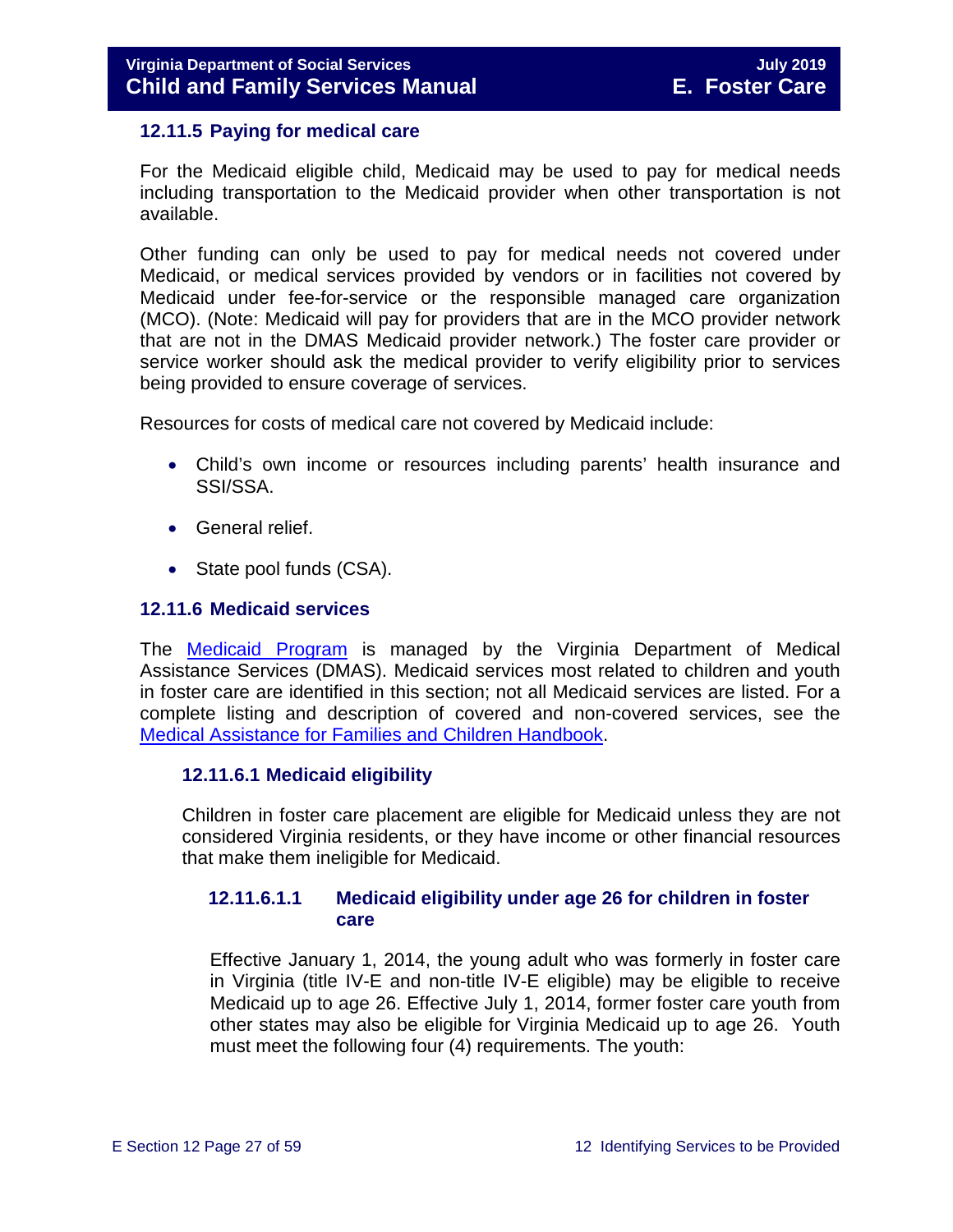- Was under the care and responsibility of any state's foster care agency.
- Was receiving Medicaid until his discharge from foster care upon turning 18 years or older.
- Is not eligible for Medicaid in another mandatory Medicaid covered group; and
- Is under age 26 years.

The young adult does not need to meet financial eligibility requirements. However, the young adult must meet all other Medicaid requirements. An application is not required, unless the youth is no longer receiving Medicaid through foster care or was a former foster care youth from another state. Former foster care status will be verified with documentation by the young adult, agency records, or contact with the LDSS that held custody.

The service worker should provide notification to the benefits program specialist to perform a partial review of eligibility for a youth who is turning 18, is a Virginia resident, and meets eligibility requirements stated above.

The youth's transition plan should address any services related to his/her health care needs including insurance coverage and coordination with the benefits program specialist during the course of the youth's transition out of foster care (see [Section 13.14\)](https://fusion.dss.virginia.gov/Portals/%5bdfs%5d/Files/DFS%20Manuals/Foster%20Care%20Manuals/Foster%20Care%20Manual%2007-2019/Section_13_achieving_permanency_for_older_youth.pdf#page=37).

If the eligible youth was:

- In foster care and enrolled in Medicaid during the month foster care ended, the youth is entitled to Medicaid coverage beginning the first day of the month following the month the child was no longer in foster care.
- If the eligible youth was a former foster care youth and Medicaid was previously discontinued when the youth turned 18, the youth may reapply for coverage and be eligible in this covered group when meeting eligibility requirements.

#### **12.11.6.1.2 Residency requirements for Medicaid**

Per federal guidance, the SSI eligible child is considered a resident of the state in which he is living. Being a non-title IV-E child does not negate eligibility to receive Medicaid in Virginia. The SSI eligible child is eligible for Medicaid and is not required to meet the Virginia Medicaid residency requirement. Additional residency clarification is listed below: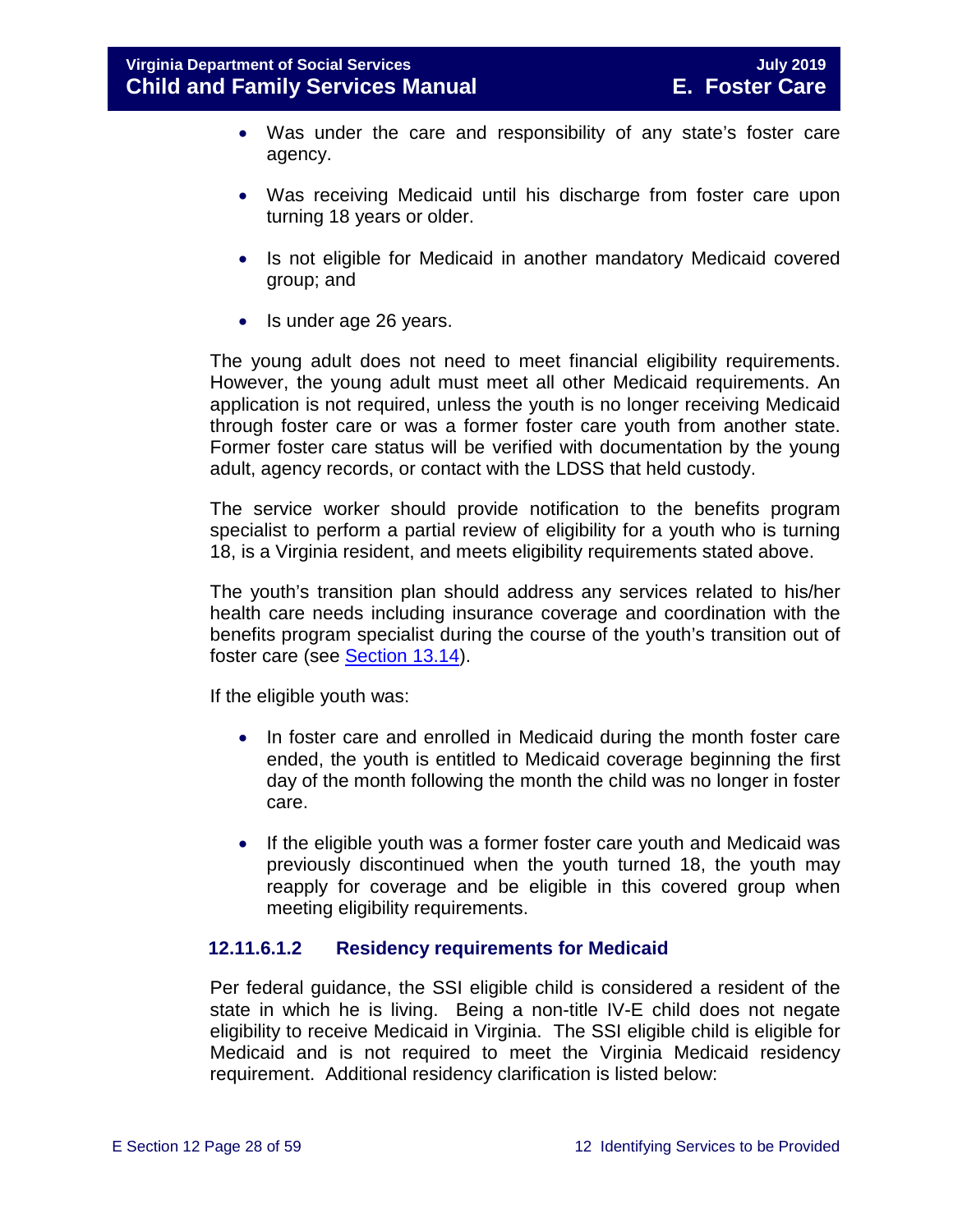- A IV-E foster care child receiving a maintenance payment is a resident of the state in which he is living.
- A IV-E adoption assistance child is a resident of the state in which he is living whether or not a maintenance payment is being made.
- An SSI child is a resident of the state in which he is living.
- A non-IV-E foster care child who is not an SSI recipient is a resident of state which holds his custody.

#### **12.11.6.1.3 Medicaid out-of-state**

If a title IV-E child is placed out-of-state, information certifying the child's title IV-E status shall be sent to the Interstate Placement Unit in Home Office so that it may be sent to the receiving state. Title IV-E foster children and children receiving title IV-E adoption subsidy are eligible for Medicaid coverage in the state where they reside.

Non-title IV-E children placed out-of-state meet the Virginia residency requirement and may be eligible for Virginia Medicaid; however, providers in other states often do not accept Virginia's Medicaid coverage, and the LDSS will have to pay for uncovered medical expenses out of State Pool Funds.

The non-title IV-E child may or may not receive Medicaid under the receiving state's Medicaid Program. Before a child is placed, the caregiver should consult their local public assistance office to determine whether the child will be eligible to receive medical coverage in the receiving state.

If the child is not eligible to receive Medicaid coverage in the receiving state, the child will continue to be covered under Virginia Medicaid. In this case, medical service providers in the other state will need to register as Virginia Medical providers in order to bill Virginia for services provided to the child. **Prior** to placement, the caregiver should be instructed to find medical service providers who are willing to register as Virginia providers and willing to accept Virginia payment rates. Out of state medical providers should log onto<http://dmas.virginia.gov/> to enroll as Virginia providers.

#### **12.11.6.1.4 Extension of Medicaid for children in adoptive placement**

Medical coverage is extended during the adoptive placement until the final order of adoption for children who continue to meet the foster care covered group for Medicaid purposes.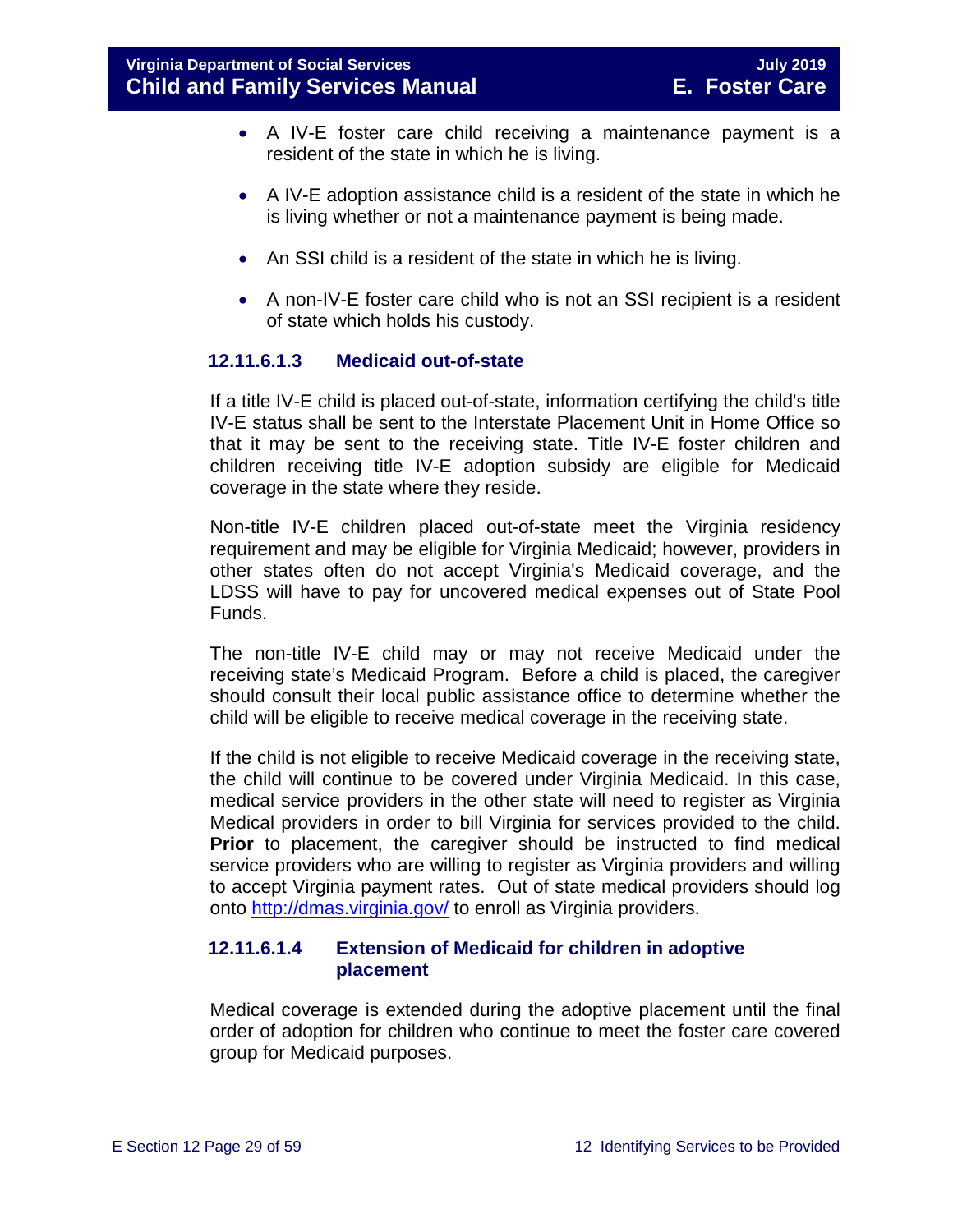When placing non-title IV-E eligible children for adoption, it is best to have Adoption Assistance in place prior to placement, if possible. In many states, children will be eligible for medical coverage if adoption assistance is in place.

Medical coverage is extended past the final order if:

- The child is title IV-E eligible with a subsidized adoption assistance agreement in effect, regardless of the existence of an interlocutory order or final judicial decree; or
- The adoptive family meets the financial requirements of Medicaid; or
- The child is non-title IV-E eligible, but has special medical or rehabilitative needs referenced in an adoption assistance agreement and meets the financial requirements for the Child Under Age 21 covered group as determined by Virginia's Medicaid program.

#### **12.11.6.2 Using Medicaid providers**

Medicaid providers shall be used for the Medicaid eligible child whenever they are available and accessible for the appropriate treatment of children and youth under fee-for-service. For the Medicaid eligible child receiving services under a responsible managed care organization (MCO), providers in that MCO provider network shall be used. (Note: Medicaid will pay for providers in the MCO provider network that are not in the DMAS Medicaid provider network.) The foster care provider or service worker should ask the service provider to verify eligibility prior to services being provided to ensure coverage of services.

State pool funds shall not be spent for any service that can be funded through Medicaid for Medicaid-eligible children and youth except when Medicaid funded services are unavailable or inappropriate for meeting the needs of a child. [\(Appropriation Act Item 274E\)](http://lis.virginia.gov/cgi-bin/legp604.exe?111+bud+21-274)

The needs of the child and family shall take precedence over the use of Medicaid-funded services. For example, a child should not be placed in a group home far away from his or her home just to use a Medicaid facility. Similarly, a child should not be placed in a higher level of care than necessary just to access Medicaid funding.

#### **12.11.6.3 Medicaid's Early Intervention Program**

Services under Medicaid's Early Intervention Program include:

- Case management and service coordination.
- Developmental services.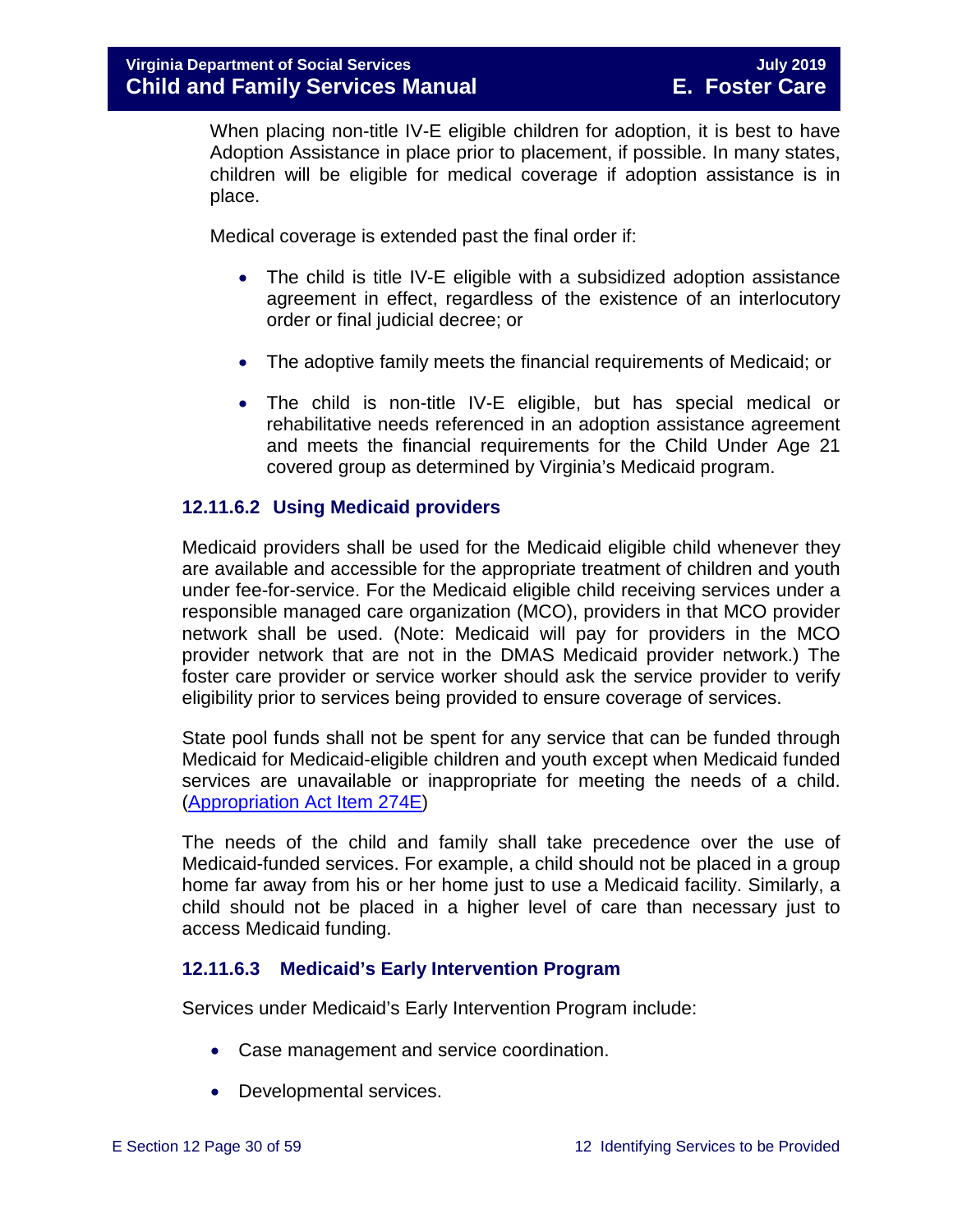- Family training.
- Counseling.
- Speech-language pathology, including sign language and cued language services.
- Nursing services.
- Occupational therapy.
- Physical therapy.
- Psychological services.
- Social work services.
- Assistive technology related services (such as instruction or training on use of assistive technology).

#### **12.11.6.4 Early and Periodic Screening, Diagnosis, and Treatment (EPSDT)**

[EPSDT](http://dmasva.dmas.virginia.gov/Content_pgs/mch-home.aspx) is a comprehensive and preventive child health program for children in Medicaid or FAMIS Plus up to the age of 21 that detects and treats health care problems early through:

- Regular medical, dental, vision, and hearing check-ups. See Section [5.9.3.1](https://fusion.dss.virginia.gov/Portals/%5bdfs%5d/Files/DFS%20Manuals/Foster%20Care%20Manuals/Foster%20Care%20Manual%2007-2019/section_5_conducting_child_and_family_assessment.pdf#page=22) on when EPSDT screenings shall be provided for child.
- Diagnosis of problems.
- Treatment of dental, eye, hearing, and other medical problems discovered during check-ups.
- Specialized services that are medically necessary treatment services that are not a routinely covered service through Virginia Medicaid. All such services must be a service that is allowed by the Centers for Medicare and Medicaid Services (CMS), as defined in 42. U.S.C. sec 1396d (r) (5).
- Examples of EPSDT specialized services include:
	- o Hearing and audiology.
	- o Assistive technology devices.
	- o Behavioral therapy and applied behavior analysis services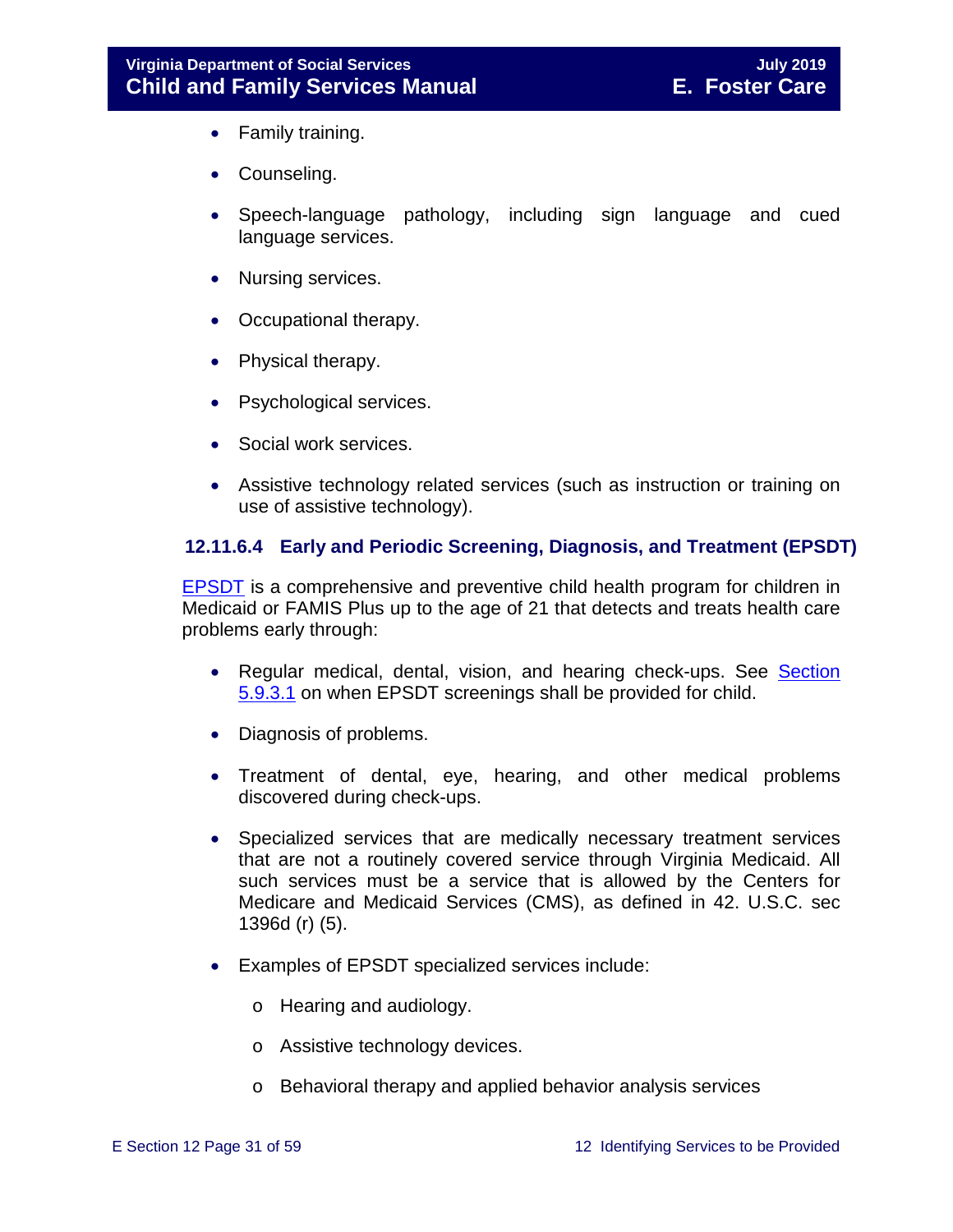- o Personal care.
- o Private duty nursing.
- o Medical infant formula and medically necessary nutritional supplements.
- See the (DMAS) website on the [EPSDT program](http://www.dmas.virginia.gov/Content_pgs/mch-home.aspx) for information on specialized services, including:
	- o An overview to EPSDT Specialized Services.
	- o EPSDT Fact Sheets on specific services.
	- o Information and forms for service authorization.

All EPSDT treatment services must:

- Be deemed medically necessary to correct or ameliorate a health or mental health condition.
- Be documented by a physician when the need is for specialist referral or treatment.
- Not be services that are considered experimental or investigational.

EPSDT services do not require a local match.

For more information on EPSDT services, see the EPSPT manual under [Provider Manuals](https://www.virginiamedicaid.dmas.virginia.gov/wps/portal/ProviderManual) on the DMAS Web Portal link at [www.virginiamedicaid.dmas.gov.](http://www.virginiamedicaid.dmas.gov/) The following chapters may be most helpful: Chapter 2 - Provider requirements; Chapter 4 - Covered services; and Chapter 6 - Documentation requirements.

#### **12.11.6.5 Dental services**

The Smiles For Children program provides coverage for diagnostic, preventive, and restorative/surgical procedures, as well as orthodontia services for children. DentaQuest is the single dental benefits administrator that will coordinate the delivery of all Smiles For Children dental services. Dental services do not require a local match.

For more information on dental services, see

- [Dental services](http://dmasva.dmas.virginia.gov/Content_pgs/dental-home.aspx)
- [Dentists who accept Medicaid](http://dmasva.dmas.virginia.gov/Content_pgs/dental-home.aspx)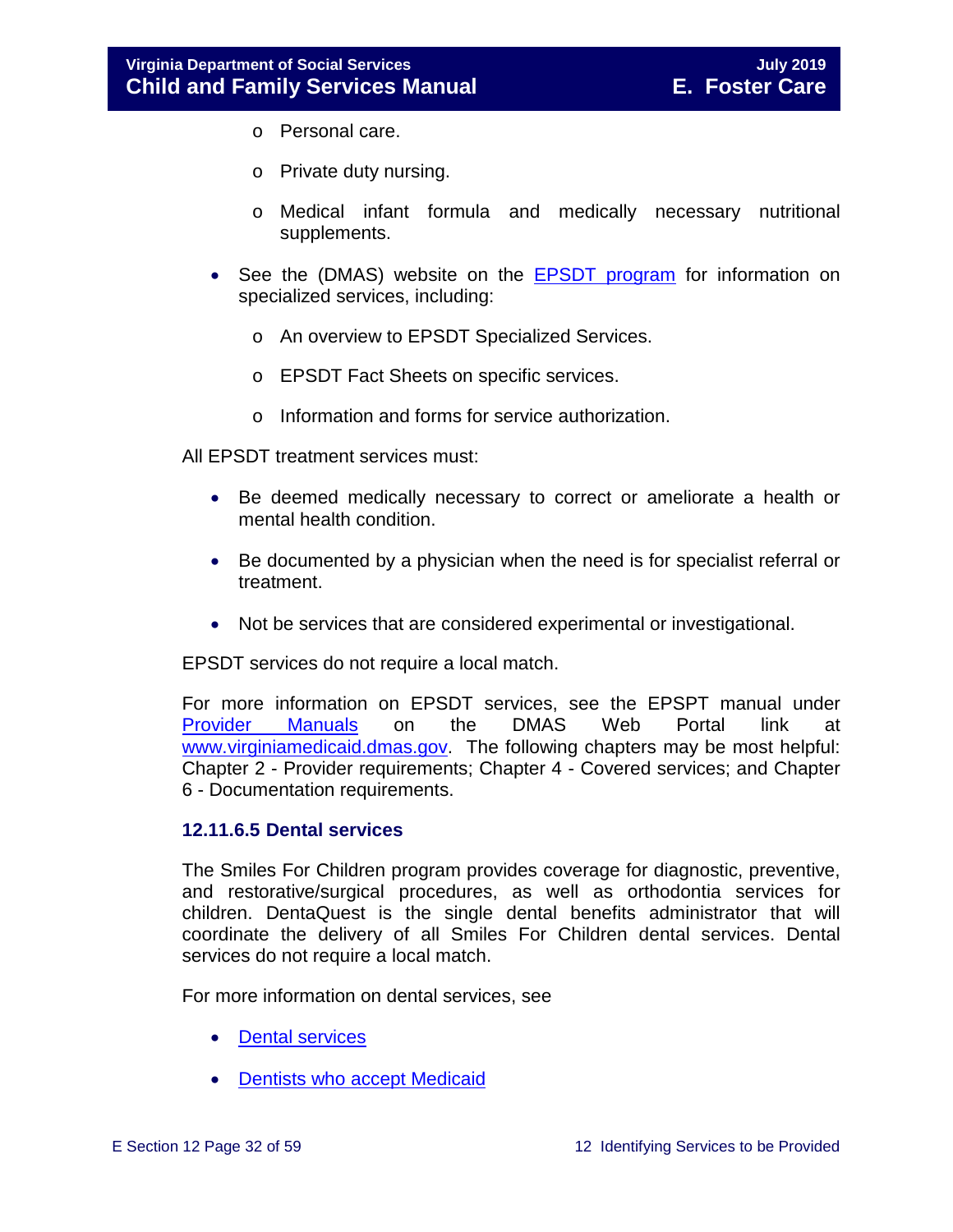• Dental Services Manual under [Provider Manuals](https://www.virginiamedicaid.dmas.virginia.gov/wps/portal/ProviderManual) on the DMAS Web Portal link at [www.virginiamedicaid.dmas.gov.](http://www.virginiamedicaid.dmas.gov/) The following chapters may be most helpful: Chapter 2 - Provider requirements; Chapter 4 - Covered services; and Chapter 6 - Documentation requirements.

#### **12.11.6.6 Community Mental Health Rehabilitation Services**

Medicaid provides coverage for community mental health rehabilitation services. These services are provided in the child's home or community and provide diagnosis, treatment, or care of children with mental illnesses or intellectual disability. Services shall meet service definitions, eligibility criteria, required activities, and service limitations. Providers of services shall meet qualifications specified under the "Provider Participation Requirements."

Service authorization is the process to approve specific services for an enrolled Medicaid, FAMIS Plus or FAMIS individual by a Medicaid-enrolled provider prior to service delivery and reimbursement. Some services do not require service authorization and some require service registration.

Registering a service with Magellan as the service is being provided ensures that the care coordinator has a complete picture of all the services an individual is receiving. Registration also may assist with identifying gaps in services that may help an individual progress in their recovery.

These services are managed by [Magellan.](http://www.magellanofvirginia.com/) They are provided primarily by Community Services Boards and private providers:

- Crisis Intervention requires registration.
- Crisis Stabilization requires registration.
- Mental Health Support Services requires authorization.
- Intensive In-Home Services for Children and Adolescents requires authorization.
- Therapeutic Day Treatment for Children and Adolescents requires authorization.
- Community-Based Residential Services for Children and Adolescents under 21 - Level A.
- Therapeutic Behavioral Services for Children and Adolescents Level B - requires authorization.
- Services for older youth approved on case by case basis: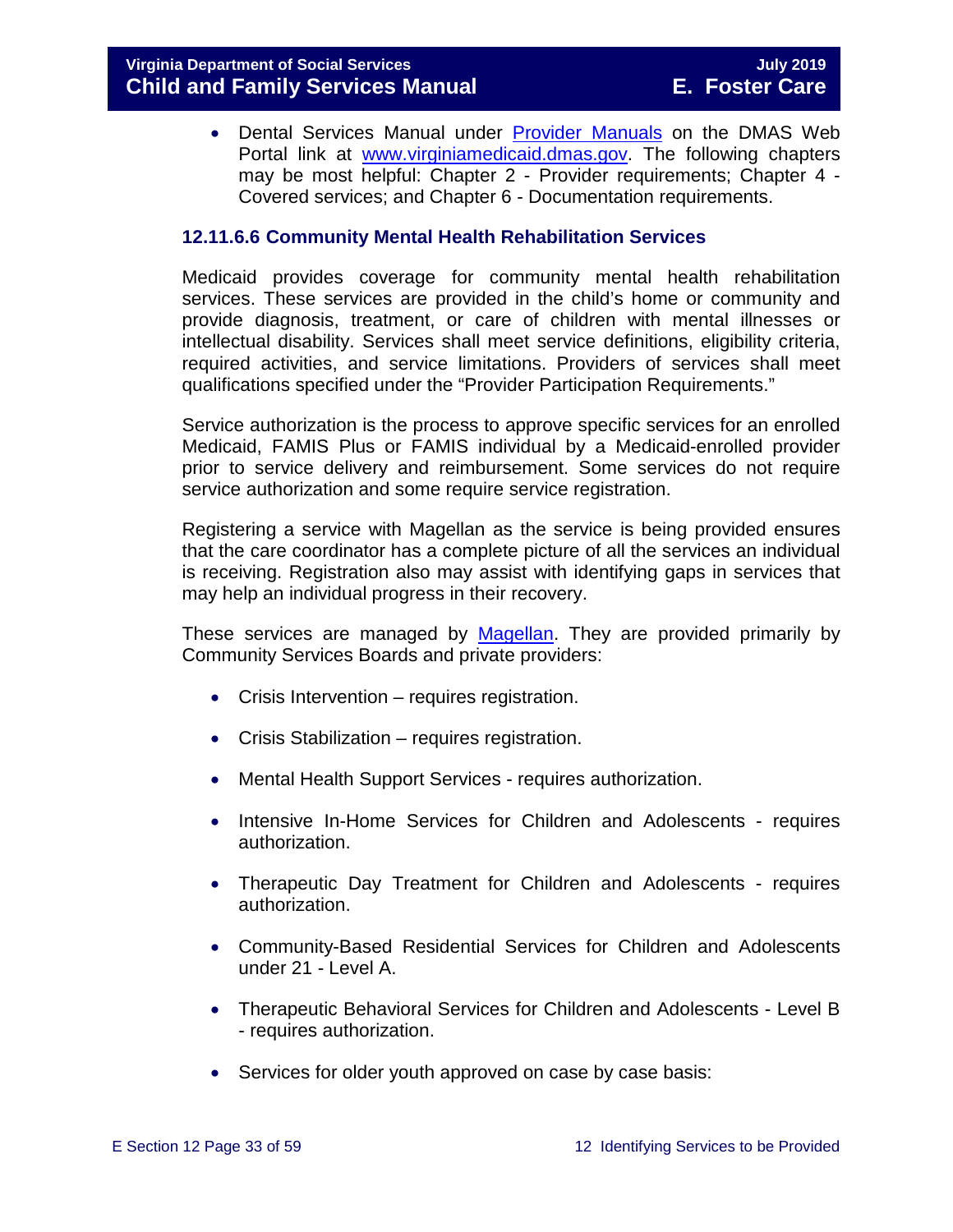- o Day Treatment/Partial Hospitalization requires authorization.
- o Psychosocial Rehabilitation requires authorization.
- o Intensive Community Treatment requires authorization.
- o Mental Health Targeted Case Management requires registration.

For more information, see the Community Mental Health Rehabilitation Services Manual under **[Provider Manuals](https://www.virginiamedicaid.dmas.virginia.gov/wps/portal/ProviderManual)** on the DMAS Web Portal link at [http://dmasva.dmas.virginia.gov/.](http://dmasva.dmas.virginia.gov/) The following chapters may be most helpful: Chapter 2 - Provider requirements; Chapter 4 - Covered services; and Chapter 6 - Documentation requirements.

#### **12.11.6.7 Medicaid Substance Abuse Treatment Services**

- Substance Abuse Crisis Intervention requires registration.
- Substance Abuse Intensive Outpatient requires registration.
- Substance Abuse Day Treatment requires registration.
- Opioid Treatment requires registration.
- Substance Abuse Targeted Case Management requires registration.
- Substance Abuse Day Treatment for Pregnant Women requires registration.
- Substance Abuse Residential Treatment for Pregnant Women.
- Expanded Prenatal Services (BabyCare) Substance Abuse Treatment Services for Pregnant and Postpartum Women.

For more information, see the Community Mental Health Rehabilitation Services Manual under **[Provider Manuals](https://www.virginiamedicaid.dmas.virginia.gov/wps/portal/ProviderManual)** on the DMAS Web Portal link at [http://dmasva.dmas.virginia.gov/.](http://dmasva.dmas.virginia.gov/) The following chapters may be most helpful: Chapter 2 - Provider requirements; Chapter 4 - Covered services; and Chapter 6 - Documentation requirements.

#### **12.11.6.8 Medicaid Psychiatric Services**

- Outpatient Psychiatric Services Individual therapy, family therapy, or group therapy.
- Outpatient Psychiatric Substance Abuse Services requires authorization.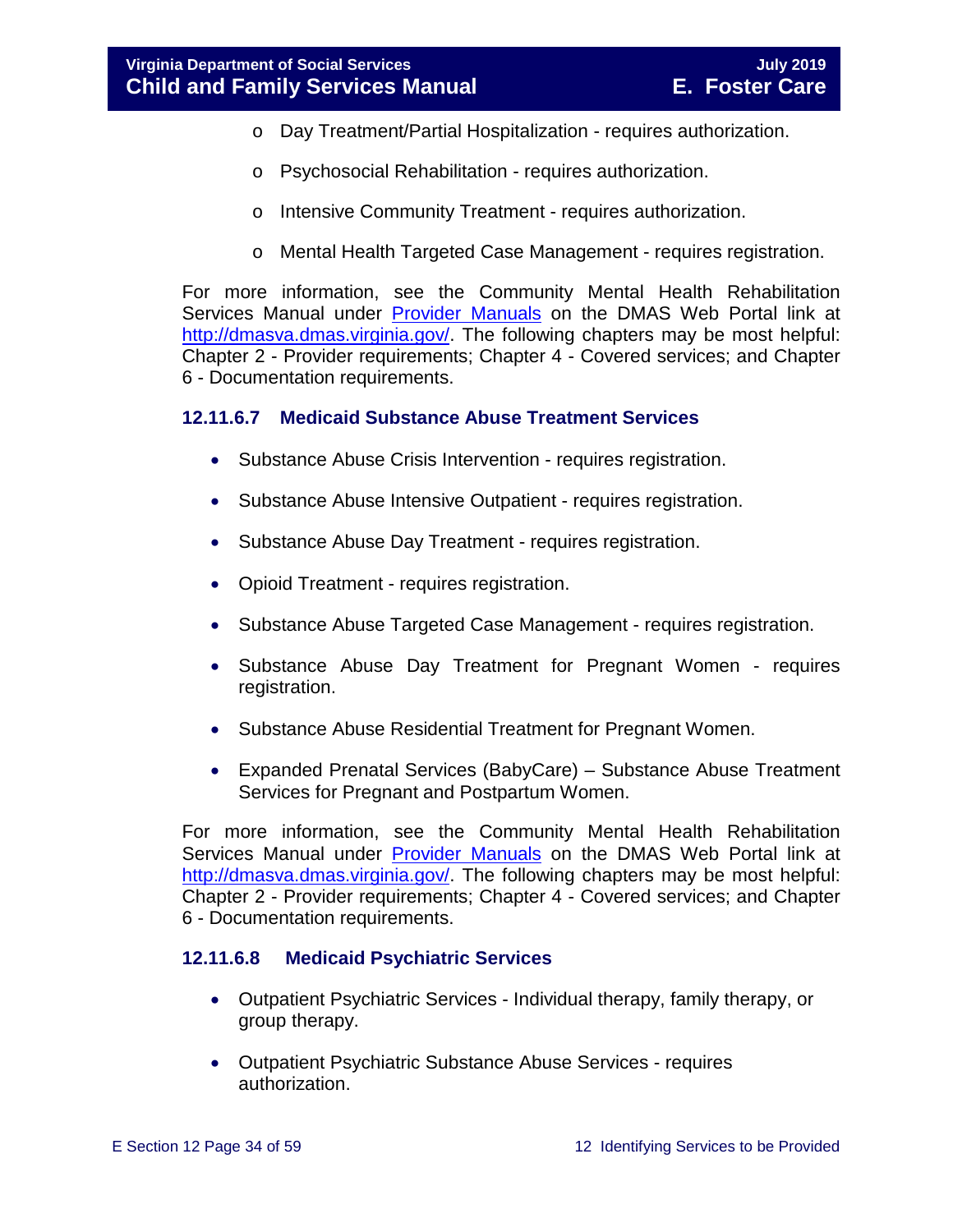- Inpatient Acute Psychiatric Services (Acute Hospital and Acute Freestanding Hospitals – requires authorization.
- Psychiatric Residential Treatment Facility Level C requires authorization.
- Treatment Foster Care Case Management requires authorization

For more information, see the Psychiatric Services Manual under [Provider](https://www.virginiamedicaid.dmas.virginia.gov/wps/portal/ProviderManual)  [Manuals](https://www.virginiamedicaid.dmas.virginia.gov/wps/portal/ProviderManual) on the DMAS Web Portal link at [The Department of Medical](http://dmasva.dmas.virginia.gov/)  [Assistance Services/Medicaid for Virginia.](http://dmasva.dmas.virginia.gov/) The following chapters may be most helpful: Chapter 2 - Provider requirements; Chapter 4 - Covered services; and Chapter 6 - Documentation requirements.

#### **12.11.6.9 Medicaid Rehabilitation Services**

- Intensive Rehabilitation Services include:
	- o Physician.
	- o Rehabilitative Nursing
	- o Physical Therapy
	- o Occupational Therapy
	- o Speech-Language Pathology
	- o Cognitive Rehabilitation Therapy
	- o Psychology
	- o Social Work
	- o Therapeutic Recreation
	- o Prosthetic/Orthotic Services
	- o Durable Medical Equipment
- Outpatient Rehabilitation Services

For more information, see the Rehabilitation Services Manual under [Provider](https://www.virginiamedicaid.dmas.virginia.gov/wps/portal/ProviderManual)  [Manuals](https://www.virginiamedicaid.dmas.virginia.gov/wps/portal/ProviderManual) on the DMAS Web Portal link at [The Department of Medical](http://dmasva.dmas.virginia.gov/)  [Assistance Services. Medicaid for Virginia.T](http://dmasva.dmas.virginia.gov/)he following chapters may be most helpful: Chapter 2 - Provider requirements; Chapter 4 - Covered services; and Chapter 6 - Documentation requirements.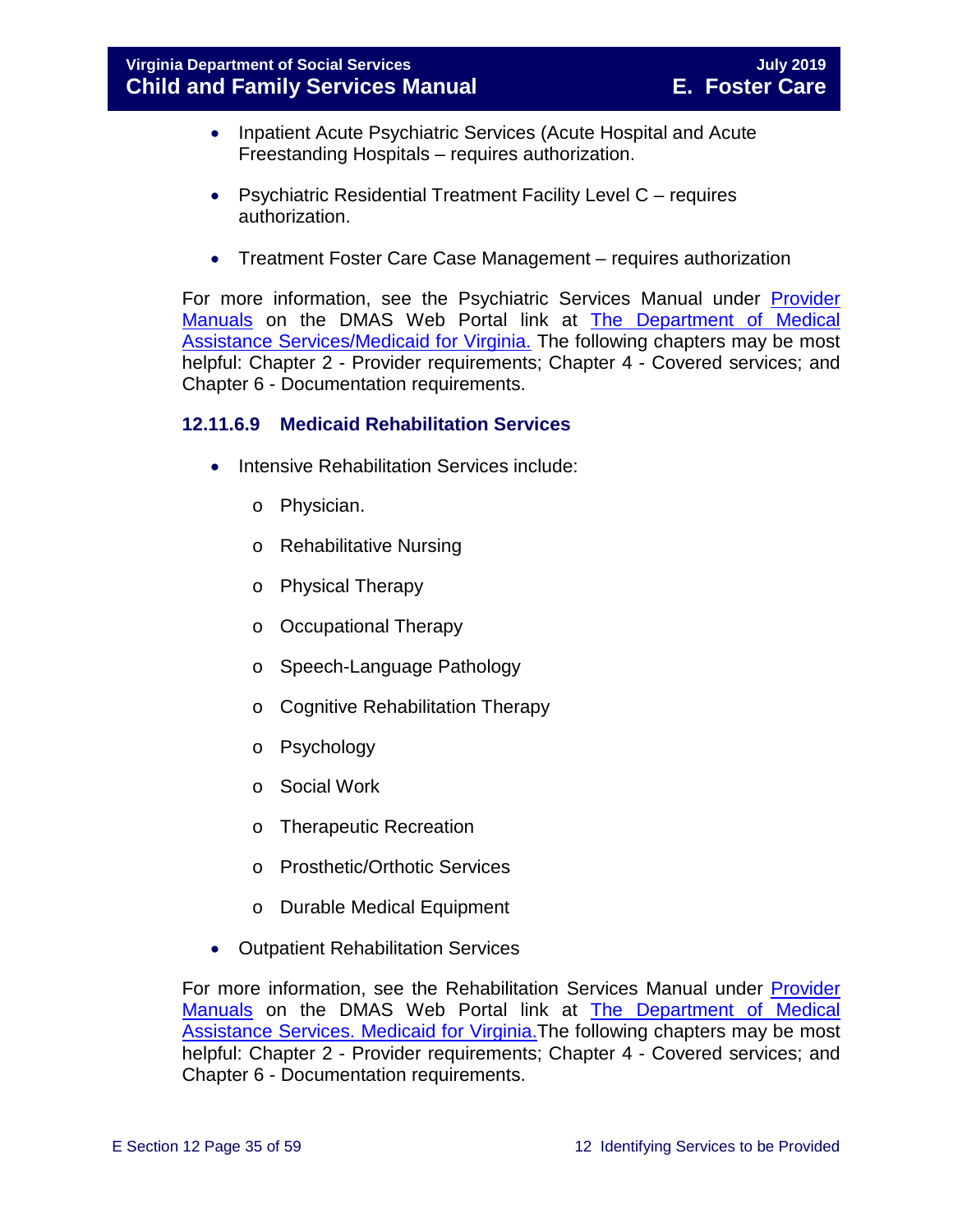#### **12.11.6.10 Medicaid Durable Medical Equipment**

- Listing of covered supplies can be found in the "Appendix B" documents under [Provider Manuals](https://www.virginiamedicaid.dmas.virginia.gov/wps/portal/ProviderManual) on the DMAS Web Portal link at [http://dmasva.dmas.virginia.gov/.](http://dmasva.dmas.virginia.gov/)
- Wheelchairs.
- Communication devices.
- Diabetic supplies.
- Incontinence supplies.

#### **12.11.6.11 Medicaid Long-Term Care Services**

Medicaid pays for long-term care services in some institutional settings, such as in nursing facilities and Intermediate Care Facilities, and in communities through Home and Community Based Care Waivers.

Medicaid Waivers provide funds to serve people who are eligible for long-term care in institutions, such as hospitals, nursing facilities, and intermediate care facilities. Through Medicaid Waivers, certain requirements are "waived," including the requirement that individuals live in institutions in order to receive Medicaid funding. Waiver services do not require a local match.

*The service worker shall notify the appropriate community services board as soon as it is known that a child in foster care has a developmental disability so that the community services board may screen the child for placement on the developmental disability waiver waiting list [\(2019 Acts of Assembly Chapter](http://lis.virginia.gov/cgi-bin/legp604.exe?191+ful+CHAP0301)  [301\)](http://lis.virginia.gov/cgi-bin/legp604.exe?191+ful+CHAP0301). It is imperative that children are placed on this waiting list as soon as possible so that they are able to receive services offered through the waiver more quickly. Additionally, these services can be beneficial in supporting the child's family and caregivers after discharge from foster care and providing services to youth who are transitioning to adulthood.*

Children may be eligible for the following waivers:

- Intellectual Disabilities (ID) Waiver.
	- o Eligibility: An individual shall be age 6 or older and have a diagnosis of ID or be under age 6 and at developmental risk. The person should be eligible for placement in an intermediate-care facility for persons with intellectual disabilities or other related conditions (ICF-ID).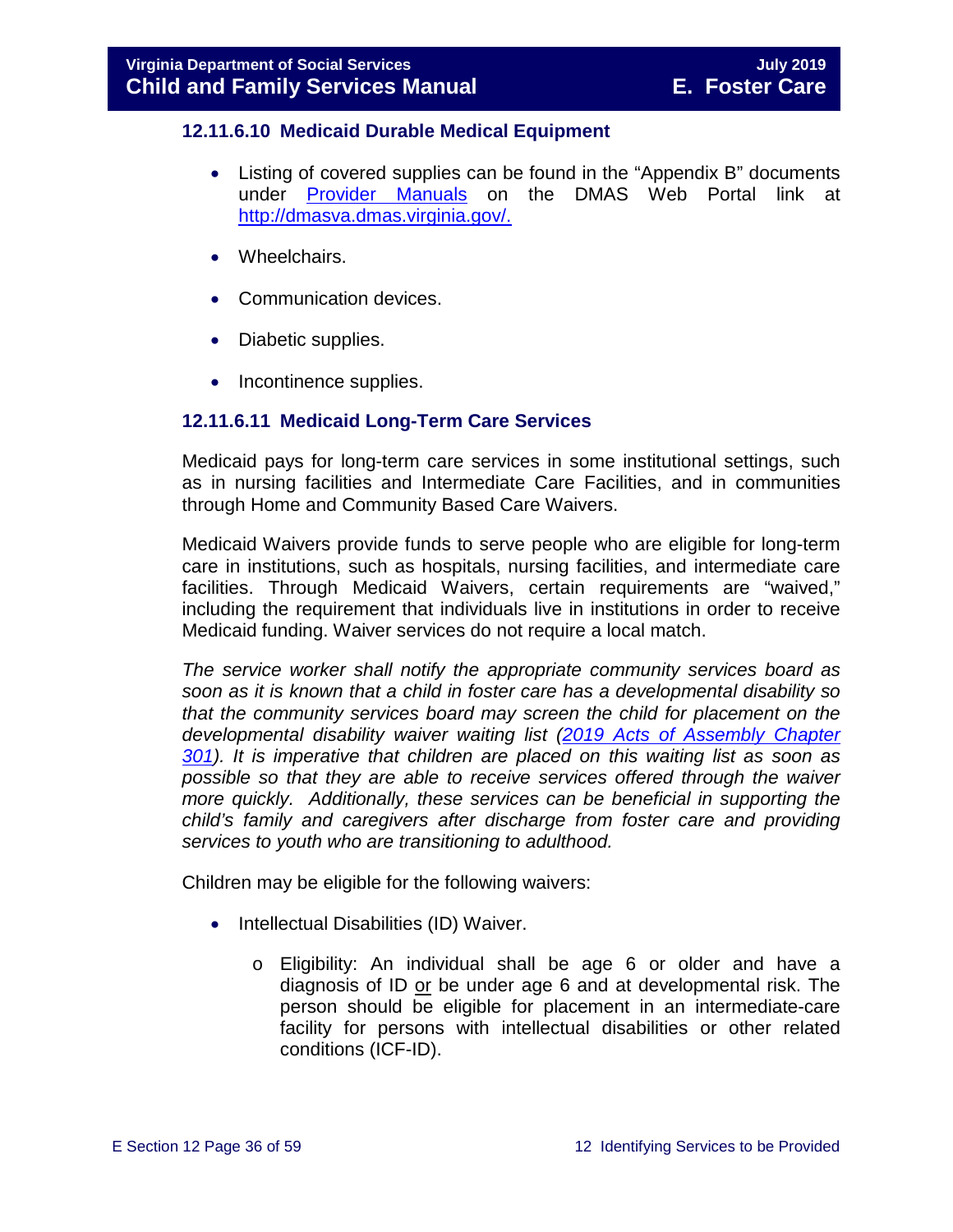- o Services available: Residential support services, day support, prevocational assistance (agency and consumer directed), respite (agency and consumer directed), companion services (agency and consumer directed), assistive technology, environmental modifications, skilled nursing services, therapeutic consultation, crisis stabilization, transitional services, and personal emergency response systems (PERS). Support coordination is also provided.
- o Visit the [Department of Behavioral Health and Developmental](http://www.dbhds.virginia.gov/)  [Services \(DBHDS\)](http://www.dbhds.virginia.gov/) website for additional information on this waiver.
- Individual and Family Developmental Disabilities Support (IFDDS or DD) Waiver.
	- o Eligibility: The DD Waiver provides services to individuals 6 years of age and older who have a diagnosis of a developmental disability and do not have a diagnosis of intellectual disability. Individuals also should require the level of care provided in an intermediatecare facility for persons with intellectual disability or other related conditions (ICF/MR). Children who do not have a diagnosis of intellectual disability, and have received services through the ID Waiver, become ineligible for the ID Waiver when they reach the age of 6. At that time, they can be screened for eligibility for the DD Waiver; if found eligible they will receive a DD waiver slot without being placed on the DD waiver waiting list.
	- o Services available: Day support, companion services (agency and consumer directed), supported employment, in-home residential support, therapeutic consultation, personal care services (agency and consumer directed), respite care (agency and consumer directed), skilled nursing services, attendant services, family and caregiver training, crisis stabilization, environmental modifications, assistive technology, personal emergency response system (PERS), and prevocational services. Case management is also provided.
	- o Contact the Department of Behavioral [Health and Developmental](http://www.dbhds.virginia.gov/)  [Services \(DBHDS\)](http://www.dbhds.virginia.gov/) for additional information on this waiver.
- Elderly or Disabled with Consumer Direction (EDCD) Waiver
	- o Eligibility: This waiver serves the elderly and persons of all ages with disabilities. An individual must meet nursing facility eligibility criteria, including both medical needs and functional capacity needs (assistance with activities of daily living). An individual can remain on the waiting list for another waiver while being served by the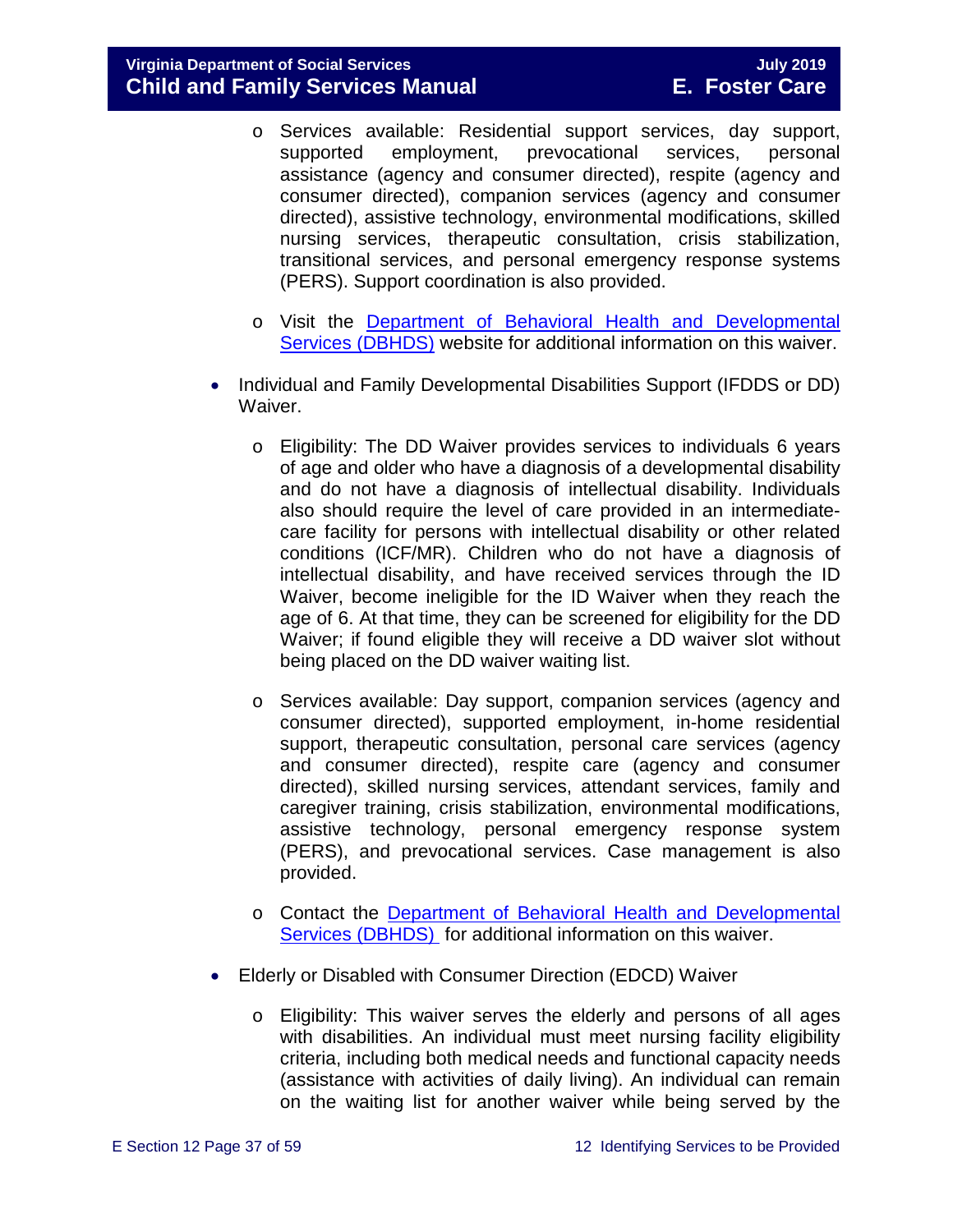EDCD Waiver and then transfer to the preferred waiver once a slot becomes available.

o Services available: Personal care aide services, adult day health care, respite care, skilled respite care, personal emergency response system (PERS), and medication monitoring.

For more information on these and other waivers, see the DMAS Guide on ["Virginia's Medicaid Waivers for Persons with Disabilities, Their Parents, and](http://www.dmas.virginia.gov/Content_pgs/ltc-home.aspx)  [Caregivers."](http://www.dmas.virginia.gov/Content_pgs/ltc-home.aspx)

Waivers are funded per "slot." A slot is an opening of waiver services available to a single individual. For some waivers, there are waiting lists of persons who have already applied or who have been assessed as eligible and are still waiting to receive a waiver slot. It is important to put the child on the waiting list as early as possible, even if no slots are currently available. Waiting lists also help document the unmet need for services when funding priorities are decided.

Receiving a waiver slot also does not guarantee that a child or youth will be able to access services included in the waiver. Services can be provided only by approved agencies in each locality. There may be a limited number of approved persons or agencies in a particular area.

#### <span id="page-37-0"></span>**12.11.7 Preventing misdiagnosis of children in foster care**

When children in foster care are given a diagnosis it is important to ensure that the diagnosis is accurate and that any diagnoses made are periodically reviewed for continued accuracy. To ensure accurate diagnosis, the service worker should:

- Involve the child, parents or guardians, and caregivers in assessments and appointments with professionals treating the child.
- Arrange for the child to have a medical examination prior to the child receiving mental health treatment and/or being given a mental health diagnosis to ensure symptoms are not indicative of a medical problem.
- Arrange for a comprehensive child and adolescent mental health evaluation by a licensed mental health professional. Request that the evaluation address:
	- o The child's previous diagnosis (if applicable)
	- o Psychosocial supports and/or behavioral health services to help meet the child's needs, build on the child's strengths, and help create resiliency in the family, as appropriate.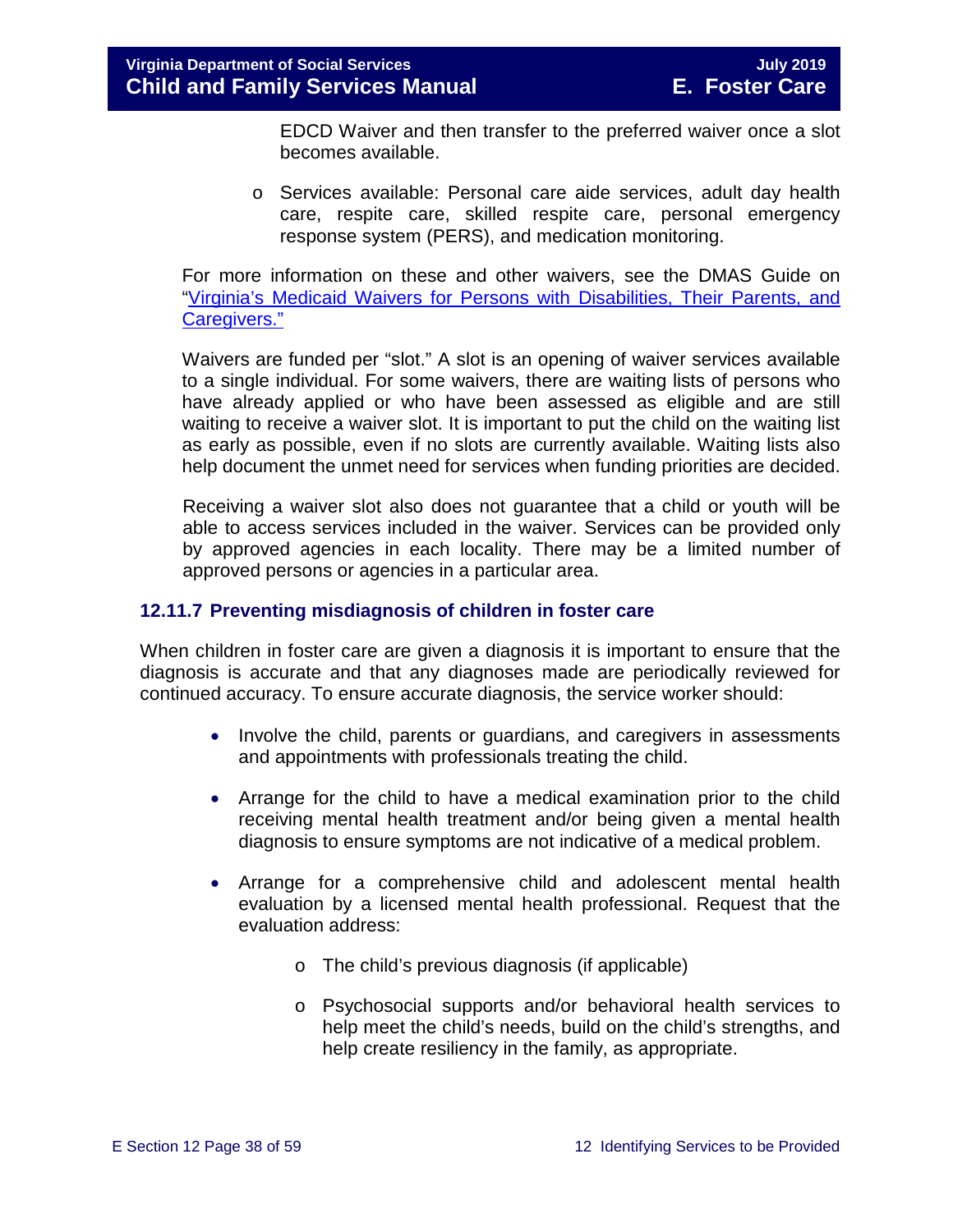- o The appropriate sequencing of psychosocial and/or pharmacologic interventions.
- Help prepare the child and family members, as appropriate, for doctor visits, including how they might:
	- o Share information on the child's emotions, behavior, and symptoms with the doctor.
	- o Ask questions about the child's medication and treatment.
	- o Seek a second opinion, if necessary.
- Ensure that the providers working with the child, including caregivers, are trained to recognize trauma symptoms and are able to provide trauma informed care.
- Keep the child's team informed of the child's mood and behaviors as one component of the overall foster care plan for the child and the family.

For additional information regarding mental health diagnosis and treatment for children see:

- American Academy of Child and Adolescent Psychiatry, Family Resources: [https://www.aacap.org/AACAP/Families\\_and\\_Youth/Family\\_Resour](https://www.aacap.org/AACAP/Families_and_Youth/Family_Resources/Home.aspx) [ces/Home.aspx](https://www.aacap.org/AACAP/Families_and_Youth/Family_Resources/Home.aspx)
- Find Youth Info, Youth Mental Health website at: [https://youth.gov/youth](https://youth.gov/youth-topics/youth-mental-health)[topics/youth-mental-health](https://youth.gov/youth-topics/youth-mental-health)
- National Institute of Mental Health, Publications about Children and Adolescents website at: [https://www.nimh.nih.gov/health/publications/children](https://www.nimh.nih.gov/health/publications/children-and-adolescents-listing.shtml)[and-adolescents-listing.shtml](https://www.nimh.nih.gov/health/publications/children-and-adolescents-listing.shtml)

#### <span id="page-38-0"></span>*12.11.8 Psychotropic Medication Oversight Protocol*

For some children in foster care who have complex mental health needs, psychotropic medications can be one important component of comprehensive care. There has been a steady increase nationally in the use of psychotropic medications to address the emotional and behavioral problems of children in foster care over the past decade. Data reported from empirical studies show that children in foster care:

- Have higher rates of psychotropic medication use compared to other children in Medicaid and in the general population.
- Are more likely to be prescribed psychotropic medications as they age.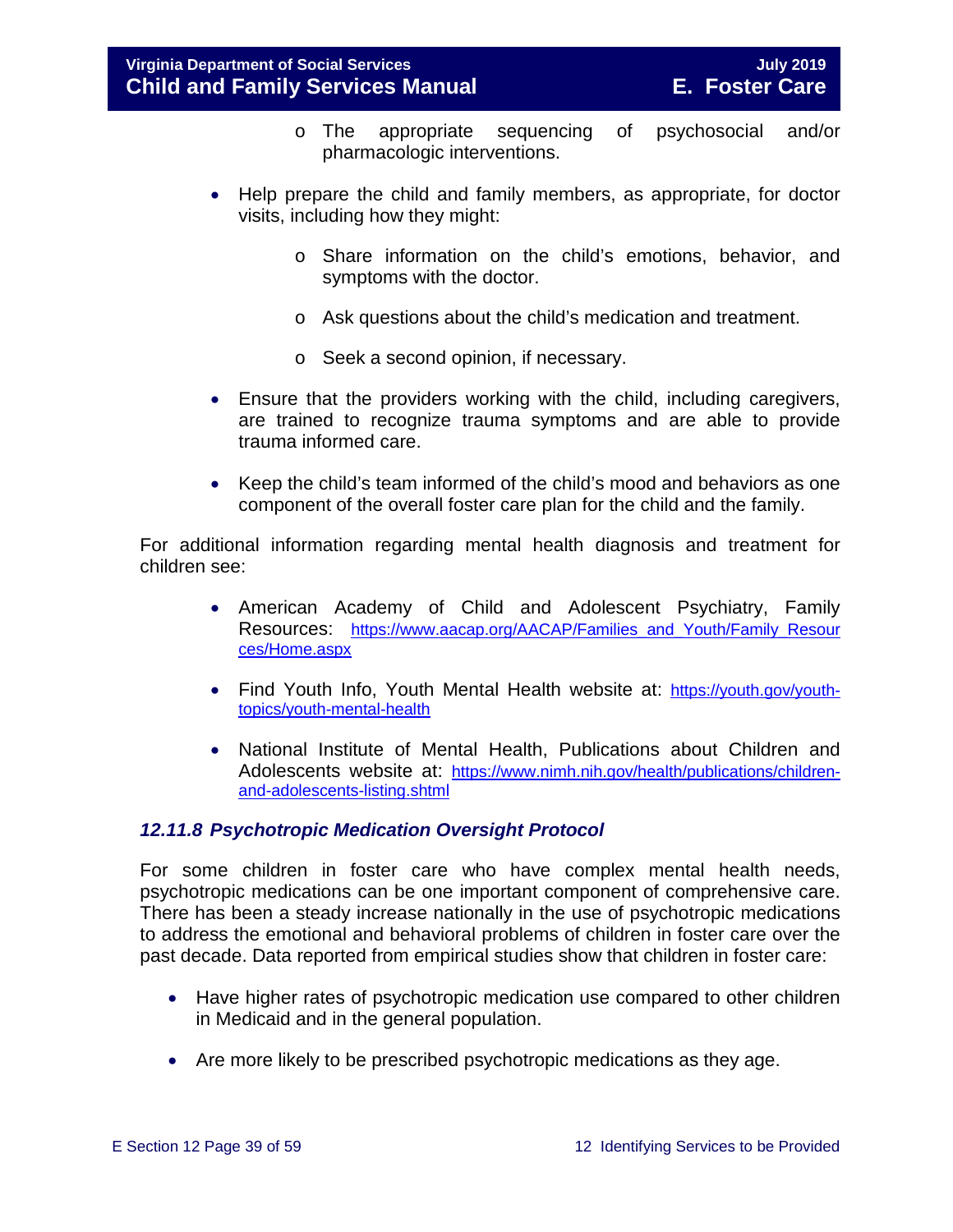- Often receive more than one class of psychotropic medications when they take such medications.
- Are most likely to receive psychotropic medications in the most restrictive placements, such as group homes or residential treatment programs.

Children in foster care have disproportionately high rates of emotional, behavioral, and mental health needs that require intervention. They also use disproportionately more behavioral health services. Therefore, the higher use of psychotropic medications may in part reflect the increased emotional and behavioral distress for children in foster care.

However, the dramatic increase *in* use of psychotropic medications may at times exceed clinical practice standards supported by empirical research. There are concerns *that* when children in foster care are prescribed too many or too much psychotropic medication or prescribed medications when they are too young. There are also significant geographic variations within and across states in the prevalence of psychotropic use. While some children in foster care may be prescribed too many medications, others may not have access to needed medications. [9](#page-39-0)

#### **12.11.8.1 Responsibilities of service worker in managing child's medications**

The service worker is responsible for ensuring that psychotropic medications are documented in OASIS (using the health information screen) and administered and monitored for the child in foster care, including:

- Involving the child, parents or guardians, and caregivers in ongoing decision-making as appropriate, including obtaining appropriate consents (See [Section 12.11.1\)](#page-19-1).
- *Encouraging the foster parent, TFC worker, or other caregiver to communicate with the MCO about the child's needs and any services or resources the MCO can provide to assist the child.*
- Keeping the child's team informed of the child's psychotropic medications as one component of the overall foster care plan for the child and family.
- *Ensuring that each child prescribed psychotropic medications is receiving and participating in all recommended behavioral health services (i.e. non-pharmacological interventions).*

<span id="page-39-0"></span>Ĩ. 9 *Excerpted and adapted from [Promoting the Safe, Appropriate, and Effective Use of Psychotropic Medication for Children in](http://www.acf.hhs.gov/sites/default/files/cb/im1203.pdf)  [Foster Care](http://www.acf.hhs.gov/sites/default/files/cb/im1203.pdf) (ACYF-CB-IM-12-03; April 11, 2012).*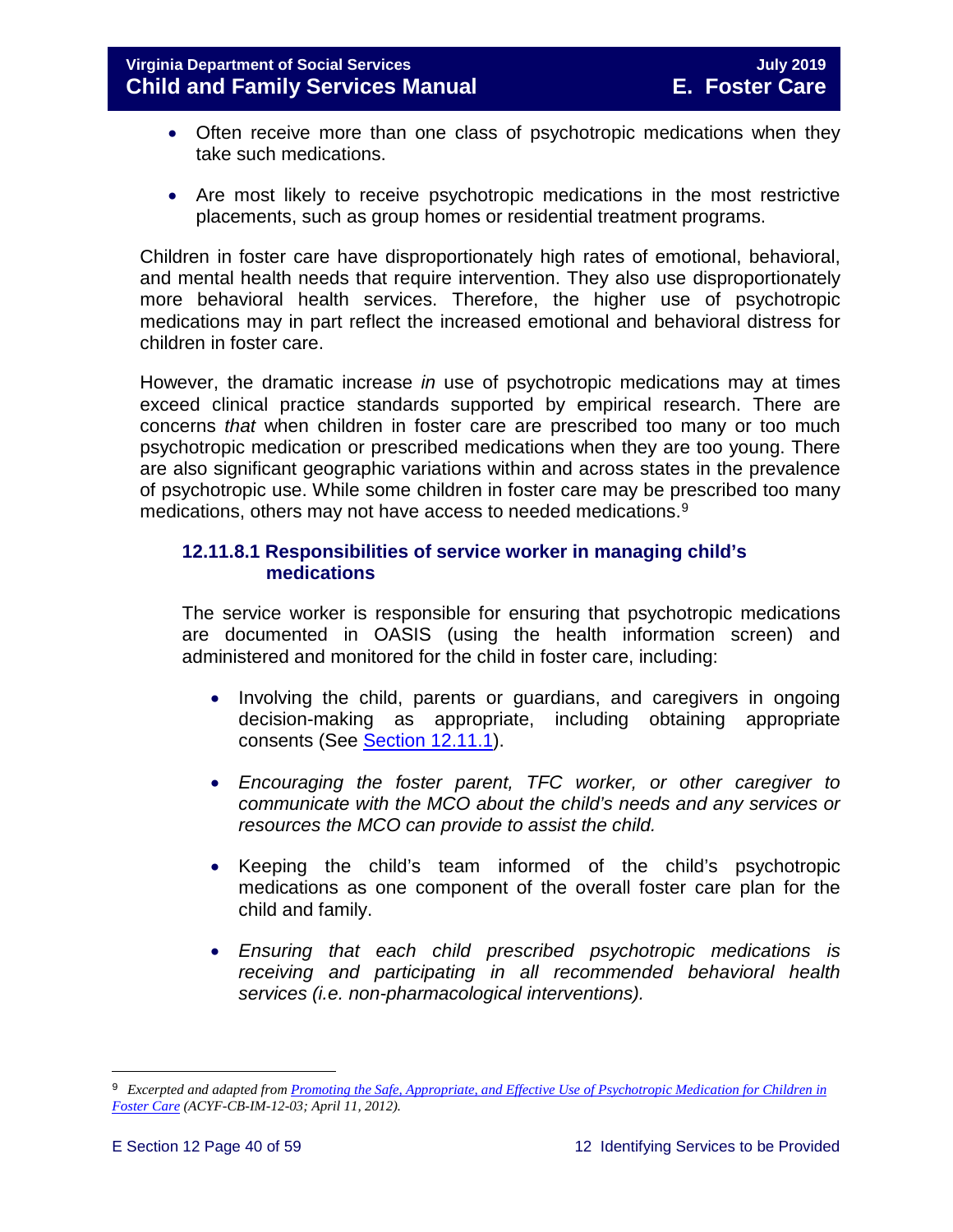- Arranging for the child to have the *examinations outlined in [Section](#page-42-0)  [12.11.8.1](#page-42-0)*.
- Identifying the specific individual where the child is living who is responsible for the management, administration, and monitoring of the child's medications.
- Helping prepare the child and family members, as appropriate, for doctor visits, including:
	- o Sharing information on the child's emotions, behavior, and symptoms with the doctor.
	- o Asking questions about the child's medication and treatment.
- Ensuring caregivers and providers are informed about the child's medication. Sources of information for caregivers and providers include:
	- o The drug information provided by the doctor or pharmacist.
	- o Any black box warning labels with potential adverse effects placed on the prescription medication by the Food and Drug Administration (FDA).
	- o The [Medication Guide](http://www.fda.gov/Drugs/DrugSafety/ucm085729.htm) for the specific medication on the FDA website. These guides are the paper handouts included with many prescription medicines. They address issues specific to particular drugs and drug classes, and they contain FDA-approved information that can help patients avoid serious adverse events.
	- o Calling the doctor's office or pharmacist with any questions or concerns.
- Ensuring that a written plan is developed and implemented for administering and monitoring each of the child's medications. The medication plan should include:
	- o The name, addresses, and contact information of the doctor prescribing the medication.
	- o The name of the medication.
	- o The purpose of the medication.
	- o The dose and how often the child should take the medication.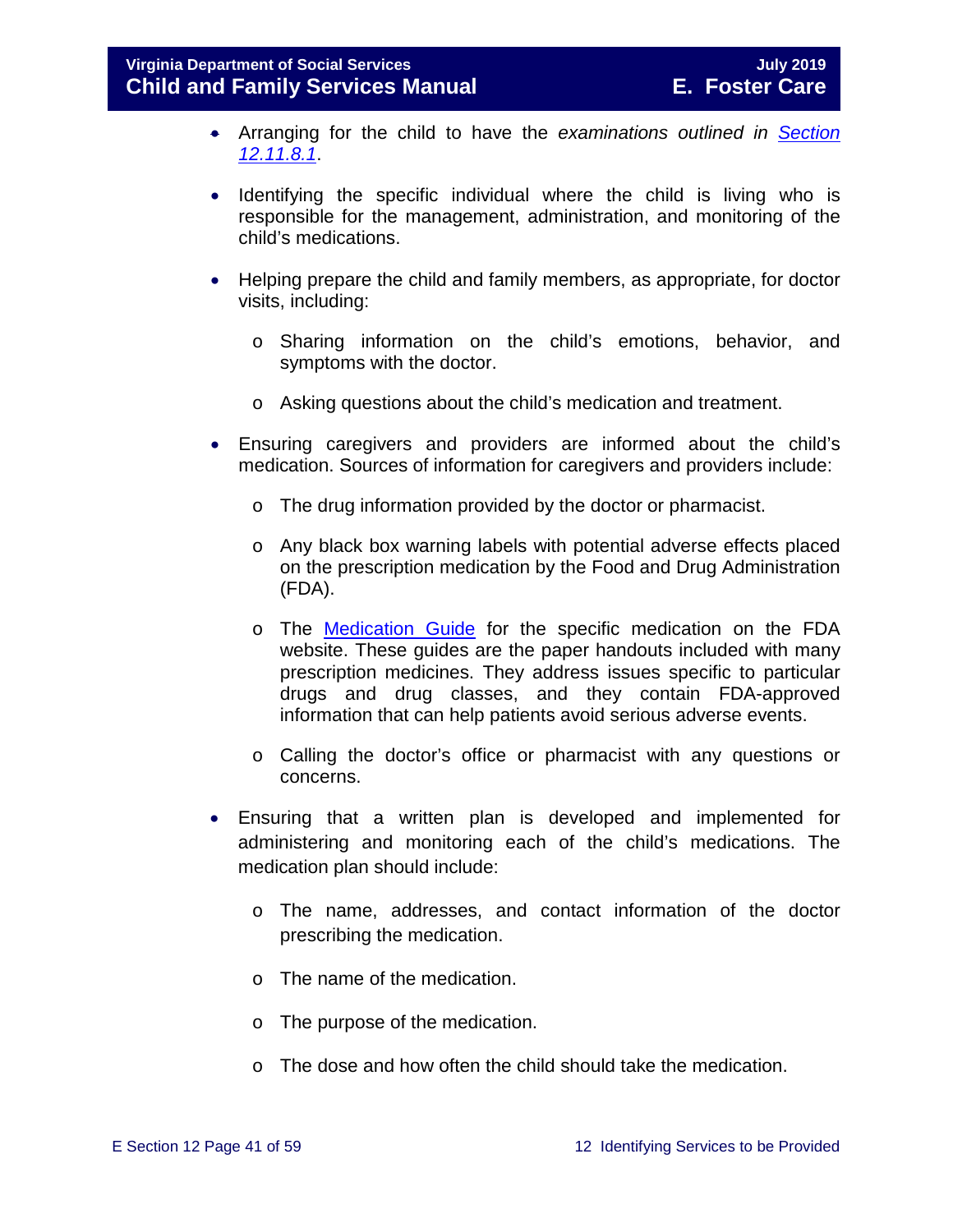- $\circ$  The maximum dose the child should take.
- o Whether the medicine should be taken with food or on an empty stomach.
- o Any foods, medications, or activities the child should avoid while taking the medication.
- o What to do if the child misses a dose.
- o When to change the dose, if applicable.
- o When to stop the medication and how to stop taking it.
- o Strategies to prevent or minimize side effects.
- o Dates of follow-up visits for tests and doctor appointments.
- o When to call the doctor.
- o The child's adherence to the medication regimen.
- o All side effects the child experiences.
- o Information on how the medication is working (e.g., child reports, family reports, teacher reports).
- Communicating to the child, family, foster care provider, other caregivers, and other significant individuals (e.g. teacher), as appropriate, the importance of:
	- o The child adhering to the medication regimen prescribed by the doctor.
	- o Monitoring the child's emotions, behavior, and symptoms.
	- o Reporting any side effects and issues related to the medication.
- Discussing the child's medication with the child and caregivers during ongoing monthly visits, including:
	- o How does the child feel about being on the medication?
	- $\circ$  Is the child taking the medication as prescribed? If not, what are the issues and how are they being resolved?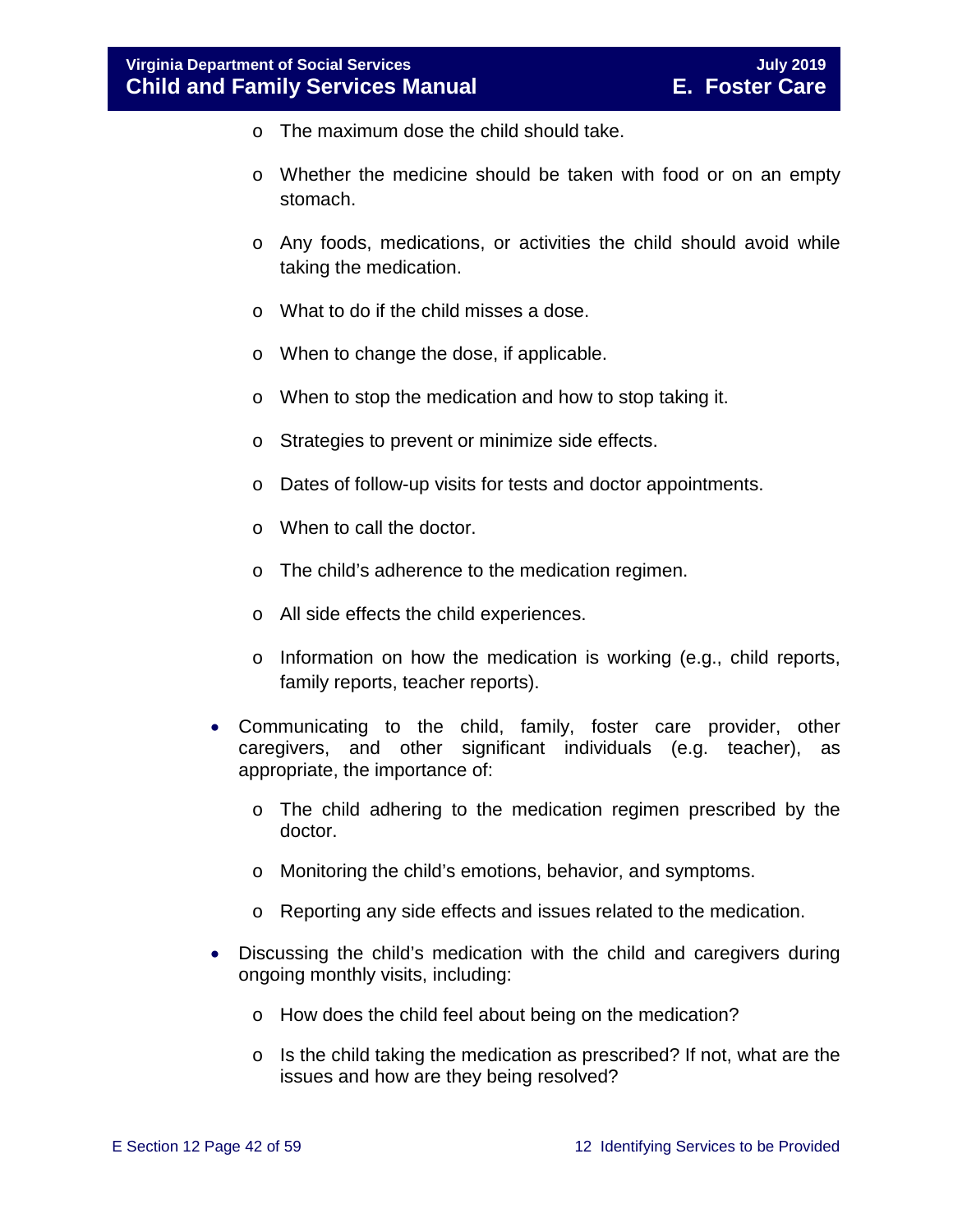- o Have there been any changes in the child's behavior, mood, appetite, sleep, school performance, and relationship with others?
- o Is the child having any side effects? How are they being managed? Are these strategies working or not?
- o Has the child attended all medical appointments? What are the dates of upcoming appointments with the doctor?
- Arranging for the child to obtain all necessary tests and attend all medical appointments.
- Contacting the prescribing doctor when there are concerns about the medication. May also contact the pharmacist and the primary care provider. Should contact a child and adolescent psychiatrist when there are significant concerns.
- *Reviewing how the child's medications are working and any concerns identified regarding continued use at every FPM held for the child and ensuring the PMC has the Family Partnership Team's feedback to guide a review of the consent as outlined in [Section 12.11.8.3.5.](#page-48-0)*

#### <span id="page-42-0"></span>*12.11.8.2 Assessment*

*Accurate assessment is essential to preventing barriers to least restrictive placements as outlined in [Section 12.11.7.](#page-37-0) Accurate assessments ensure that children in care are receiving the appropriate services and treatment targeted to their needs. An inappropriate diagnosis may delay them getting the services and treatment that they need, thus exacerbating or prolonging symptoms they may be experiencing. They may also be placed on medication that they will not benefit from and may cause significant side effects.* 

*Prior to the child being placed on a new psychotropic medication, the child should receive the following inter-periodic screens/assessments:* 

- *A pediatric medical examination to ensure symptoms are not indicative of a medical problem, except in the case of an emergency. In an emergency, a physical examination should be conducted as soon as possible.*
- *A comprehensive child and adolescent behavioral health evaluation by a licensed mental health professional to identify psychosocial interventions. Information should be requested on:*
	- o *The child's diagnosis.*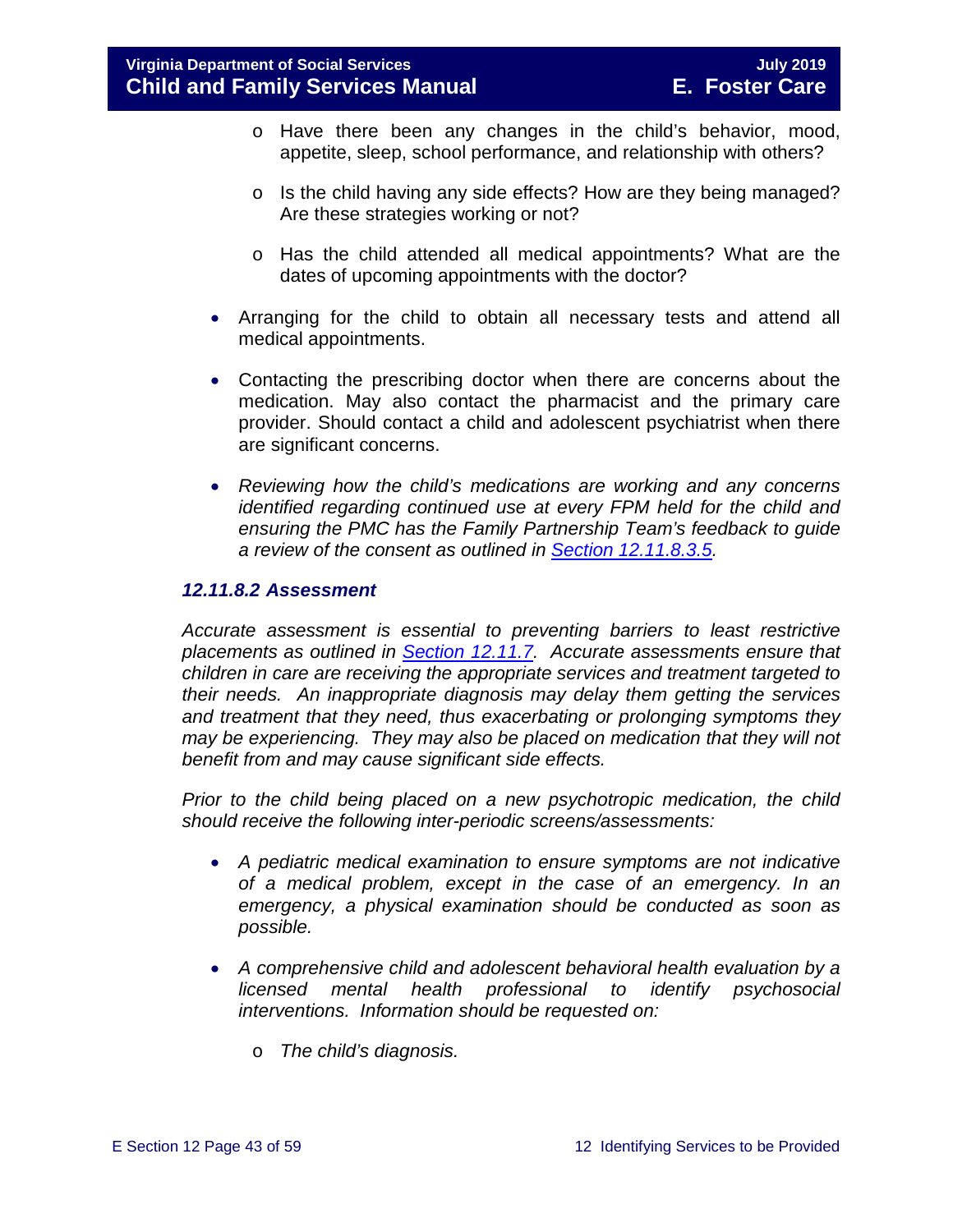- o *Psychosocial supports and/or behavioral health services to help meet the child's needs, build on the child's strengths, and help create resiliency in the family, as appropriate.*
- o *The appropriate sequencing of psychosocial and/or pharmacologic interventions.*

*Note: When the child's condition has already been evaluated and the doctor is changing treatment or psychotropic medication after a treatment or psychotropic medication did not work, these examinations are not necessary*.

*When children enter care with prescriptions for psychotropic medications, they are required to receive (as part of the evaluations required when a child enters care) a medical examination within 30 days of their placement into care and a mental health evaluation within 60 days of entering care [\(Section 12.11.2\)](#page-21-0). These evaluations should address the same categories listed above and should be completed with input and collaboration from the child's current providers. Additionally, information should be gathered from the birth parents or prior custodian, the current caregiver, and the child about how the medication is working and any side effects*. *Unless there is an immediate safety concern, the service worker can provide consent for the medication to continue until the next medication appointment. At that time, the PMC will review all available information and provide the consent for the medication to continue or change. This will allow time for the assessments to be completed to provide a more comprehensive understanding of the child's needs.*

#### *12.11.8.3 Interventions*

*Non-pharmacological interventions are any therapies or behavioral strategies that don't involve medicine that are designed to manage the child's behavior or symptoms. Non-pharmacological interventions should be considered prior to beginning a psychotropic medication, except in emergency situations when the child's safety or health is in immediate danger. Non-pharmacological interventions should begin before or concurrently with psychotropic medication.* 

*Interventions should be trauma-informed and evidence-based whenever possible. Resource links are included in [Section 12.3](#page-6-2) and [Section 12.11.3](#page-24-3) to registries and databases of trauma-informed and/or evidence-based interventions.*

*The child's service providers, including the Primary Care Physician (PCP), should be involved in the decision-making process regarding use of psychotropic medication and their input should be considered as a member of the child's treatment team. Service providers should be informed of the medication the child is on and be part of the ongoing monitoring effort. As psychotropic medications can have significant impacts on the mental and*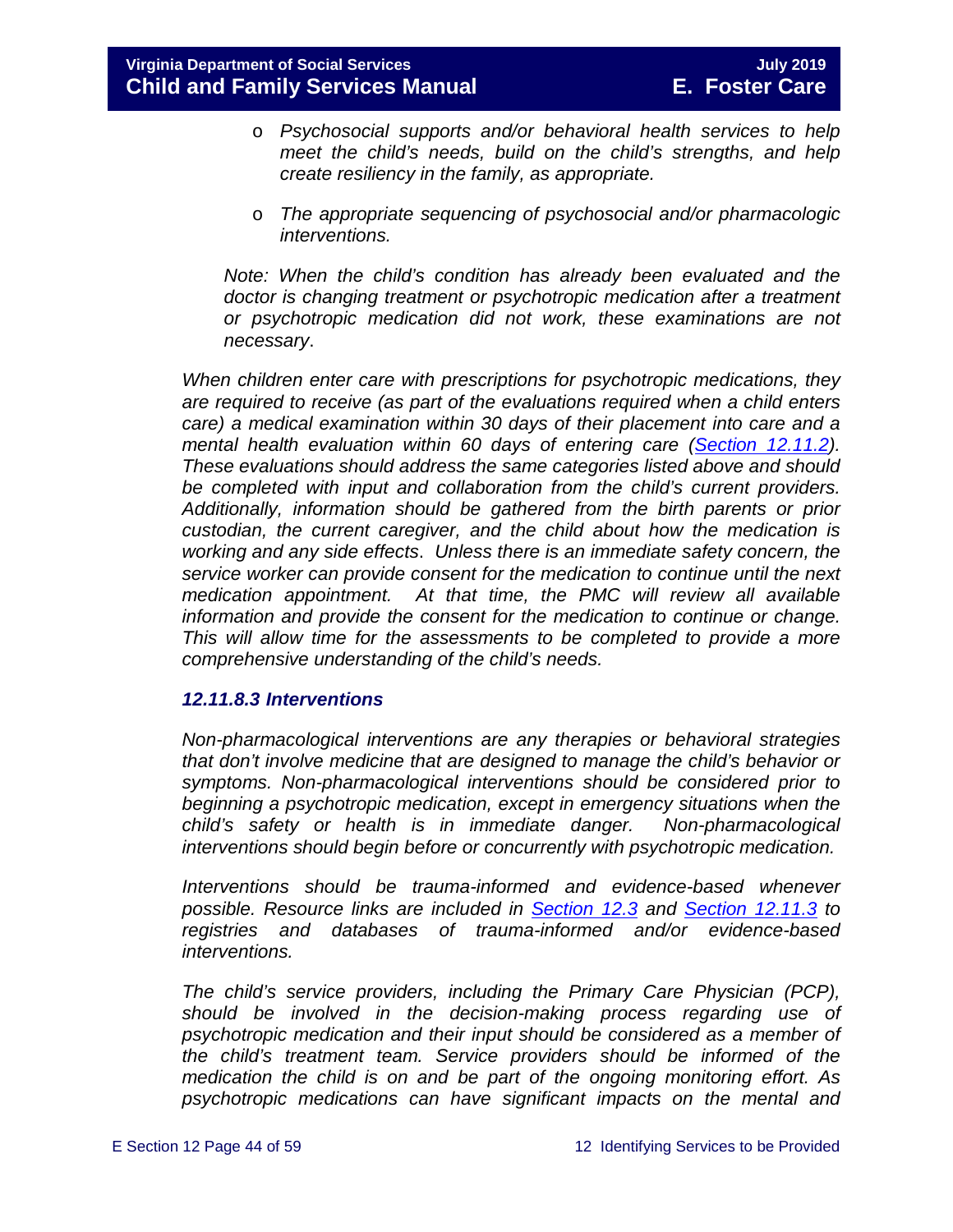*physical health of the child, collaboration with the child's PCP and other service providers is essential. Additionally, care coordination should include the MCO efforts and resources. Coordinating care with the MCO will prevent duplication of effort and ensure that the child is getting the most comprehensive case management.*

#### *12.11.8.4 Informed consent*

*Except in the instances described in Sections [12.11.1.1](#page-20-0) through [12.11.1.4,](#page-20-1) the local department shall give informed consent for psychotropic medication for a child in the care of the local department. In order to grant consent for a child to take psychotropic medication, the local department is required to identify a Psychotropic Medication Consenter (PMC). Approved PMCs review the prescription for the medication, gather the necessary information, and make a decision to provide or deny consent.* 

*Informed consent is the process of receiving complete information about the proposed treatment or medical procedure (including risk, benefits, side effects) prior to making a decision. There are multiple components to informed consent, especially as it pertains to psychotropic medication.* 

In order to give informed consent, a PMC is required to have complete *information on the proposed medication before making a decision. The PMC must understand:*

- *The child's diagnosis and symptoms,*
- *Details regarding the proposed medication (i.e. how that medication will help, how long the child might be taking it, procedures to follow, etc.),*
- *What may happen without the medication,*
- *The risks and benefits of the medication,*
- *Non-pharmacological interventions, which may be helpful,*
- *Side effects of the medication, and*
- *Why the doctor recommends the medication.*

*In addition to these elements, the PMC should also consider;*

- *Age of the child,*
- *Input from the child, family, and foster parents,*
- *Whether a second opinion is warranted, and*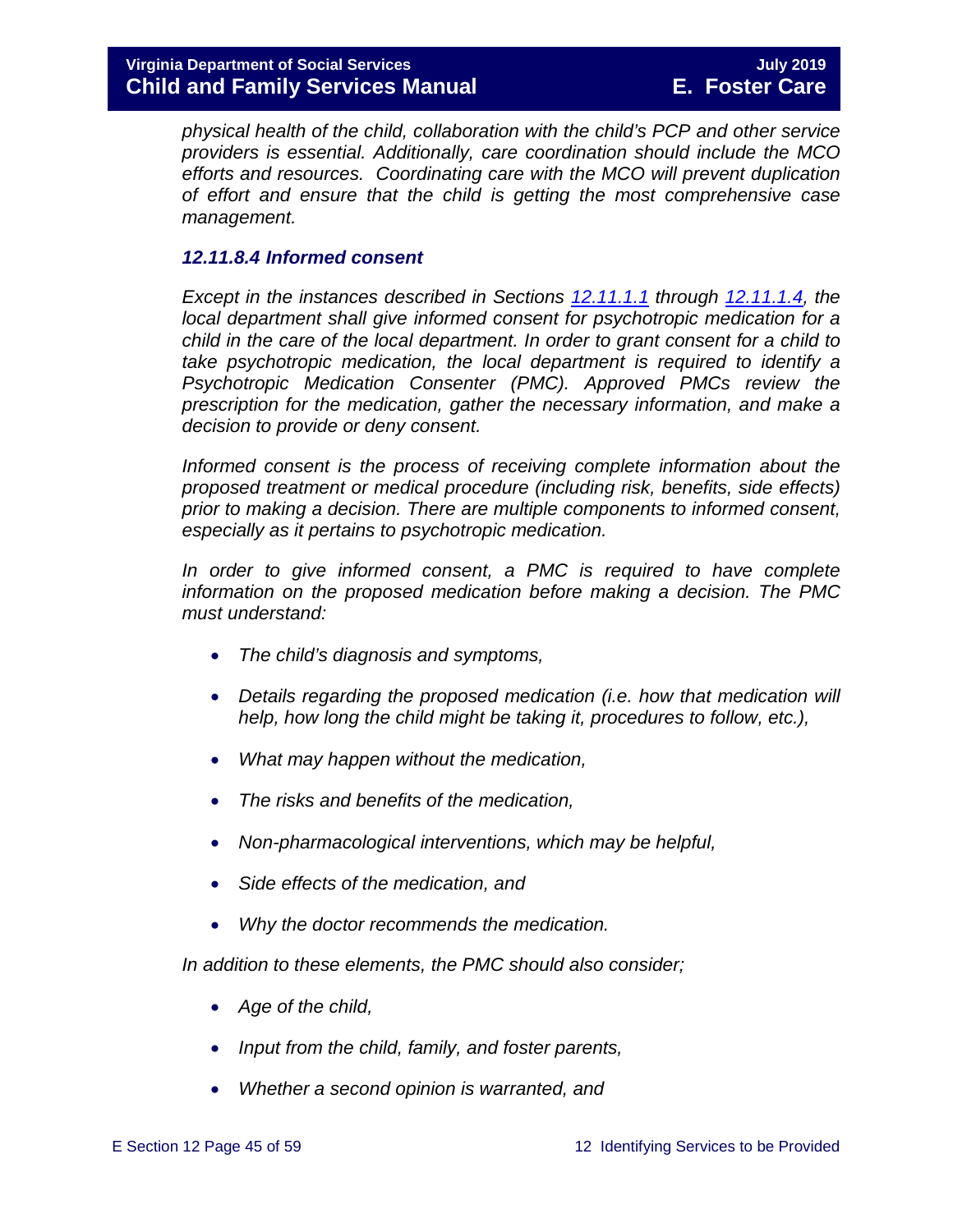• *Child and family medical history.*

*Approval of psychotropic medication for youth should always be made thoughtfully, considering all relevant information and involving the family and caregivers in the decision-making process. The family has historical information and valuable insight. By involving the family, this helps support the continuity of services when the child achieves permanency.*

*Informed consent may also be withdrawn at any time after consultation with the prescriber. If informed consent for a specific medication is being withdrawn, instructions regarding how to safely discontinue the medication should be gathered from the prescriber, provided to the caregiver, and documented in the child welfare information system.* 

#### <span id="page-45-0"></span>*12.11.8.4.1 Psychotropic Medication Consenter (PMC)*

*A Psychotropic Medication Consenter (PMC) is an employee of a local agency who has completed psychotropic medication consenter training according to the training curriculum and has been designated by the local agency director.*

*PMCs are typically senior workers, supervisors, director's designees, or directors. As these individuals can carry caseloads, the child's assigned caseworker is not precluded from being the child's PMC. Agencies can develop as many PMCs as needed to meet their agency's demands.*

*Individuals selected as PMCs are required to possess the following skills and knowledge:*

- *Ability to facilitate a focused dialogue that results in all information being made available to be utilized in the consenting process.*
- *Understanding of child development and norms for child and youth behavior, as well as the effects of abuse, neglect, and other trauma on childhood development.*
- *Understanding and discernment of the short and long-term impact of placement in foster care and subsequent events such as: a change in placement, termination of parental rights, visitation with parents and other family members, a change in permanency goal, etc.*
- *Understanding of psychotropic medication, side effects, short and long-term impacts, and effective non-pharmacological interventions.*
- *Ability to use such information to determine whether the approval of psychotropic medication is in the best interest of the child.*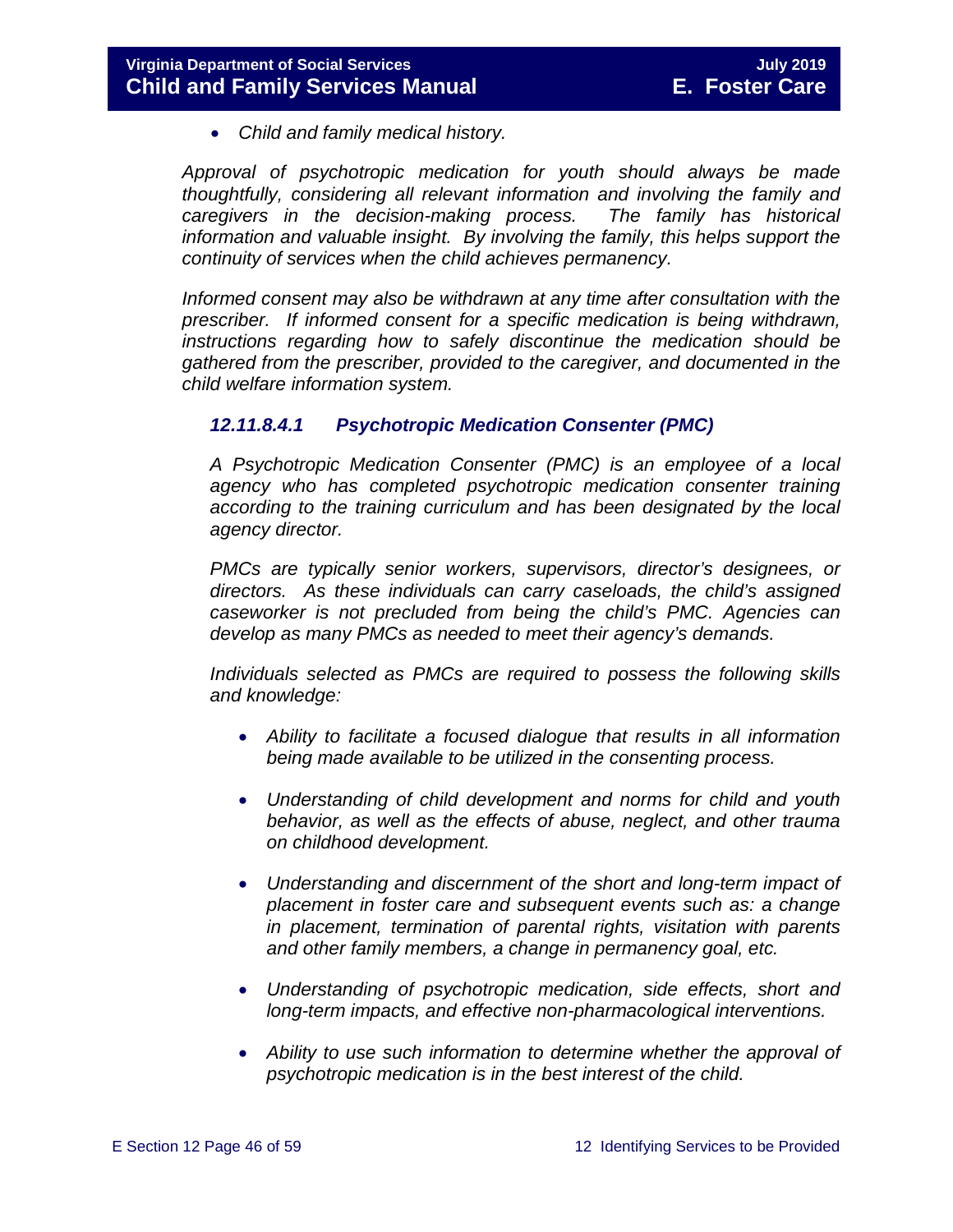*The agency is required to certify that any PMC for their agency meets these competencies and has completed the required training through the use of the Psychotropic Medication Consenter (PMC) Certification Form.*

*The PMC should know the child well enough to make medical decisions, such as knowing the child's medical and case history, current medical condition, allergies, and medication.* 

*The PMC is responsible for granting consent for the child's psychotropic medications through the use of the Psychotropic Medication Informed Consent Form.* 

#### *12.11.8.4.2 Engaging the family and caregivers*

*The child's family (i.e. parents, relatives) should participate in medical appointments for the child, including psychotropic medication appointments. A child's family has valuable insight into the child as well as historical information that would be useful at the appointment. As the majority of children in foster care achieve permanency through reunification or custody transfer to a relative, involving family helps support the child's transition as they achieve permanency. The service worker should have ongoing conversations with the family about psychotropic medication to ensure they understand the child's current medical needs.*

*Additionally, the current caregiver's input is vitally important. The caregiver has knowledge regarding the day-to-day needs of the child and is able to share how the medication is working and any side effects observed. By involving the caregiver, the local department also helps to support the stability of the placement.* 

#### *12.11.8.4.3 Engaging the child/youth*

*Until the child turns 18, they are not legally able to provide informed consent. However, they are able to provide assent which means they are agreeing to the treatment. When psychotropic medication is prescribed for children in foster care, it is important that they are provided an opportunity for input regarding the medication as well as an explanation of the medication in language that is appropriate for their age and development. Children in care should be provided the opportunity to participate in their medical care and medical decisions with the ultimate goal of helping prepare them to make their own decisions when they reach adulthood. PMCs are still responsible for making the decisions regarding psychotropic medications for the child, but the child should be given the opportunity to participate in and understand the decisions made on their behalf. As appropriate for the child's age and development, the child should provide their assent or dissent for the medication. The child should have a say in the decision regarding taking psychotropic medication as they get older.*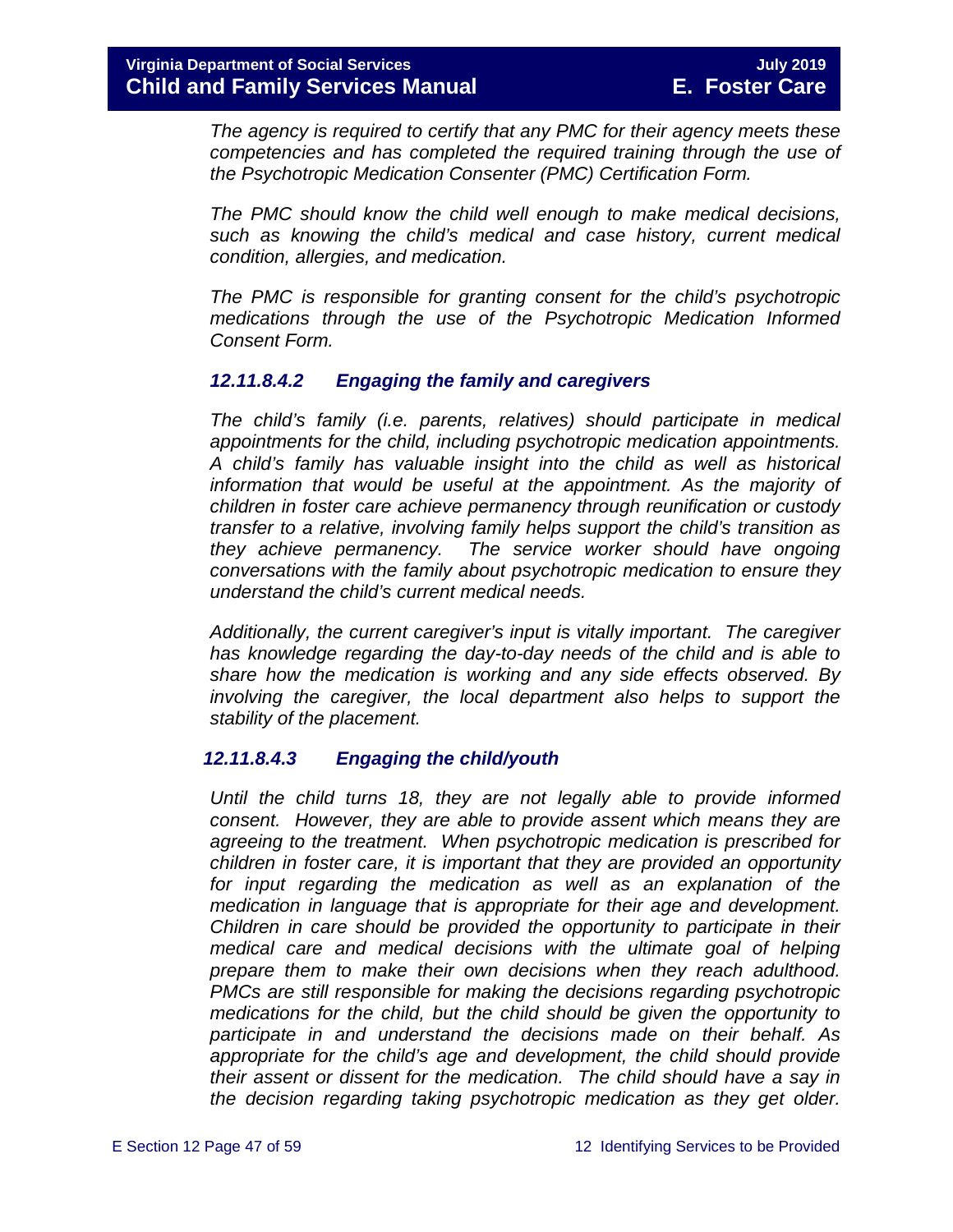*Involving the child in the discussion early on may help them to make better decisions later. However, the PMC is ultimately responsible for the final decision based on what is best for the child.* 

*Involving the child in the discussion is important because of the following:*

- *Allows the child to feel more in control and helps build trust.*
- *Helps the child invest in the treatment and may make the treatment more successful.*
- *Supports the child's decision making once they are an adult.*

*If a child refuses to provide assent for the treatment, service workers should consult with the child, the prescribing doctor, and the child's treatment team. Depending on the rationale for the refusal, it may be helpful to explore with the child and doctor alternative treatment options, a lower dosage, or a nonpharmacological option. The child should also be provided information regarding the possible effects of refusing the treatment as well as the rationale behind the proposed treatment.* 

#### *12.11.8.4.4 Transition to adulthood*

*Once the youth turns 18, they gain the ability to consent or refuse their own medical treatment, including psychotropic medication [\(Section 12.11.1.4\)](#page-20-1). The service worker, along with the PMC, should support the youth as they transition to making these medical decisions. The youth's transition plan should contain steps to ensure the youth is educated regarding their prescribed psychotropic medications, elements of informed consent, and applicable resources.* 

*Additional ways to help support the youth as they become their own medical consenter:*

- *Attach a copy of their current medications and prescribers to their transition plan or provide it to the youth at the time of discharge from care, including a copy of the most recent Psychotropic Medication Informed Consent Form;*
- *Assist the youth in scheduling their next psychotropic medication appointments, develop a plan for how they will get there, and identify individuals who may be a support to them during these appointments; and*
- *Provide them additional resources to assist in navigating the decisions around psychotropic medications.*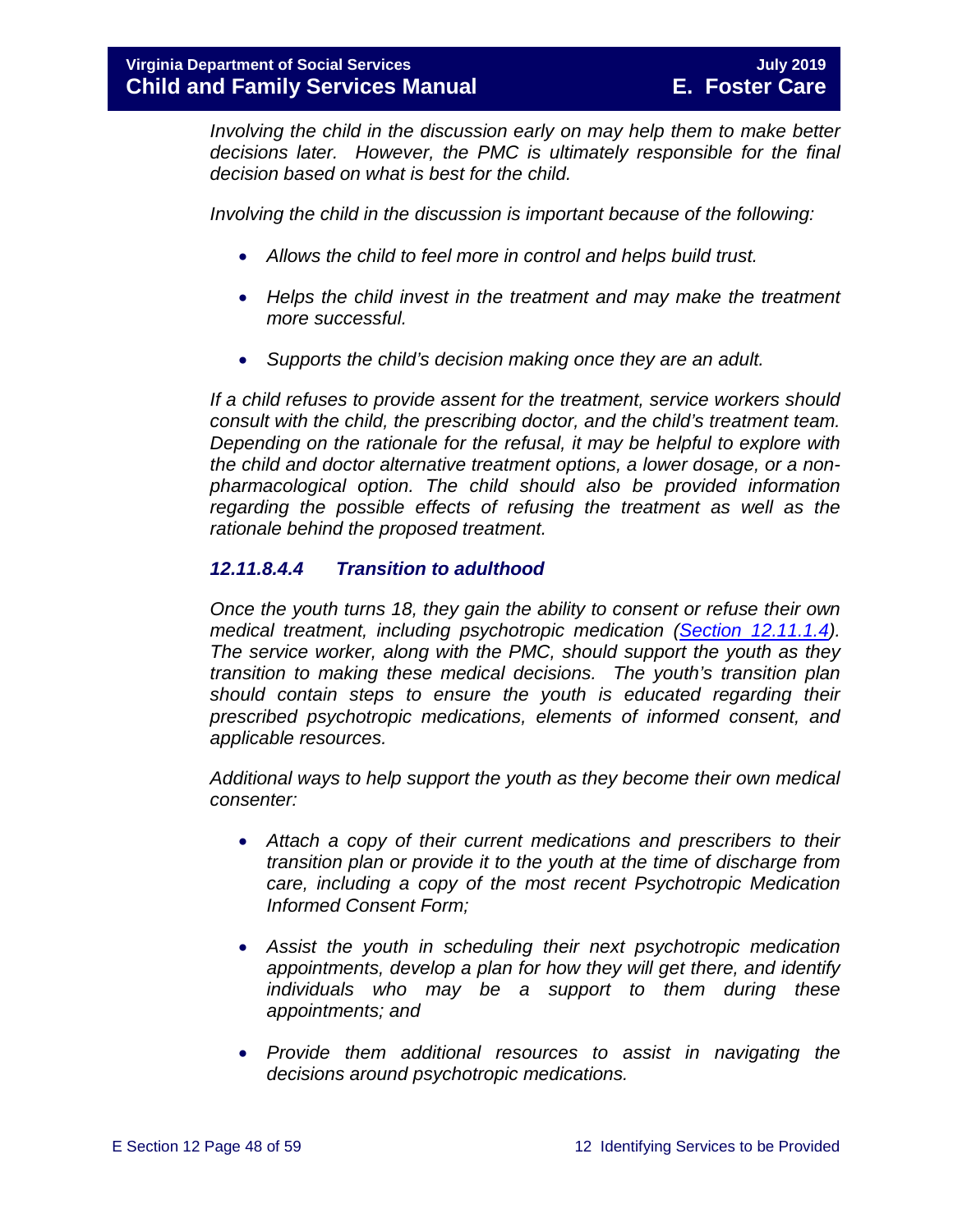#### <span id="page-48-0"></span>*12.11.8.4.5 Reviewing Consents*

*PMCs provide the initial consent for psychotropic medications and when new medications are added. When the prescriber recommends dosage changes or terminating a psychotropic medication, the service worker may provide consent for those activities. The service workers should use the PMC as an expert resource in discussing concerns and questions, including if the child is still experiencing the referring symptoms or if the child is experiencing side effects. When children are psychiatrically hospitalized, service workers can provide consent for short-term medication in response to an immediate safety threat; however, consent for any changes to the child's ongoing medications needs to be provided by the PMC.*

*The child's psychotropic medication should be reviewed at every FPM for the child. The FPM provides an opportunity to have a team review process. The PMC may be present at the FPM or use the feedback from the FPM to help inform the review of their consent. The PMC should use the review section on the Psychotropic Medication Informed Consent Form to indicate that a review of the consent has been conducted. If the child's information has changed substantially from the initial consent form, it may be necessary to update the form entirely.*

*At a minimum, the PMC should be conducting a review of the consent every six months.* 

#### **12.11.8.5 Resources**

For information on psychotropic medications, see:

- [Promoting the Safe, Appropriate, and Effective Use of Psychotropic](http://www.acf.hhs.gov/sites/default/files/cb/im1203.pdf)  [Medication for Children in Foster Care](http://www.acf.hhs.gov/sites/default/files/cb/im1203.pdf) (ACYF-CB-IM-12-03; April 11, 2012).
- [A Guide for Community Child Serving Agencies on Psychotropic](http://www.aacap.org/App_Themes/AACAP/docs/press/guide_for_community_child_serving_agencies_on_psychotropic_medications_for_children_and_adolescents_2012.pdf)  [Medications for Children and Adolescents](http://www.aacap.org/App_Themes/AACAP/docs/press/guide_for_community_child_serving_agencies_on_psychotropic_medications_for_children_and_adolescents_2012.pdf) (2012) by the American Academy of Child & Adolescent Psychiatry.
- [Mental Health Medications](http://www.nimh.nih.gov/health/publications/mental-health-medications/nimh-mental-health-medications.pdf) by the National Institute of Mental Health.
- [Facts For Families](https://www.aacap.org/AACAP/Families_and_Youth/Facts_for_Families/Facts_for_families_Pages/Psychiatric_Medication_For_Children_And_Adolescents_Part_I_How_Medications_Are_Used_21.aspx) by the American Academy of Child and Adolescent **Psychiatry**
- [Making Healthy Choices:](https://www.childwelfare.gov/pubs/mhc-caregivers/) A Guide for Caregivers and Caseworkers on Trauma, Treatment, and Psychotropic Medications.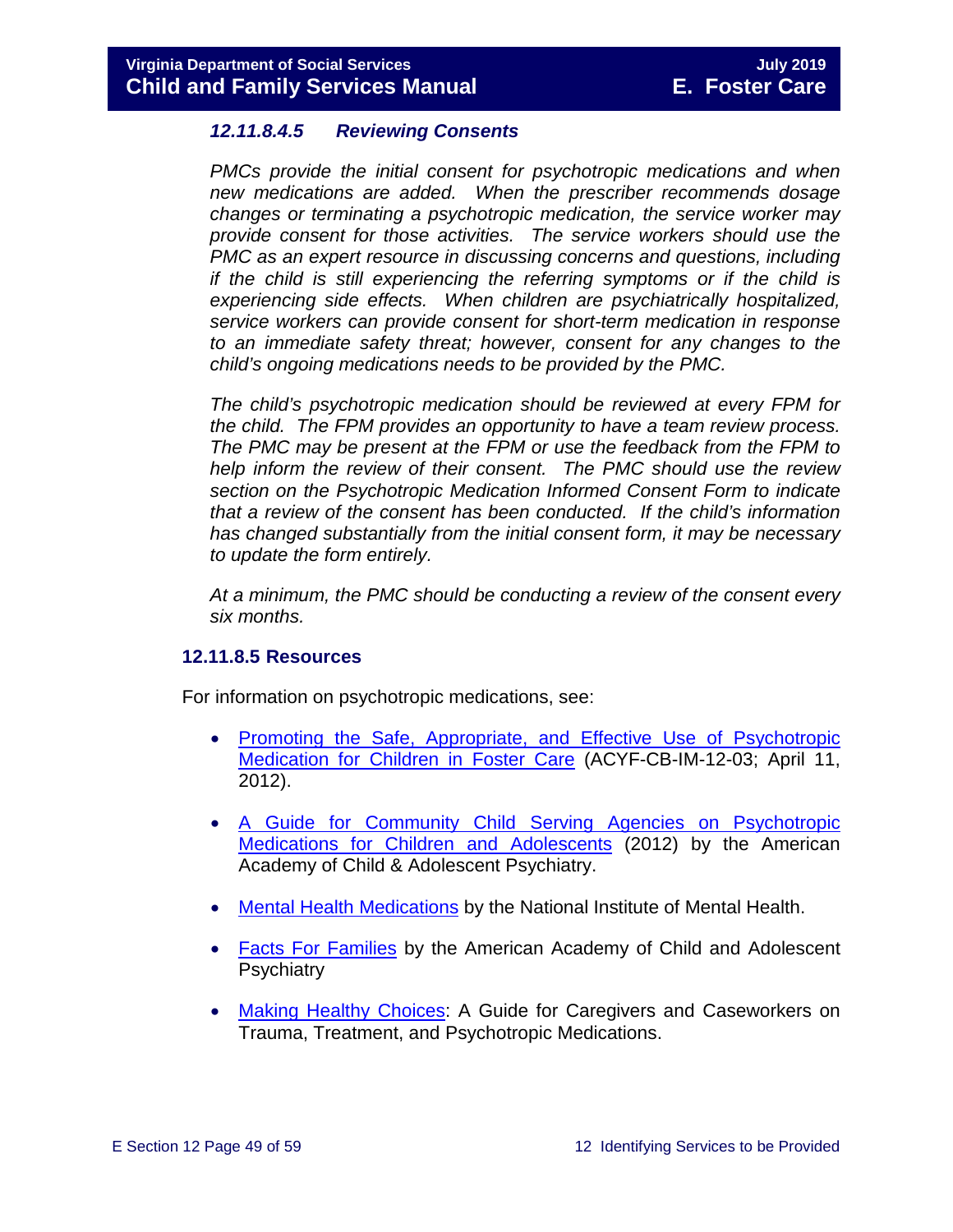# <span id="page-49-2"></span><span id="page-49-0"></span>**12.12 School placements and education**

For children and youth in foster care, a change in foster care placement has frequently resulted in a change in school placement. The educational impact of every school change is significant. Each time children enter new schools they must adjust to different curricula, different expectations, new friends, and new teachers. These changes may create several negative outcomes for children placed in foster care:

- They may make less academic progress, falling behind their peers.
- They may experience less opportunity for academic achievement, increasing the risk for dropping out of school.
- They may face challenges in developing and sustaining supportive relationships with teachers and peers.

Keeping children in the same school:

- Provides continuity in education.
- Maintains important relationships at school.
- Provides stability during a traumatic time for the children.
- Improves educational and life outcomes.

After the LDSS determines the most appropriate home for a school age child (see [Section 6.3](https://fusion.dss.virginia.gov/Portals/%5bdfs%5d/Files/DFS%20Manuals/Foster%20Care%20Manuals/Foster%20Care%20Manual%2007-2019/section_6_placement_to_achieve_permanency.pdf#page=10) through [Section 6.7\)](https://fusion.dss.virginia.gov/Portals/%5bdfs%5d/Files/DFS%20Manuals/Foster%20Care%20Manuals/Foster%20Care%20Manual%2007-2019/section_6_placement_to_achieve_permanency.pdf#page=17), the LDSS and the school division shall have a Best Interest Determination (BID) meeting to work together to jointly determine the child's best interest for school placement. The joint guidance document, [Virginia Department of](http://www.dss.virginia.gov/family/fc/index.cgi)  [Education and Virginia Department of Social Services Fostering Connections: Joint](http://www.dss.virginia.gov/family/fc/index.cgi)  [Guidance for School Stability of Children in Foster Care,](http://www.dss.virginia.gov/family/fc/index.cgi) represents collaboration of these two State departments to promote school stability for children in foster care. The joint guidance may also be found on the Virginia Department of Education's website under [Enrollment of Students in Foster Care.](http://www.doe.virginia.gov/support/student_family/foster_care_students/index.shtml)

The joint guidance applies to all school age children in both initial and subsequent foster care placements. The joint guidance requirements also apply when the parent retains custody of the child and has entered into a noncustodial foster care agreement with the LDSS to voluntarily place the child in foster care. The updated Client Education Report from OASIS shall be printed and attached to Part A of the youth's foster care plan or the review document each time there is a court hearing.

### <span id="page-49-1"></span>**12.12.1 Communicating with school on child's education**

The CPA, in collaboration with the birth parent(s) or prior custodians as appropriate, and the foster and adoptive parent or current placement provider, should: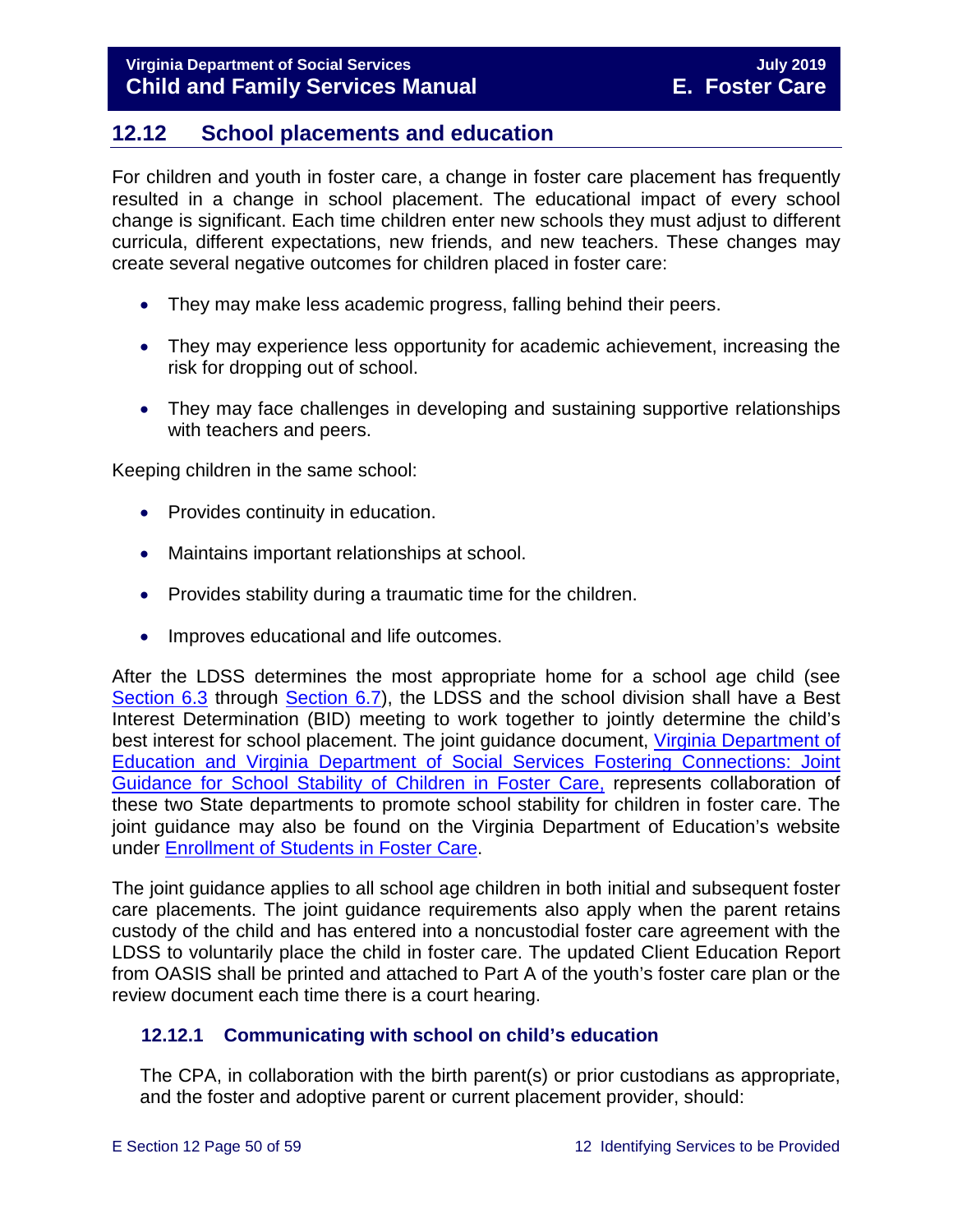- Refer the child for an evaluation for determination of eligibility for special education services if he or she is suspected of having a disability.
- Communicate any other special needs or issues the child may have related to school.
- Inform school personnel of foster care requirements, such as regular court dates, the child's permanency plan, and the child's foster care plan, as appropriate.
- Monitor the child's educational progress through attending conferences with school personnel, report cards, performance evidence, and IEP meetings as appropriate, and through maintaining contact with the foster care placement and birth parent(s) or prior custodians.
- Inform the school at any time the child is a subject of a petition alleging the child committed, or was adjudicated delinquent for, any criminal acts listed in [§ 16.1-260 G](http://law.lis.virginia.gov/vacode/16.1-260/) and provide the nature of the offense.

LDSS may contact the [School Division Foster Care Liaison.](http://www.doe.virginia.gov/support/student_family/foster_care_students/dss-lea-fostercare-liaison-list.xlsx) The Virginia Department of Education's [Superintendent's Memo #306](http://www.doe.virginia.gov/administrators/superintendents_memos/2010/306-10.shtml) dated December 10, 2010 recommended that each school division designate a point of contact for students in foster care.

#### <span id="page-50-0"></span>**12.12.2 School nutrition programs**

The Healthy, Hunger Free Kids Act of 2010 provides categorical eligibility for free meals, without further application for foster care children. The school division should obtain documentation indicating the status of the child as a child in foster care in the placement and care responsibility of the state or that the child in foster care has been placed with a caretaker household by a court.

Prior to the Act, a separate application for free and reduced lunch price meals was submitted for a foster child who was considered a household of one. Now, a foster care child is categorically eligible and may be certified without an application with the appropriate documentation.

Households with foster and non-foster children may choose to include the foster child as a household member, as well as any personal income earned by the foster child, on the same household application that includes the non-foster care children. Information should be relayed to the foster family that the presence of a foster child in the home does not convey eligibility for free meals to all children in the household in the same manner as Supplemental Nutrition Assistance Program (SNAP) or Temporary Assistance for Needy Families (TANF).

When the LEA is processing a household application, the foster care child will be certified for free meals and then an eligibility determination will be made on the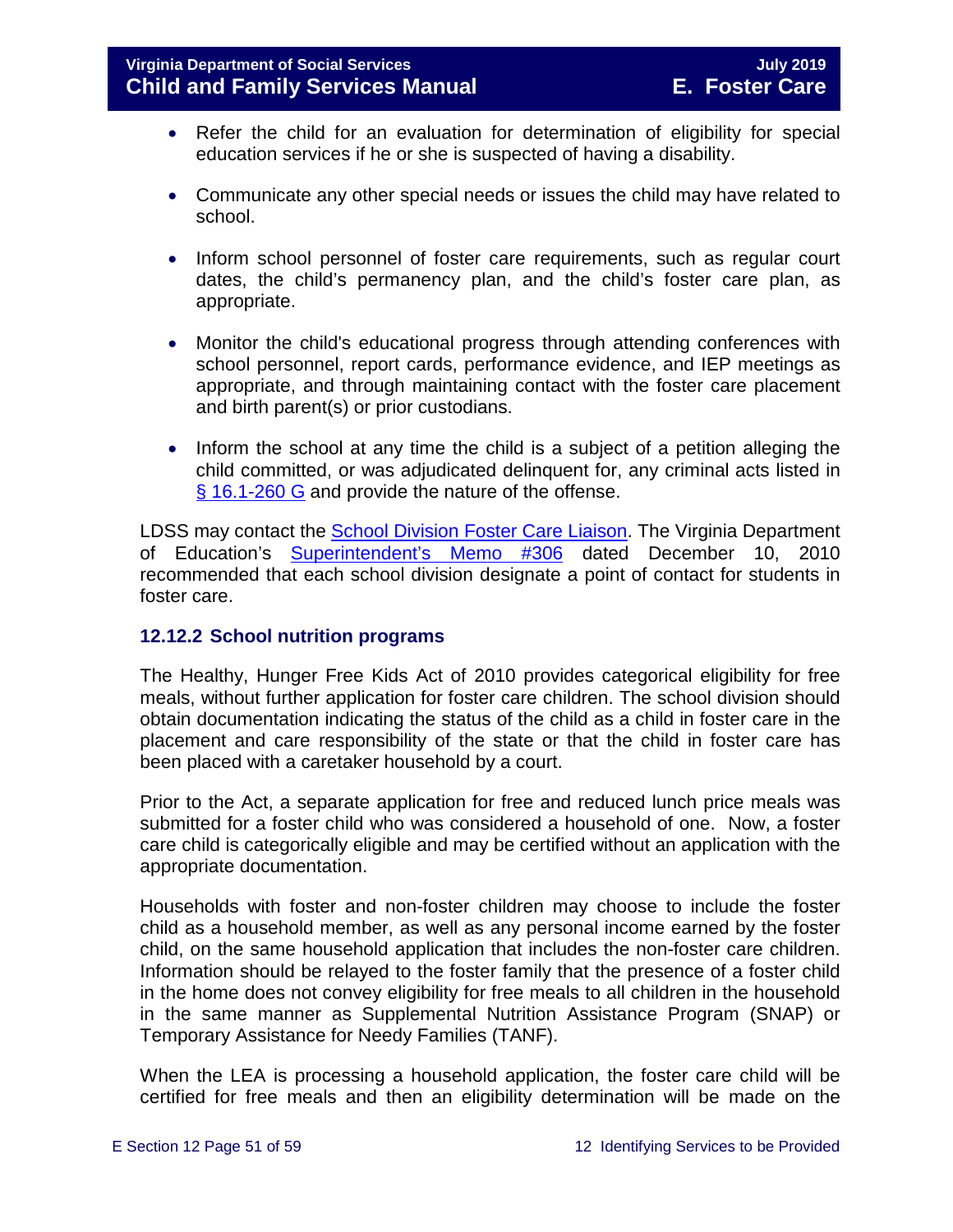remainder of the household based on the household's income (including personal income earned by the foster child).

Foster payments received by the family from the placing agency are not considered income and do not need to be reported.

#### <span id="page-51-0"></span>**12.12.3 Regular education services**

The local school division shall provide free textbooks required for courses of instruction for children attending public schools  $(\S$  [22.1-243\)](http://law.lis.virginia.gov/vacode/22.1-243/). Other educational services needed by the child and not provided by local school divisions may be purchased using state pool funds. Some educational services may be purchased from independent living funds for youth ages 14 and over.

#### **12.12.3.1 When regular education services may be purchased**

- To achieve an educational goal;
- They are not the responsibility of state and/or local education agencies;
- Services are not available without cost; or
- Charges for services are the same to all residents regardless of income.

#### **12.12.3.2 Educational services that may be purchased**

- Normal school expenses such as school trips, summer school, gym suits, fees for labs, art classes, etc., and school supplies.
- Tutoring.
- Training for employment if no other resource exists.
- Tuition and fees, school supplies, textbooks required for college degree or vocational education.
- Tuition and fees, etc., for placement in a private school or private day school for the child who is not eligible for special education. In this instance, the child's foster care paper case record shall document that:
	- o All other resources to meet the child's specific need have been explored.
	- o These resources have been determined to be inadequate to meet the child's needs.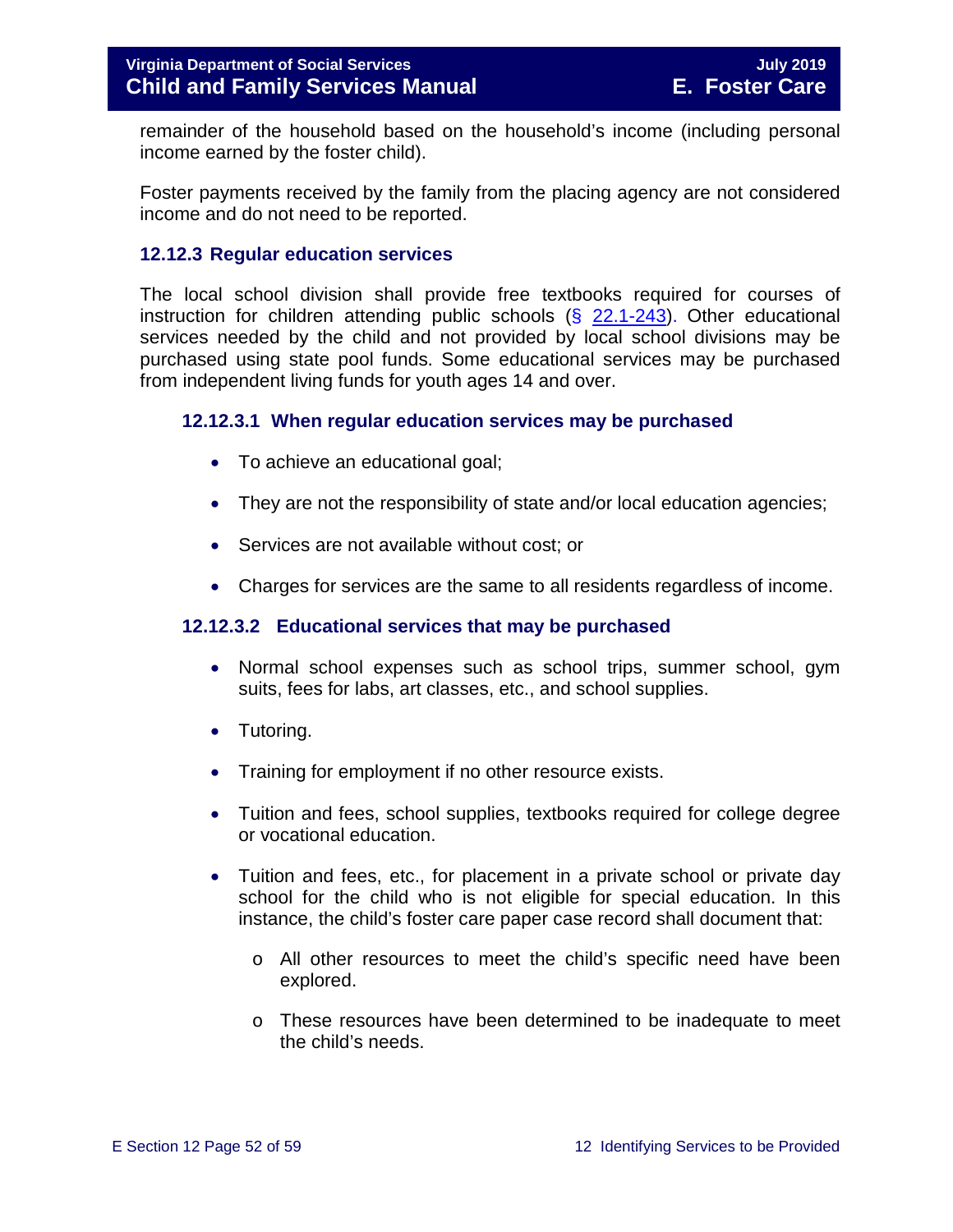Note: Students receiving special education services shall be placed in a school setting in accordance with their IEP.

#### **12.12.3.3 Other school-related expenditures**

Expenses related to school activities that are not necessary to meet an educational goal such as class rings, club dues, and prom fees may be purchased from Chafee Independent Living Funds for youth ages 14 years and older, private donations, and local only funds. After all other funding sources are pursued and determined not available, state pool funds may be used based on CPMT procedures.

#### **12.12.3.4 Additional education requirements**

The most recent information available regarding the child's educational status, including:

- The child's State Testing Identifier (STI) Number for the child of compulsory age for school attendance, meaning the child was age five (5) on or before September 30 of the school year through his or her  $18<sup>th</sup>$ birthday (§ [22.1-254 A\)](http://law.lis.virginia.gov/vacode/22.1-254/). The sole purpose of documenting the STI number is to allow VDSS to obtain educational outcome information on children in foster care from the Virginia Department of Education.
- If an STI number cannot be entered despite reasonable efforts to obtain the number, document the reasons on the foster care plan. Younger children or older youth may have an STI number which shall be entered.
	- o The STI number is confidential by law and shall be protected by LDSS as all confidential child information is maintained (§ [63.2-](http://law.lis.virginia.gov/vacode/63.2-104/) [104\)](http://law.lis.virginia.gov/vacode/63.2-104/). The STI number shall only be entered into OASIS. The STI number will only appear on the OASIS screen; it does not appear on the previewed or printed foster care plan. Do not write the number on the printed foster care plan or include it in the body of the foster care plan.
- How to get the number:
	- o The STI number is located on the student's SOL Report or the LDSS may contact the person responsible for student records at the child's school to obtain the number.
	- o For the child who entered foster care through a non-custodial foster care agreement, the LDSS shall request the child's parent who has legal custody of the child to obtain the child's STI number from the school.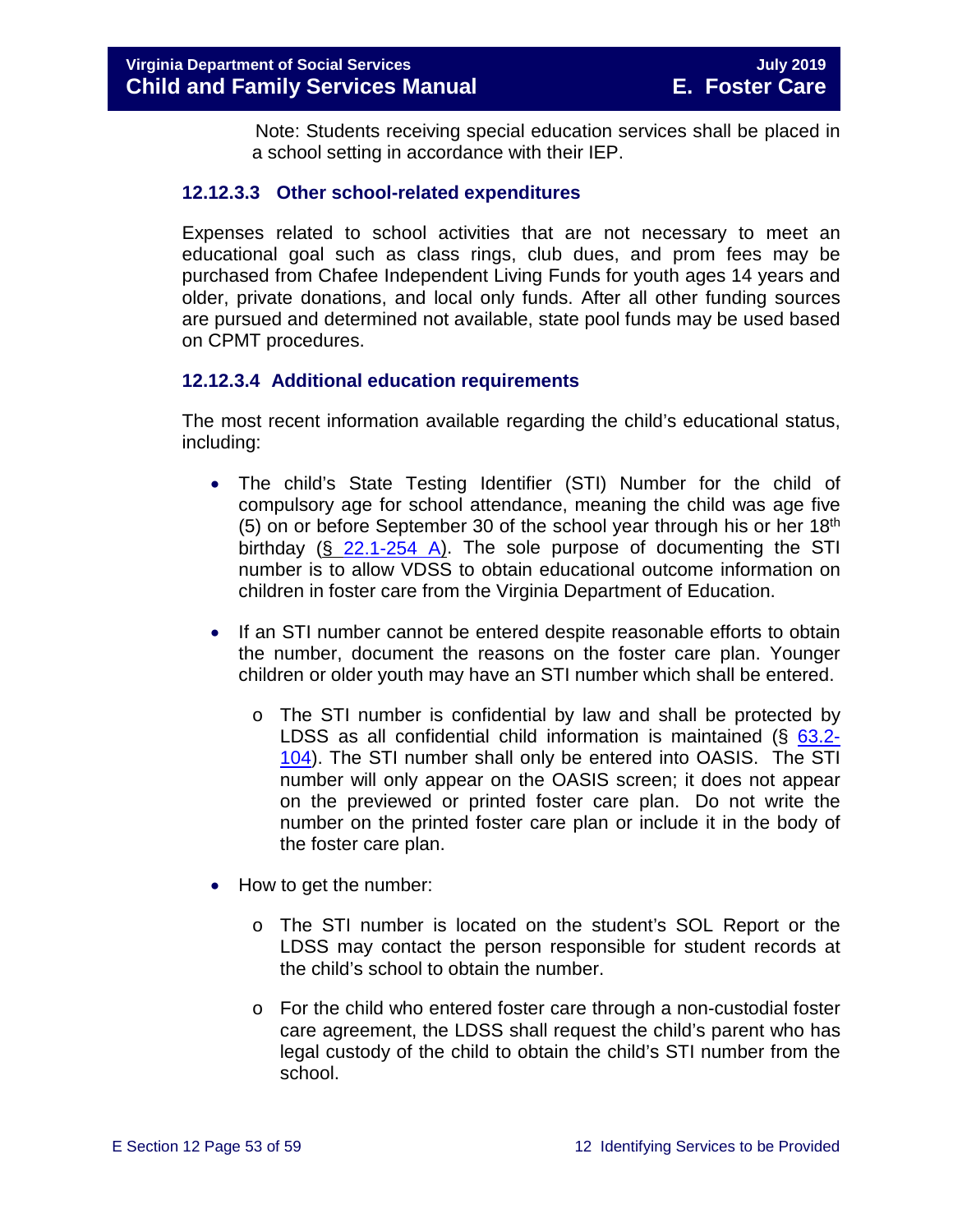**Virginia Department of Social Services July 2019 Child and Family Services Manual** 

- A summary of activities demonstrating that during initial and subsequent placements of a child, the LDSS:
	- o Took into account the appropriateness of the child's current educational setting and the distance from potential placements to the school in which the child was enrolled (e.g., talked with representative from current school, the conclusions reached on the appropriateness of the educational setting, and the distance from potential placements).
	- o Made the placement decisions and immediately coordinated with the child's school to ensure the child remained enrolled in the same school in which he or she was enrolled prior to the placement change, unless contrary to the child's best interests (e.g., met with key partners to determine child's best interest, the determination made at the meeting, the best interest determination form placed in the child's case record).
	- o Immediately and appropriately enrolled the child in his or her new school when it was in the child's best interest to change schools (e.g., child was presented to school with all required documents; immediate enrollment form placed in the child's case record).
- Statement that the school-aged child is either enrolled as a full-time student and is:
	- o Enrolled in elementary, middle, or high school;
	- o Instructed at home in elementary or secondary education, in accordance with home schooling laws and requirements;
	- o Instructed in an independent study program for elementary or secondary education that is administered by the local school division, in accordance with education laws; or
	- o Incapable of participating in school full-time due to a medical condition that is documented by a qualified professional and updated quarterly or more frequently based on the child's condition;
	- o Or, the school-aged child has completed secondary school:
	- o Graduated from high school;
	- o Earned a Board of Education-approved career and technical education certification.
- And whether the older youth: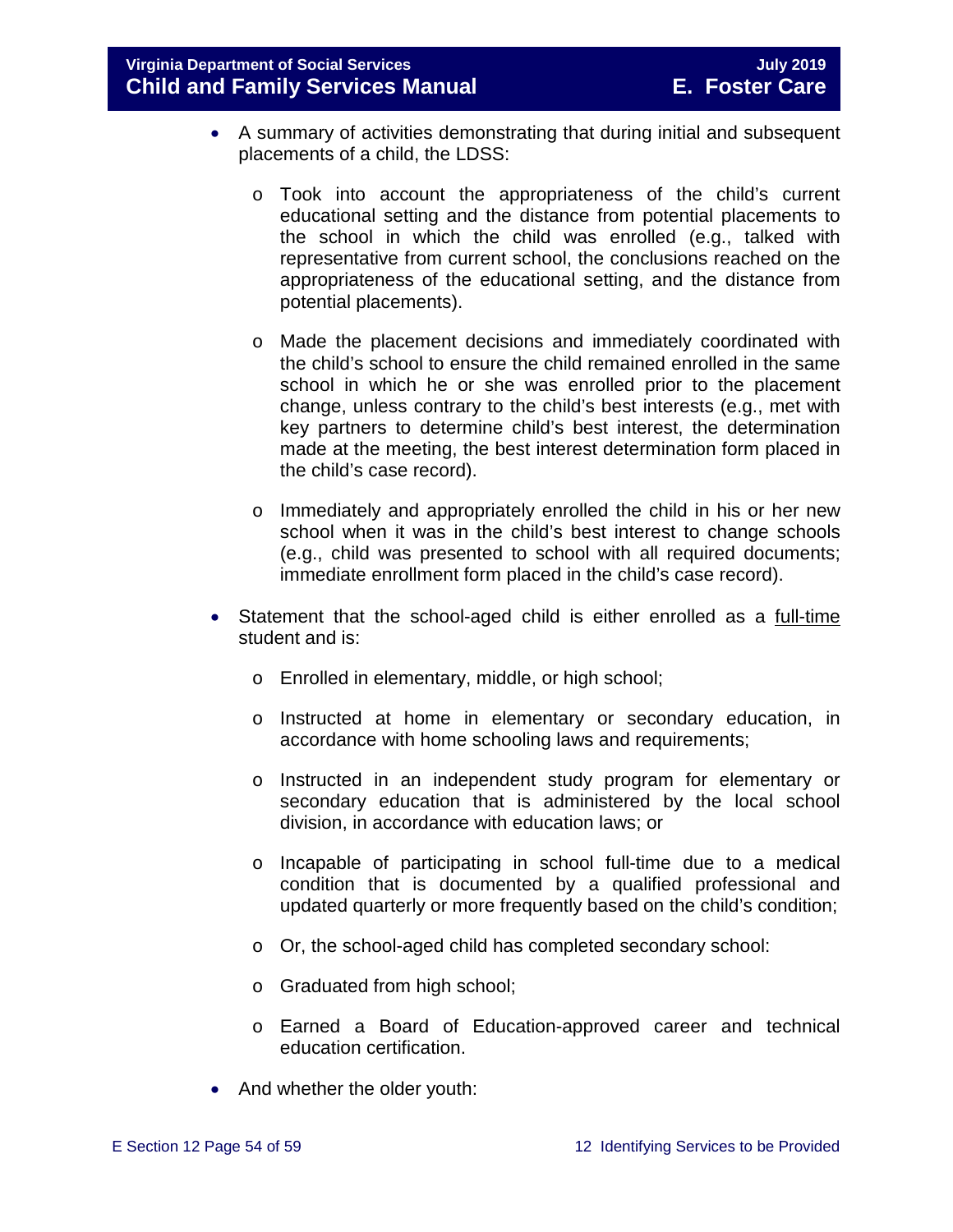- o Is enrolled full-time in an institute of higher education, technical college, or community college; or
- o Has completed two year or four year college/university.
- List of information available in the child's case record, including:
	- o The names and addresses of the child's educational providers.
	- o The child's school record, including attendance, and Individualized Education Plans (IEP), 504 plans, or gifted status, as appropriate.
	- o The child's performance in school, including report card and standards of learning tests results.
- Any other relevant educational information concerning the child.

#### <span id="page-54-0"></span>**12.12.4 Special education services**

- School divisions are mandated by law to provide, without cost, instruction specifically designed to meet the unique needs of children with disabilities, ages 2 through 21 (§ [22.1-214\)](http://law.lis.virginia.gov/vacode/22.1-214/).
- A child is determined eligible for special education and related services by an eligibility team at the school. This team uses data gathered through a comprehensive evaluation. The school division may use data provided by the LDSS or other source (e.g., psychological, medical, hearing or vision screenings/evaluation, and sociocultural evaluations). This team makes its decision for such services no later than 65 business days after the referral for the evaluation is received by the division.
- The school division shall develop an individualized education program (IEP) **within 30 calendar days** after eligibility has been determined.

If the child's parent cannot be found or parental rights have been terminated, school divisions are required by law to train and appoint surrogate parents to represent the educational interests of the children, which may include those in the custody of the LDSS. When a surrogate parent is appointed, that individual holds the same rights and responsibilities relative to the child's education as are afforded to parents. Local school divisions may appoint the foster parent as the surrogate parent under certain circumstances. The school division may recognize the foster parent as parent when the child is in permanent foster care. Additionally, the permanent foster care parent shall have an ongoing, long-term relationship with the child, is willing to make the educational decisions required of the parent under the regulations governing special education, and has no interest that would conflict with the child's interests.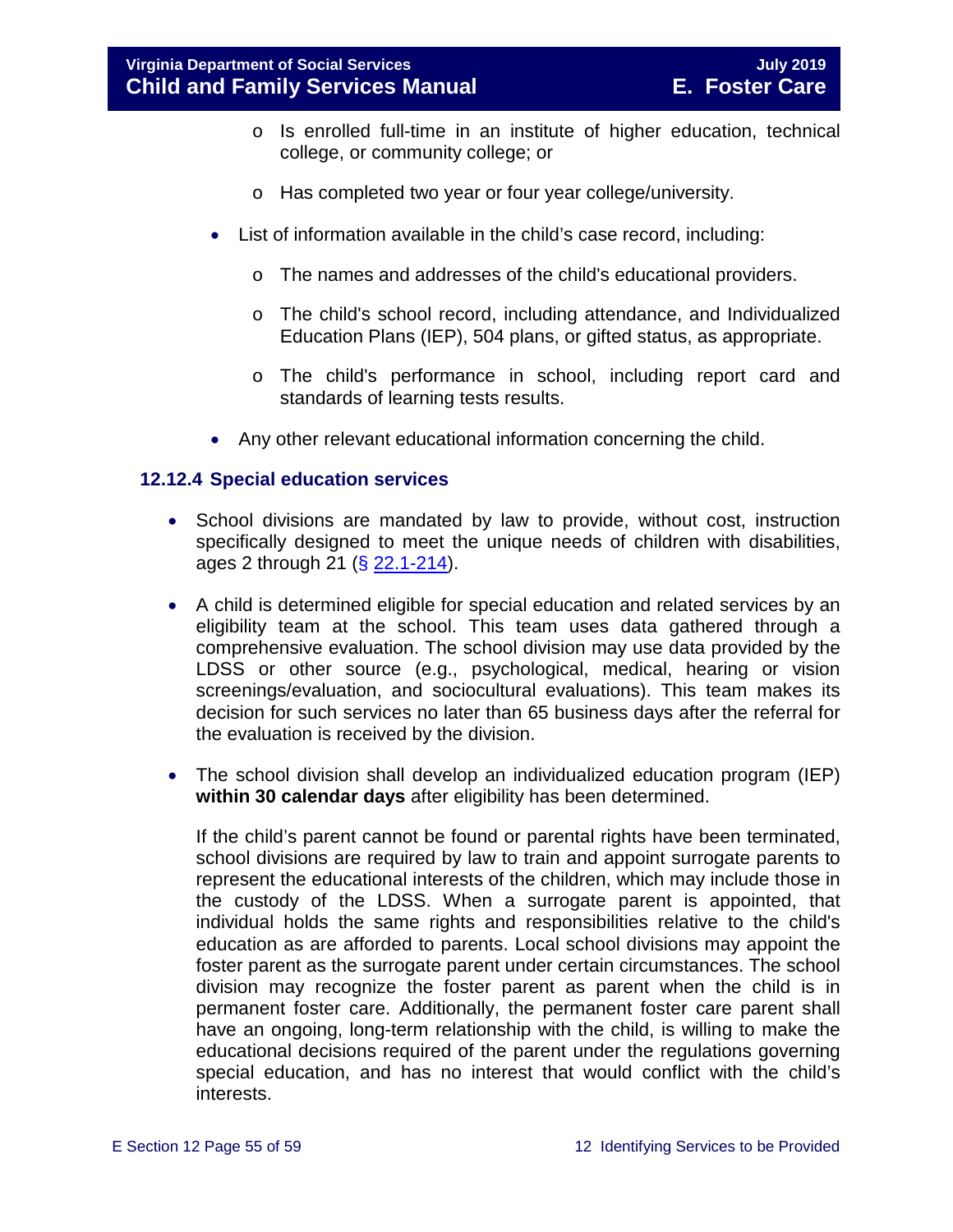- A surrogate parent is not required for a child in a non-custodial placement. The parent or guardian is responsible for requesting services and signing IEPs. The federal Individuals with Disabilities Education Act [\(P.L. 108-446\)](https://www.gpo.gov/fdsys/pkg/PLAW-108publ446) prohibits LDSS staff from serving as parents (or surrogate parents) for children in custody.
- If the child's parents (which includes birth parents, adoptive parents, permanent foster parents in the situation described above, or surrogate parent) disagree with the evaluation conducted by the school division, they may request an independent evaluation at public expense.
- If the LDSS or foster parents have any concerns or disagreements about a foster care child's special education program or implementation of the special education procedures, the service workers should first contact the director of special education in the local school division for resolution. If resolution is not achieved at the local level, the LDSS may contact the Virginia Department of Education's Dispute Resolution and Administrative Services unit in the [Division of Special Education and Related Services](http://www.doe.virginia.gov/special_ed/resolving_disputes/) for more information about mediation, complaints, and due process hearings.

#### **12.12.4.1 Local school responsibility**

Local school divisions are responsible for paying for special education services identified on the child's Individual Education Program (IEP) when the child is placed within the school system or regional special education program.

When a child is placed in another jurisdiction, the receiving local school division should seek reimbursement for education costs from the Virginia Department of Education for any children receiving foster care services. ( $\S$ § [22.1-101.1](http://law.lis.virginia.gov/vacode/22.1-101.1/) and [22.1-215\)](http://law.lis.virginia.gov/vacode/22.1-215/).

#### **12.12.4.2 Length of time child is eligible for special education services**

A child is eligible for special education services until he or she:

- Is found to be no longer eligible by an eligibility team;
- Graduates with a regular or advanced diploma; or
- Reaches age 22 by September 30 of the year.

The local school division where the LDSS is located that has custody of the child is responsible for the child's special education services. In the event that a child is placed in foster care in a different jurisdiction and the child can be educated in the public school or a regional program that includes that jurisdiction, the school division where the child is placed is responsible for the child's education.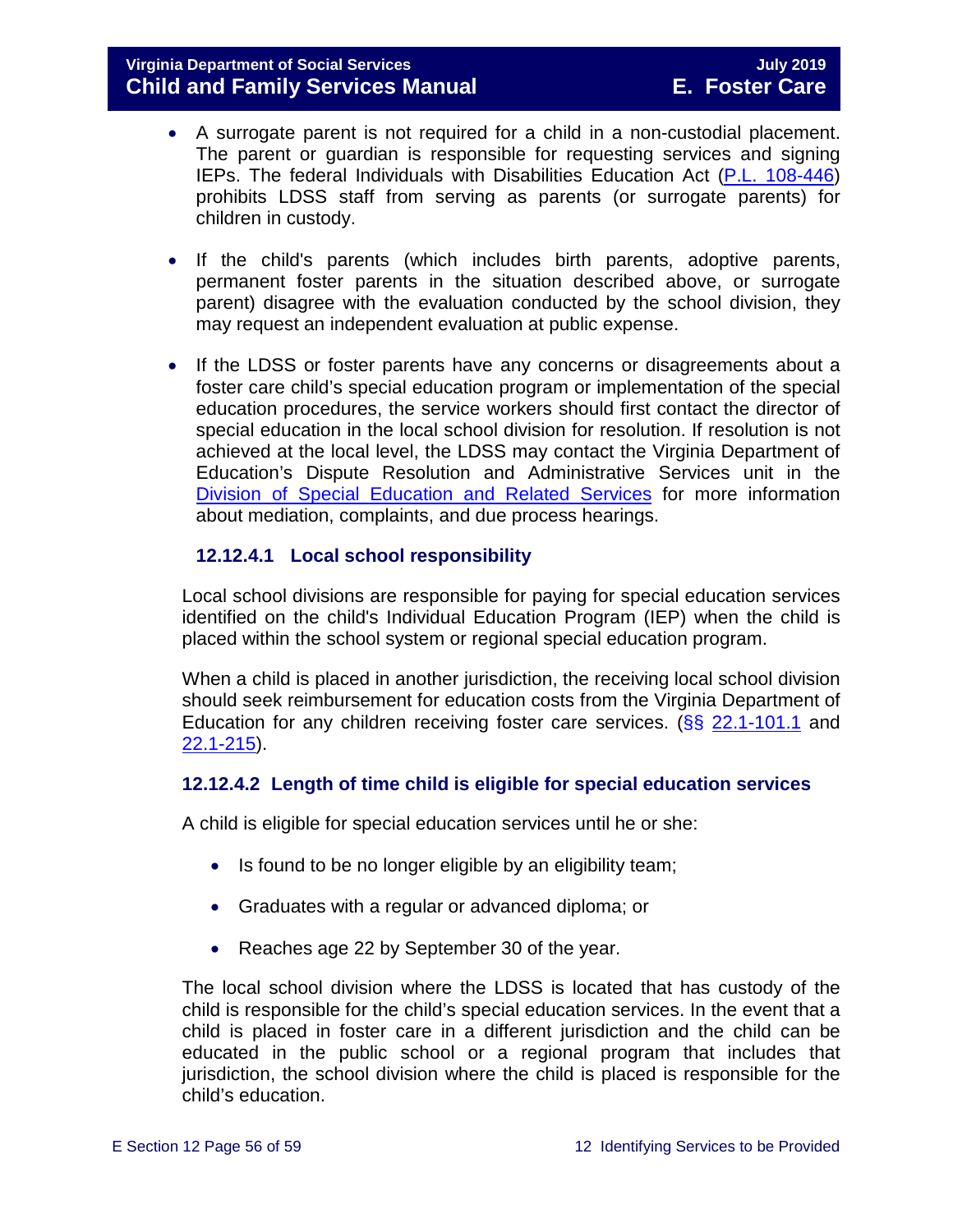#### **12.12.4.3 Use of state pool funds for special education services**

- State pool funds are to be used to purchase special education and related services for a child placed in a residential facility approved for special education or private special education day school in accordance with the child's IEP. Related services include such services as developmental day programs, infant/child stimulation, training to maximize independence, and sheltered workshops. Procedures to access state pool funds for these placements will be based upon CPMT policies. Maintenance for title IV-E eligible children would be paid from title IV-E funds and from state pool funds for non-title IV-E children.
- In addition, the [CSA Manual](http://www.csa.state.va.us/html/manual_pubs/csa_manual_publications.cfm) (Section 4.3.3a) specifies how state pool funds may be used to keep a child in a less restrictive special education environment, when the FAPT makes such a determination and includes it on the IFSP.
- If a child is placed in a facility for special education and is subsequently determined ineligible for special education, removal of the child from the facility or continued funding of services for that child in the facility will be based on local CPMT procedures. The LDSS, in coordination with the FAPT, is responsible for ensuring that an appropriate placement is provided for the child.

#### **12.12.4.4 Cross-jurisdictional placements**

The cost of purchasing special education and related services, where applicable, for children in cross-jurisdictional placements will be covered by the placing agency's school division through the policies of the CPMT. This also applies to children in permanent foster care placements or adoptive placements prior to the final order. If a child is served in a public school, the receiving school division pays for the services. All special education needs shall be included on the IEP in accordance with federal law.

### <span id="page-56-0"></span>**12.13 CSA services**

The Children's Services Act (CSA) establishes a collaborative system of services and funding that is child-centered, family-focused and community-based when addressing the needs of troubled and at risk youth and their families. One of the targeted populations is children and youth for whom foster care services, as defined by  $\S$  [63.2-](http://law.lis.virginia.gov/vacode/63.2-905/) [905,](http://law.lis.virginia.gov/vacode/63.2-905/) are being provided.

#### <span id="page-56-1"></span>**12.13.1 CSA foster care services**

Foster care services are the provision of a full range of casework, treatment and community services including but not limited to independent living services, for a planned period of time to a child or youth who has been abused or neglected, or in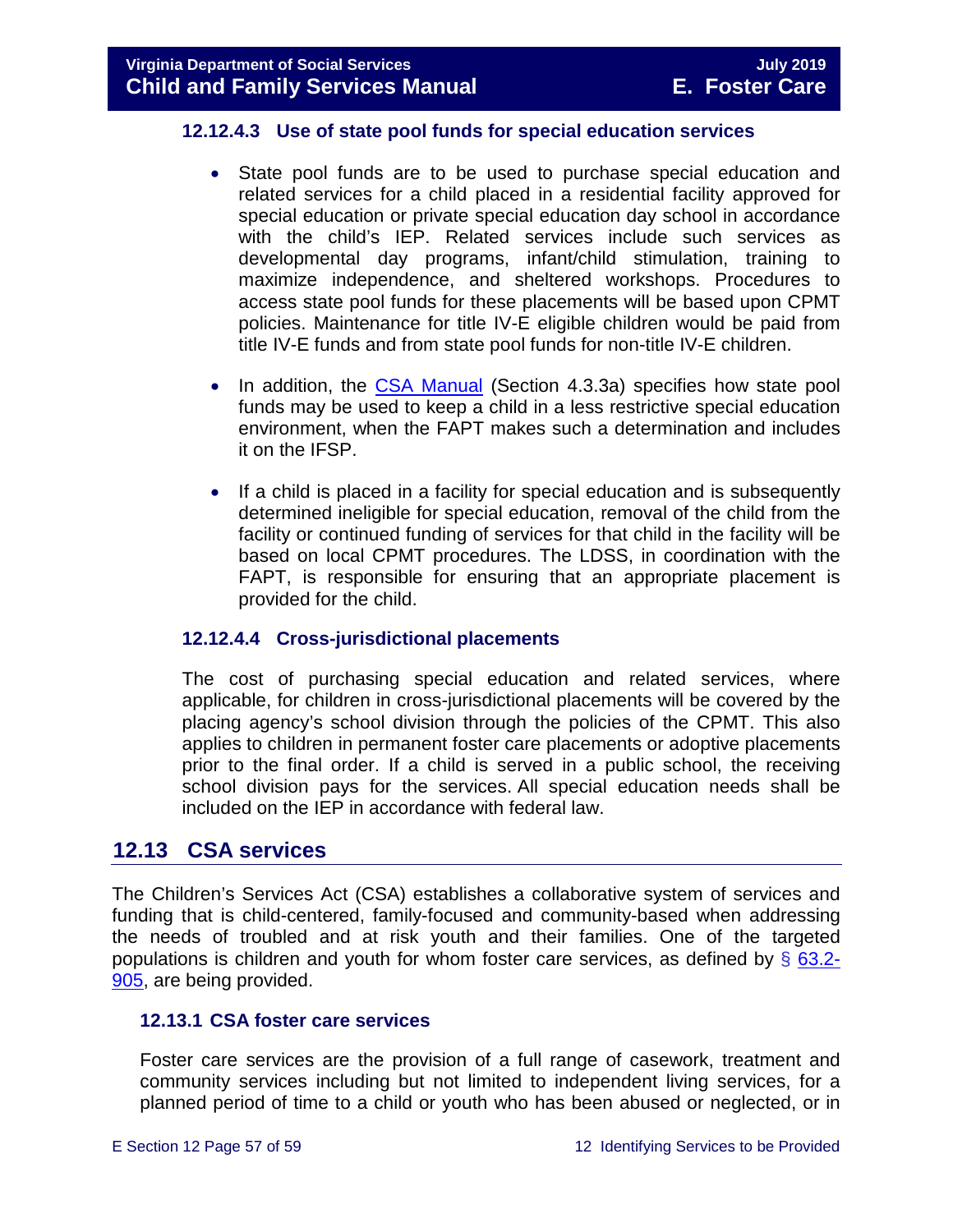#### **Virginia Department of Social Services July 2019 Child and Family Services Manual**

need of services, or a family who a child or youth has been identified as needing services to prevent or eliminate the need for foster care placement, a youth or child who has been placed through an agreement between the LDSS or the public agency designated by the CPMT and where legal custody remains with the parents or guardians, or has been committed or entrusted to an LDSS or licensed child placing agency. Foster care services also include the provision and restoration of independent living services to a person who is over the age of 18 years but who has not reached the age of 21 years who is in the process of transitioning from foster care to self-sufficiency.

Access to CSA funds is governed by state and local policies which require multiagency planning, uniform assessment, utilization review, and authorization of funds. The LDSS service worker should become familiar and comply with policies established by their local Community and Policy Management Team for access to CSA funding.

#### <span id="page-57-0"></span>**12.13.2 Role of LDSS when collaborating with FAPT**

The LDSS shall refer the child and family to the Family Assessment and Planning Team (FAPT) or approved multi-disciplinary team, consistent with CMPT policies. As part of this process, the LDSS shall ensure the child is assessed using the mandatory uniform assessment instrument (§ [2.2-5212\)](http://law.lis.virginia.gov/vacode/2.2-5212/). See [Section 5.9.1](https://fusion.dss.virginia.gov/Portals/%5bdfs%5d/Files/DFS%20Manuals/Foster%20Care%20Manuals/Foster%20Care%20Manual%2007-2019/section_5_conducting_child_and_family_assessment.pdf#page=18) for information on the Child and Adolescent Needs and Strengths (CANS) tool.

The LDSS shall assist the FAPT, consistent with CPMT policies, in:

- Engaging the family to participate in all aspects of assessment, planning, and implementation of services.
- Assessing the unique strengths and needs of the child and family.
- Identifying and/or creating the services and/or supports to be provided to the child and family. This process involves exploring:
	- o Family and community based services first.
	- o Placements with extended family and individuals who can effectively care for the child whenever possible, if family based services are not in the child's best interest.
	- o Family like homes when there are no viable placements for the child with extended family and individuals.
	- o Short term residential treatment programs when these are the most appropriate, least restrictive, and cost effective services for the child.